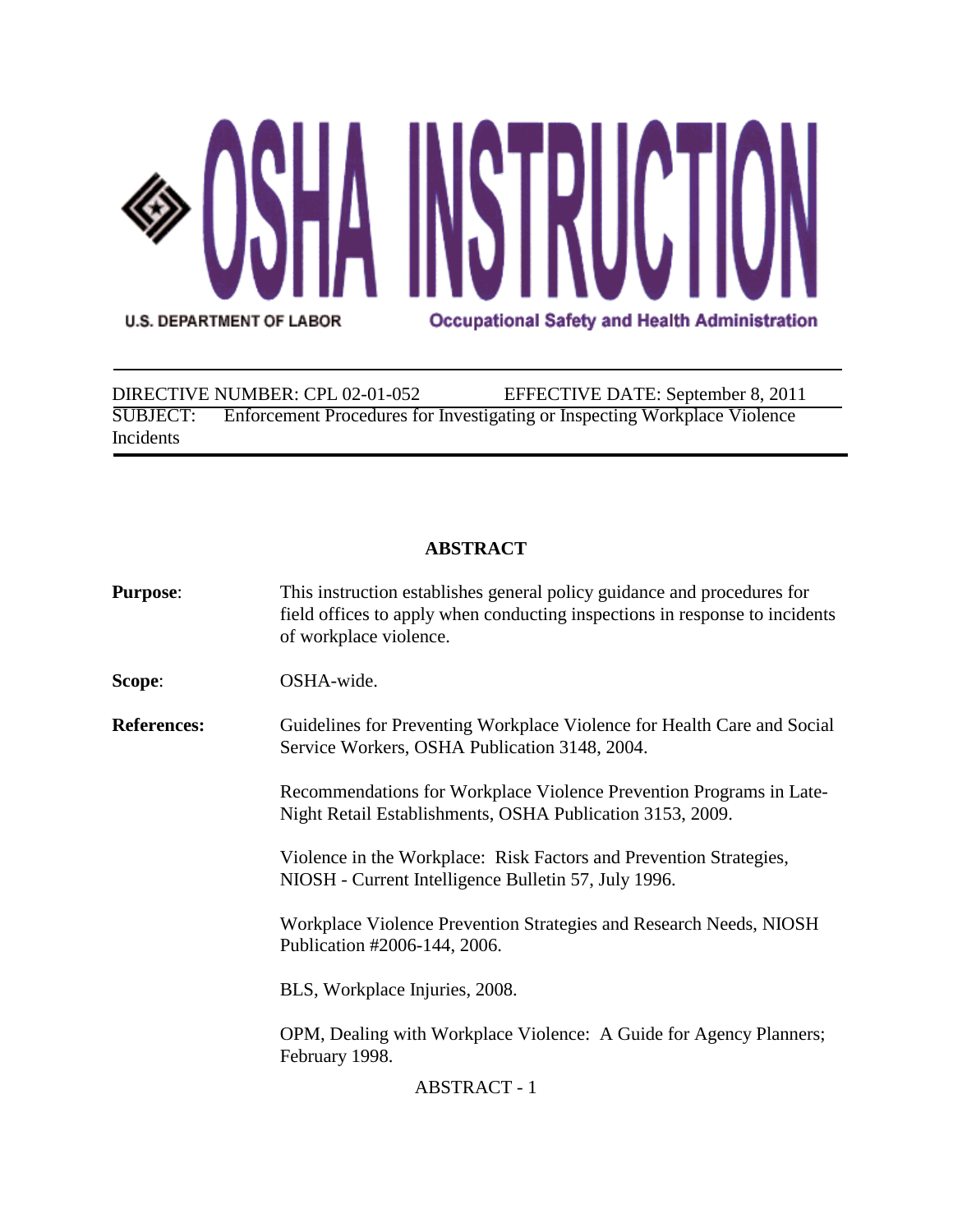|                        | OSHA Instruction CPL 02-00-150 Field Operations Manual (FOM), April<br>22, 2011.                                                                                                                              |
|------------------------|---------------------------------------------------------------------------------------------------------------------------------------------------------------------------------------------------------------|
|                        | Annals of Epidemiology: Volume 19, Issue 2, Pages 73-142, Hospital<br>Employee Assault Rates Before and After Enactment of the California<br>Hospital Safety and Security Act, Casteel et al., February 2009. |
| <b>Cancellations:</b>  | None.                                                                                                                                                                                                         |
| <b>State Impact:</b>   | Federal Program Change, Notice of Intent Required, Adoption<br>Encouraged. See Section VI.                                                                                                                    |
| <b>Action Offices:</b> | OSHA National, Regional, Area/District, State Plan and State<br><b>Consultation Offices.</b>                                                                                                                  |
|                        | <b>Originating Office:</b> Directorate of Enforcement Programs, Office of Federal Agency Programs                                                                                                             |
| <b>Contact:</b>        | Directorate of Enforcement Programs<br>Office of Federal Agency Programs<br>200 Constitution Ave., N.W., Room - N3622<br>Washington, D.C. 20210<br>Ph: 202-693-2122.                                          |

By and Under the Authority of

David Michaels, Ph.D., MPH Assistant Secretary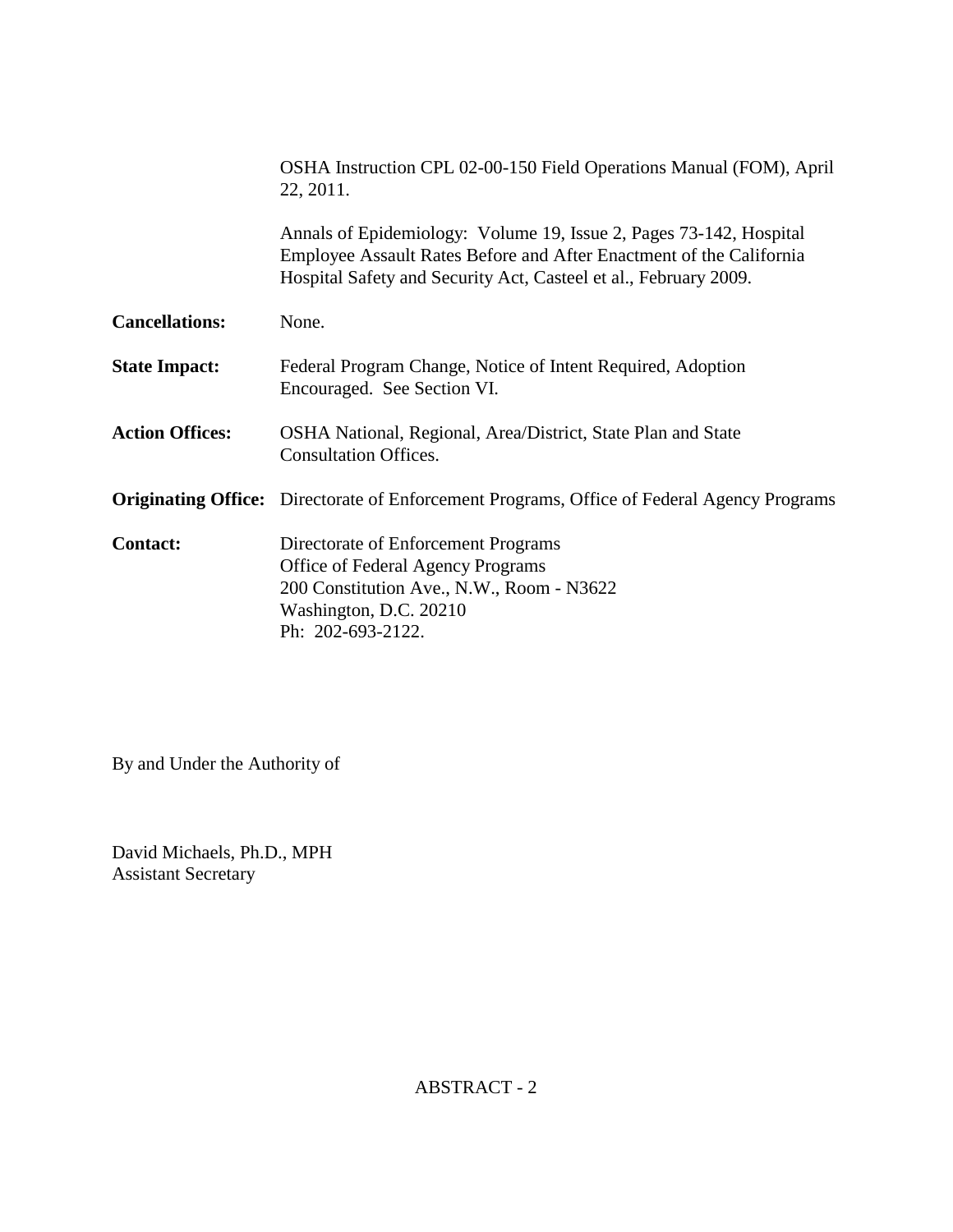## **Executive Summary**

This instruction establishes OSHA general enforcement polices and procedures for field offices to apply when conducting inspections related to workplace violence. The instruction highlights the steps that should be taken in reviewing incidents of workplace violence when considering whether to initiate an inspection in industries that OSHA has identified as susceptible to this hazard. The instruction is meant to provide guidance on both how an OSHA workplace violence case is developed and which steps Area Offices should take to assist employers in addressing the issue of workplace violence.

## **Significant Changes**

This is the first instruction on the enforcement procedures for investigations and inspections that occur as a result of workplace violence incident(s) and specifically at worksites in industries that OSHA has identified as susceptible to workplace violence. It clarifies and expands the Agency's policies and procedures in this area.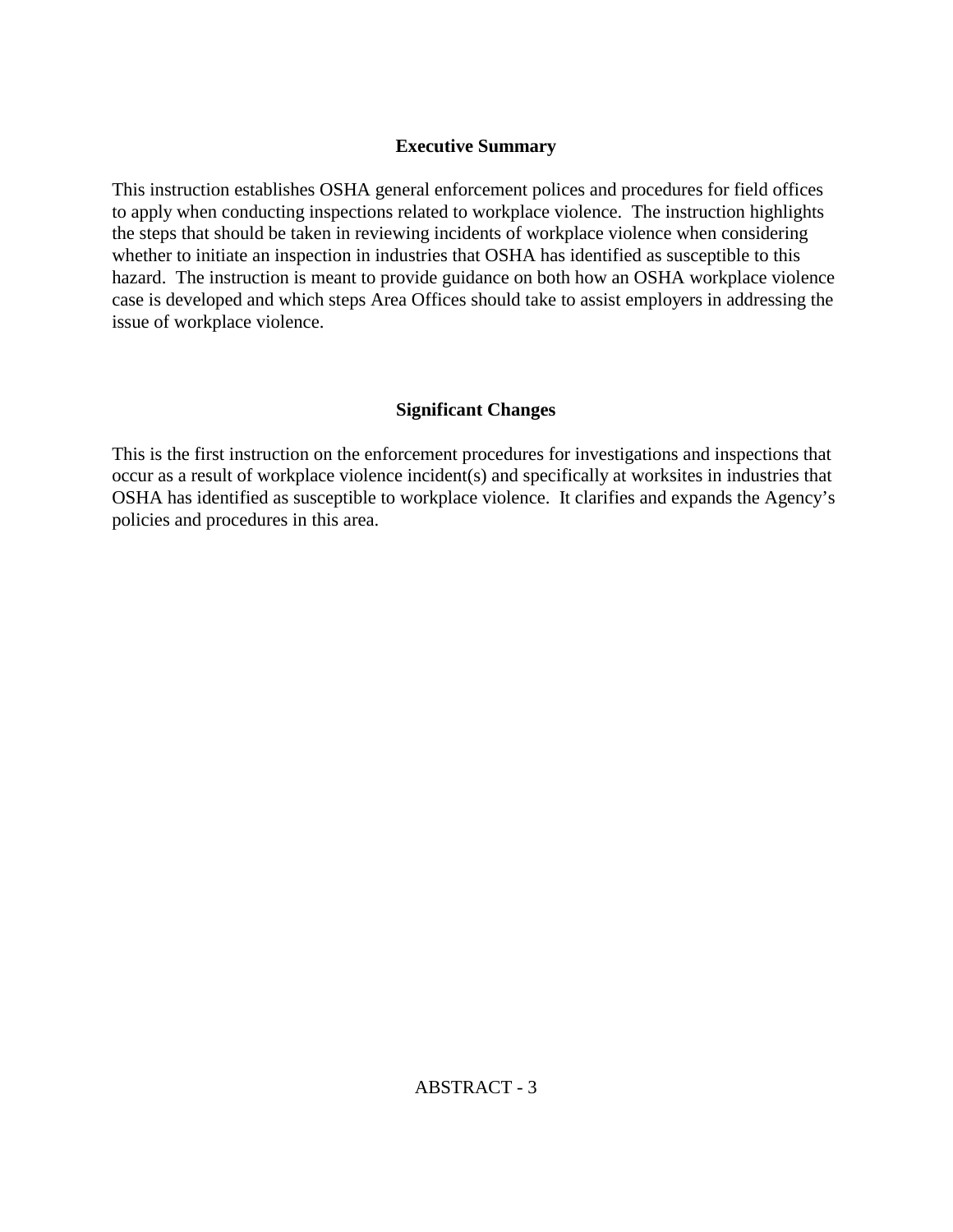# Table of Contents

| I.        | Purpose. 1     |
|-----------|----------------|
| II.       |                |
| III.      |                |
| IV.       |                |
| V.        |                |
|           |                |
|           | <b>B.</b>      |
|           |                |
| VI.       |                |
| VII.      |                |
|           |                |
| IX.       |                |
| <b>X.</b> |                |
|           | A.             |
|           | <b>B.</b>      |
|           | $\mathbf{C}$ . |
|           | D.             |
|           | Е.             |
| XI.       |                |
| XII.      |                |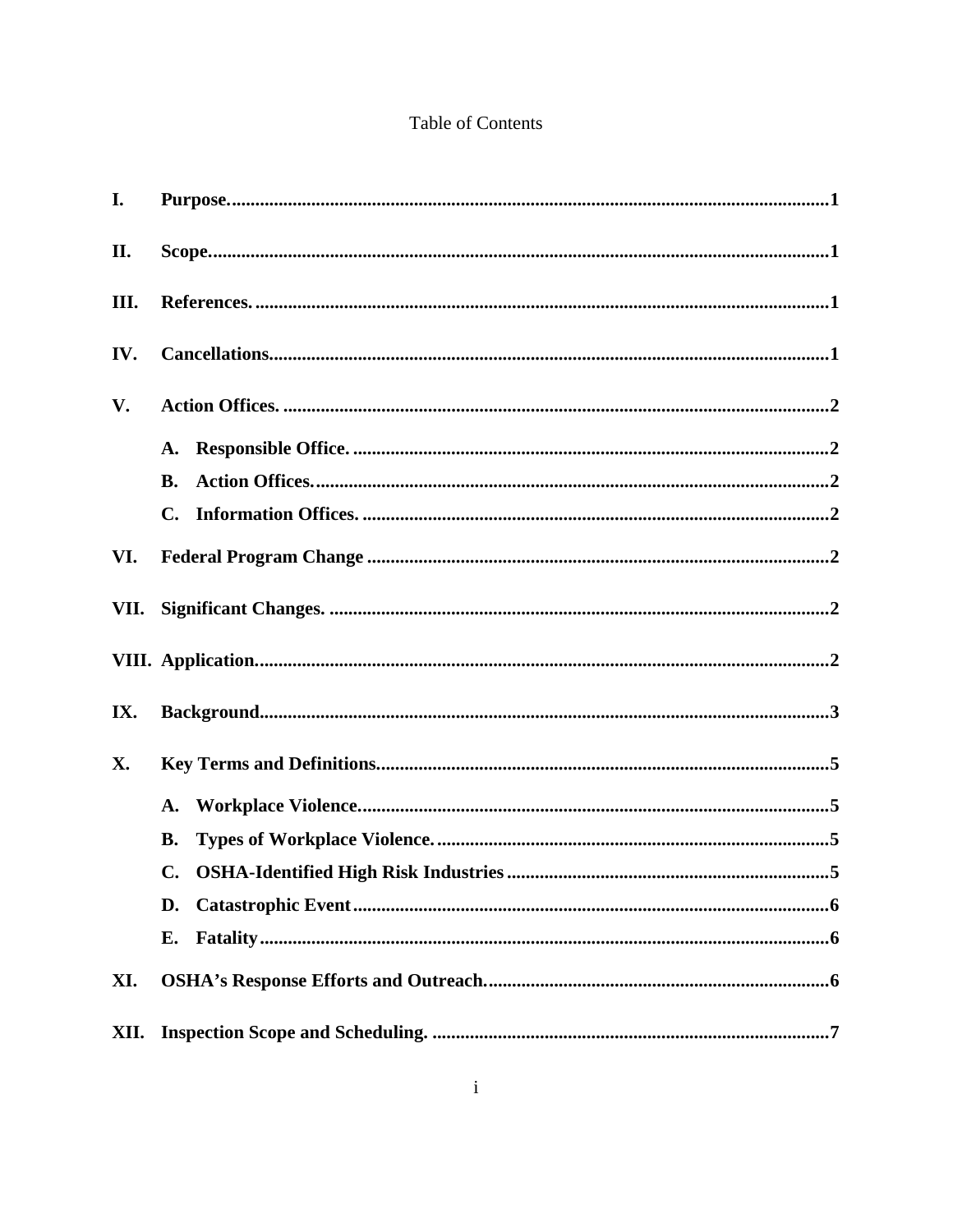| <b>B.</b> |  |
|-----------|--|
|           |  |
|           |  |
|           |  |
|           |  |
|           |  |
|           |  |
|           |  |
|           |  |
|           |  |
|           |  |
|           |  |
|           |  |
|           |  |
|           |  |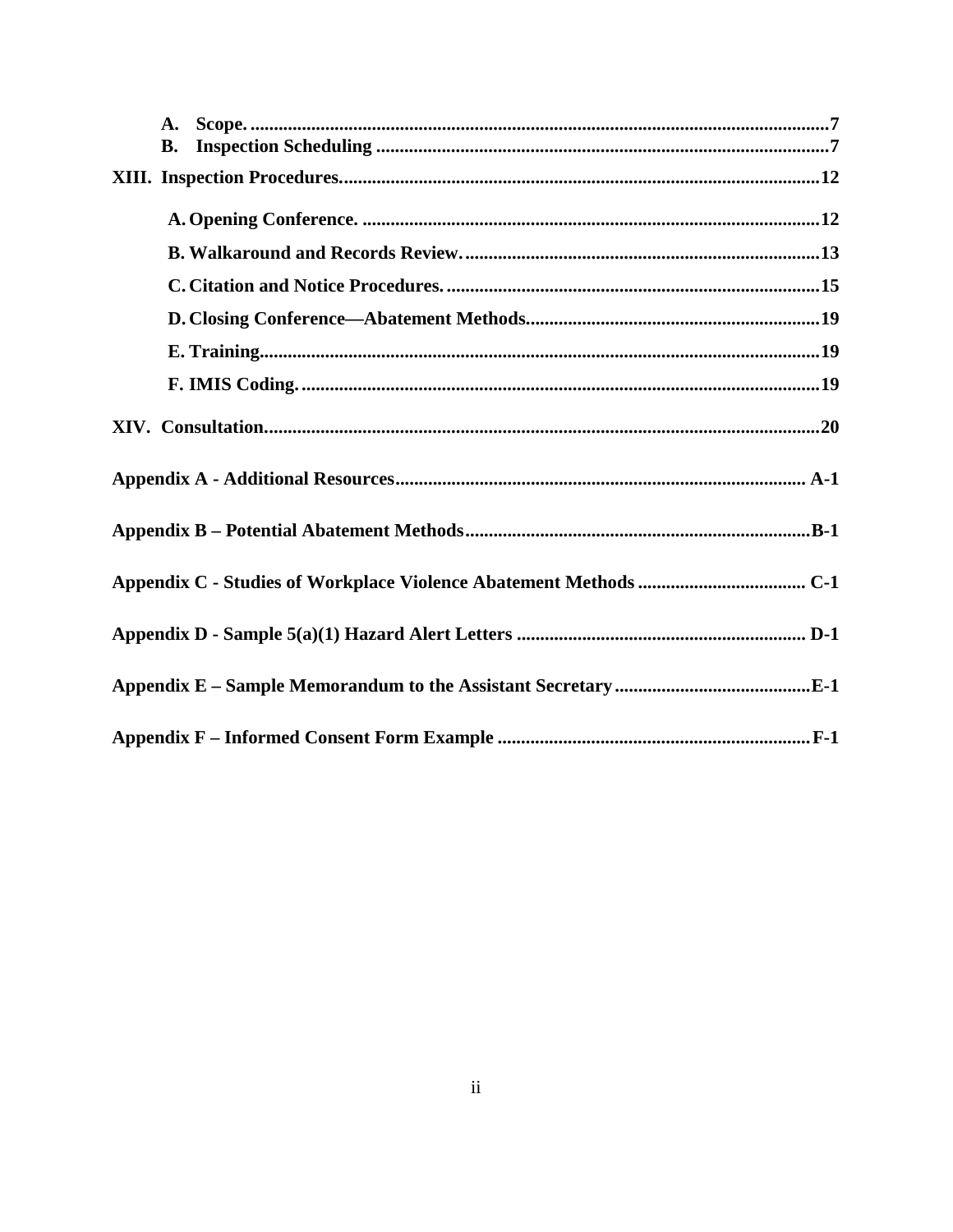#### I. Purpose.

The purpose of this instruction is to provide general policies and procedures that apply when workplace violence is identified as a hazard while conducting an inspection under a national, regional or local emphasis program and when responding to incidents of workplace violence, especially when conducting inspections at worksites in industries with a high incidence of workplace violence.

II. Scope.

This instruction applies OSHA-wide.

#### III. References.

- A. OSHA, Publication 3148: Guidelines for Preventing Workplace Violence for Health Care and Social Service Workers, 2004.
- B. OSHA, Publication 3153: Recommendations for Workplace Violence Prevention Programs in Late-Night Retail Establishments, 2009.
- C NIOSH, Current Intelligence Bulletin 57: Violence in the Workplace. Risk Factors and Prevention Strategies, July 1996.
- D. NIOSH Publication #2006-144, Workplace Violence Prevention Strategies and Research Needs, 2006.
- E. BLS, Workplace Injuries, 2008.
- F. OPM, Dealing with Workplace Violence: A Guide for Agency Planners, February 1998.
- G. OSHA Instruction CPL 02-00-148, Field Operations Manual, November 9, 2009.
- H. Annals of Epidemiology: Volume 19, Issue 2, Pages 73-142, Hospital Employee Assault Rates Before and After Enactment of the California Hospital Safety and Security Act, Casteel et al., February 2009.
- I. Journal of Addictions Nursing: Volume 17, Number 1, Pages 13-19, *Violence Intervention Prevention*, Egell, D., Torino, T., 2006.
- IV. Cancellations.

None.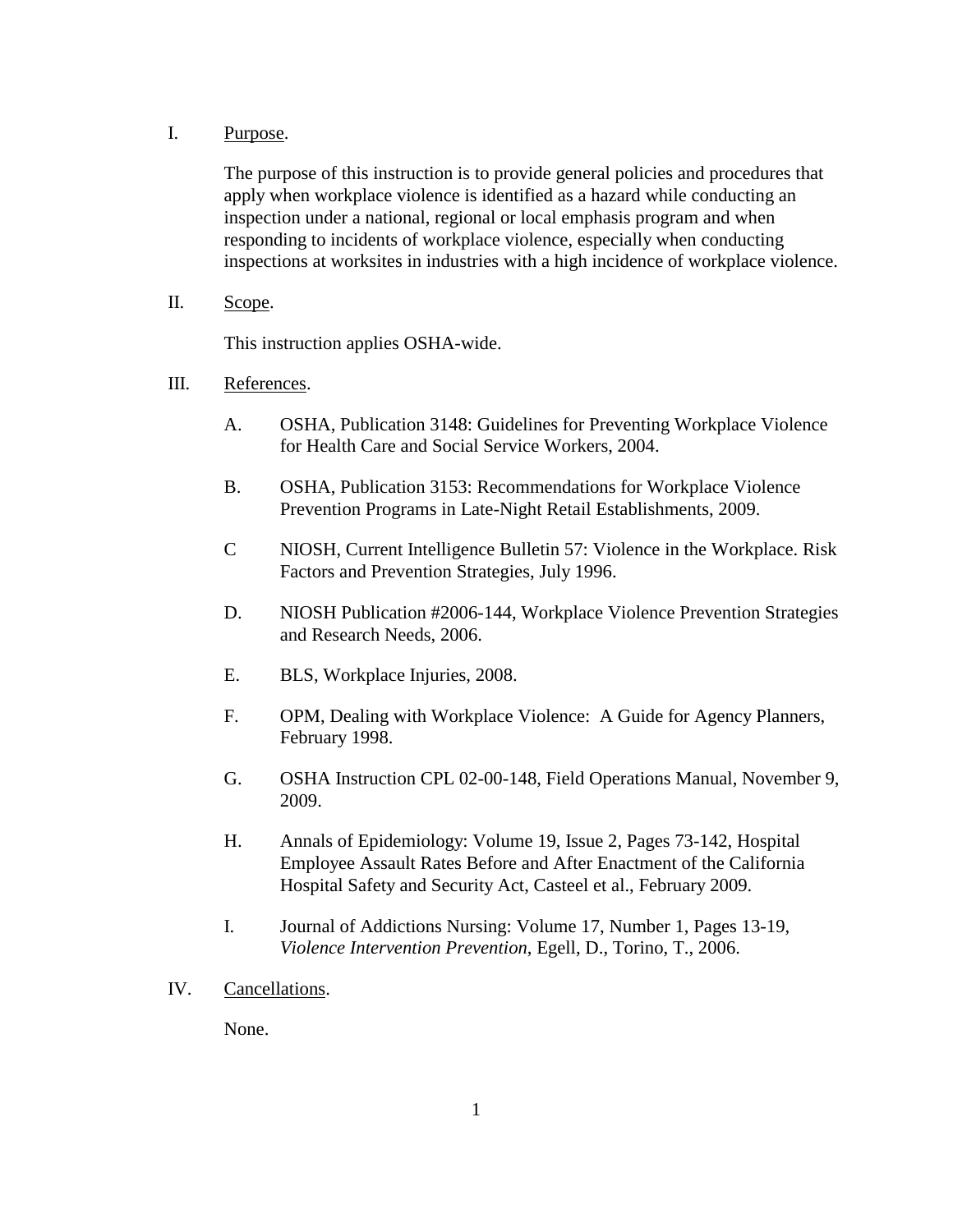#### V. Action Offices.

#### A. Responsible Office.

Directorate of Enforcement Programs, Office of Federal Agency Programs.

B. Action Offices.

National, Regional, Area Offices, State Plan States and Consultation Offices.

C. Information Offices.

OSHA National and Regional Offices.

#### VI. Federal Program Change

Federal Program Change, Notice of Intent Required, Adoption Encouraged. This Instruction describes a Federal program change which establishes general policy guidance and procedures for field offices to apply when conducting inspections in response to incidents of workplace violence. Workplace violence is an occupational hazard in some industries and environments which, like other safety issues, can be avoided or minimized if employers take appropriate precautions. States are strongly encouraged to adopt this Instruction for use with their general duty clause, state-specific workplace violence standard, or other applicable authority under state law. Although not required, States for the most part have authority equivalent to the Federal general duty provision of Section 5(a)(1) of the OSH Act. Where this authority exists, States should utilize it in an at least as effective manner to address hazards in the workplace associated with workplace violence.

States must submit a notice of intent indicating if the State has or will adopt policies and procedures for enforcement of workplace violence and if so, whether the State's policies and procedures are or will be identical to or different from the Federal. OSHA will post summary information on the State responses to this instruction on its website.

#### VII. Significant Changes.

This is the first instruction on the enforcement procedures for investigations and inspections that occur as a result of workplace violence incident(s).

#### VIII. Application.

This instruction applies to inspections or investigations conducted by OSHA officials (i.e., Compliance Safety and Health Officers (CSHOs) and Regional and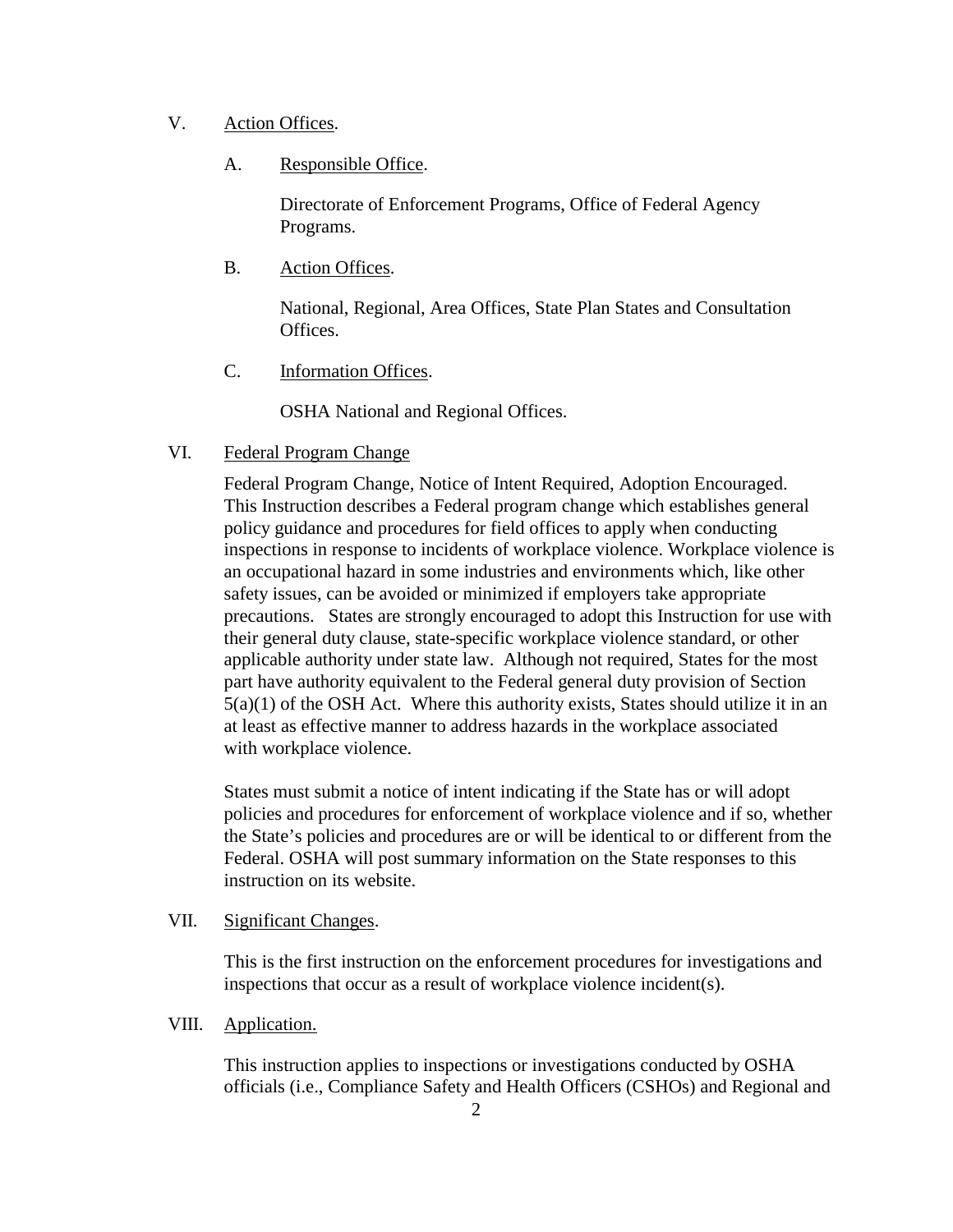National Office Officials) who conduct inspections in response to a complaint of workplace violence or conduct programmed inspections at worksites that are in industries with a high incidence of workplace violence (e.g., healthcare, social service settings and late-night retail establishments). It is not intended to exclude other programmed inspections when workplace violence is uncovered and welldocumented. District Supervisors, Area Directors, Regional Administrators and National Office Officials will ensure that the policies and procedures set forth in this instruction are followed. Federal Agencies Executive Order 12196, Section 1-201 and 29 CFR 1960.8 and 1960.16 require Federal agencies to follow the enforcement policies and procedures contained in this instruction.

This directive is not intended to require an OSHA response to every complaint or fatality of workplace violence or require that citations or notices be issued for every incident inspected or investigated. Instead, it provides general enforcement guidance to be applied in determining whether to make an initial response and/or cite an employer. An instance of workplace violence is presumed to be workrelated if it results from an event occurring in the workplace.

Employers may be found in violation of the general duty clause if they fail to reduce or eliminate serious recognized hazards. Under this directive, inspectors should therefore gather evidence to demonstrate whether an employer recognized, either individually or through its industry, the existence of a potential workplace violence hazard affecting his or her employees. Furthermore, investigations should focus on the availability to employers of feasible means of preventing or minimizing such hazards.

#### IX. Background.

Workplace violence is recognized as an occupational hazard in some industries and environments which, like other safety issues, can be avoided or minimized if employers take appropriate precautions. At the same time, it continues to negatively impact the American workforce. Workplace violence has remained among the top four causes of death at work for over fifteen years, and it impacts thousands of workers and their families annually.

Research has identified factors that may increase the risk of violence at worksites. Such factors include working with the public or volatile, unstable people. Working alone or in isolated areas may also contribute to the potential for violence. Handling money and valuables, providing services and care, and working where alcohol is served may also impact the likelihood of violence. Additionally, time of day and location of work, such as working late at night or in areas with high crime rates, are also risk factors that should be considered when addressing issues of workplace violence.

Data on workplace violence provides information on the number and types of both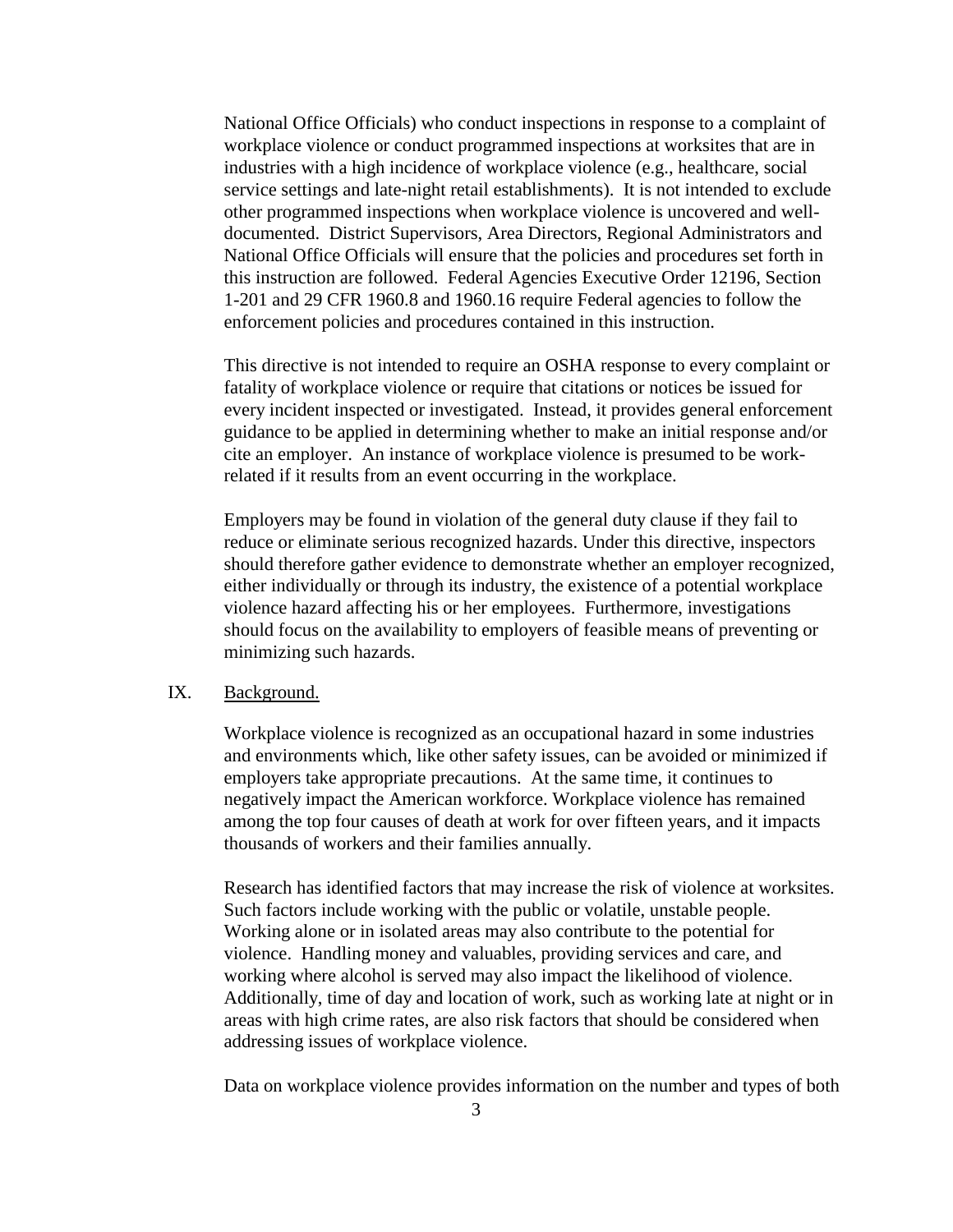fatal and non-fatal incidents of workplace violence. The Bureau of Labor Statistics' (BLS) Census of Fatal Occupational Injuries (CFOI) shows an average of 590 homicides a year from 2000 through 2009, with homicides remaining one of the four most frequent work-related fatal injuries. Workplace homicides remained the number one cause of workplace death for women in 2009. While there was some fluctuation over this ten year period there was an overall decline, with the highest number of homicides occurring in 2000 (677) and the lowest number occurring in 2009 (521). During this same time period, the Department of Justice's, National Crime Victimization Survey showed an overall decline in the rate per 1,000 people of workplace nonfatal violence against employees, starting at 7.96 in 2000 and ending at 3.86 in 2009 [due to a methodological changes 2006 was not included in these calculations](Harrell, Erika. 2011. *Special Report: Workplace Violence 1993-2009*. U.S. Department of Justice, Office of Justice Programs, Bureau of Justice Statistics). This survey showed that from 2005 through 2009 the majority of non-fatal incidents were instigated by strangers. In addition, during the same time period, survey results showed that 19% of victims of workplace violence worked in law enforcement, 13% worked in retail and 10% worked in medical occupations.

Over the last several years, research has provided some frameworks for developing methods to prevent or minimize the likelihood of workplace violence. As more is learned about workplace violence, it has become apparent that workplace violence prevention is a concern spread across many responsible entities. In September 2006, NIOSH published "*Workplace Violence Prevention Strategies and Research Needs*" (NIOSH Publication No. 2006-144). In it, NIOSH noted that a multidisciplinary team approach to workplace violence prevention was needed: "The involvement of persons with diverse expertise and experience is especially critical due to the depth and complexity of [workplace violence] prevention. Such teamwork is crucial for planning, developing, and implementing programs..." This includes "management, union, human resources, safety and health, security, medical/psychology, legal, communications, and worker assistance."

Several studies have shown that prevention programs can reduce incidents of workplace violence (See Appendix C). By assessing their worksites, employers can identify methods for reducing the likelihood of incidents occurring. OSHA believes that a well written and implemented Workplace Violence Prevention Program, combined with engineering controls, administrative controls and training can reduce the incidence of workplace violence in both the private sector and Federal workplaces. Classifications of workplace violence have been developed to describe the relationship between the perpetrator and the target of workplace violence (Injury Prevention Research Center. 2001. *Workplace Violence: A Report to the Nation.* The University of Iowa) and are set forth in Section X. B. of this instruction.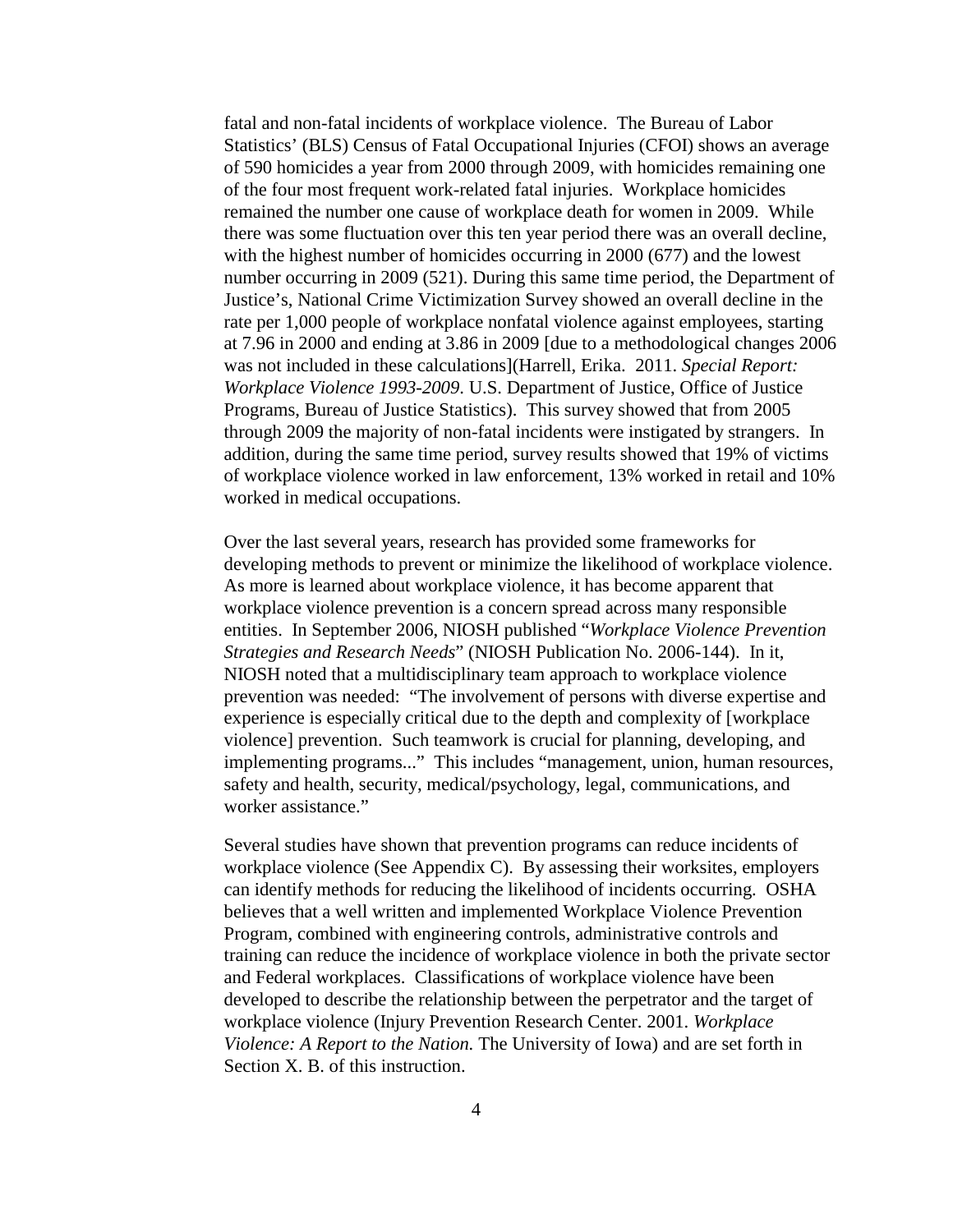OSHA has developed several guidance documents to assist employers, some of which are listed in Appendices A and B of this instruction. In addition, Appendix C provides research studies addressing different aspects of workplace violence prevention.

- X. Key Terms and Definitions.
	- A. Workplace Violence.

NIOSH defines workplace violence as violent acts (including physical assaults and threats of assaults) directed toward persons at work or on duty. [Center for Disease Control and Prevention, National Institute for Occupational Health. (2002). "Occupational Hazards in Hospitals." DHHS (NIOSH) Pub. No. 2002-101. [http://www.cdc.gov/niosh/docs/2002-101/#5]

B. Types of Workplace Violence.

Classifications of workplace violence that describe the relationship between the perpetrator and the target of workplace violence are:

1. Type 1—Criminal Intent

Violent acts by people who enter the workplace to commit a robbery or other crime—or current or former employees who enter the workplace with the intent to commit a crime.

2. Type 2—Customer/Client/Patients

Violence directed at employees by customers, clients, patients, students, inmates or any others to whom the employer provides a service.

3. Type 3—Co-worker

Violence against co-workers, supervisors, or managers by a current or former employee, supervisor, or manager.

4. Type 4—Personal

Violence in the workplace by someone who does not work there, but who is known to, or has a personal relationship with, an employee.

- C. OSHA-Identified High-Risk Industries.
	- 1. Healthcare and Social Service Settings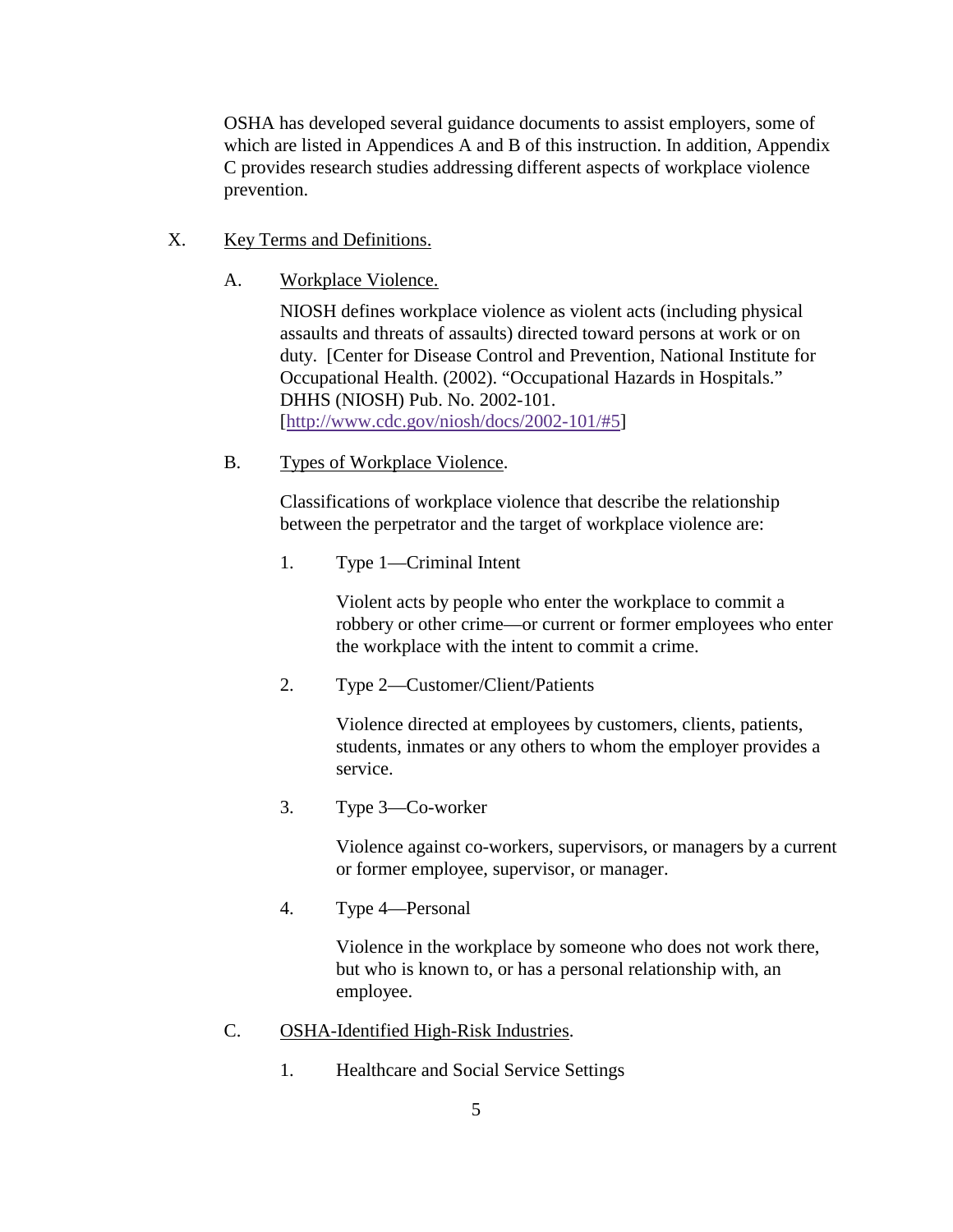This category covers a broad spectrum of workers who provide healthcare and social services in psychiatric facilities, hospital emergency departments, community mental health clinics, drug abuse treatment clinics, pharmacies, community-care facilities, residential facilities and long-term care facilities. Workers in these fields include physicians, registered nurses, pharmacists, nurse practitioners, physicians' assistants, nurses' aides, therapists, technicians, public health nurses, home healthcare workers, social and welfare workers, security personnel, maintenance personnel and emergency medical care personnel.

2. Late-Night Retail Settings

This includes entities such as convenience stores, liquor stores and gas stations. Factors that put late-night retail employees at risk include the exchange of money, twenty-four hour operation, solo work, isolated worksites, the sale of alcohol and poorly-lit stores and parking areas.

D. Catastrophic Event.

The hospitalization of three or more employees resulting from a workrelated incident or exposure, in general, from an incident caused by a workplace hazard.

E. Fatality.

An employee death resulting from a work-related incident or exposure, in general, from an incident caused by a workplace hazard.

#### XI. OSHA's Response Efforts and Outreach.

OSHA has developed guidance and recommendations on workplace violence prevention for late-night retail and healthcare settings. These resources, along with other research listed in the appendices of this instruction, can be used by Area Directors and OSHA personnel to inform employers about developing a workplace violence prevention program. Area Directors may choose to disseminate this information through stakeholder meetings, targeted training programs or presentations to employers, labor unions, trade or professional associations, educational institutions and government agencies. Regional and Area Offices can also work with Alliance Program participants to help provide outreach. OSHA's On-site Consultation Program is available on request to employers requesting help on workplace violence prevention. The Consultation Program includes an appraisal of the work practices and occupational safety and health hazards of the workplace. In addition, the service offers assistance to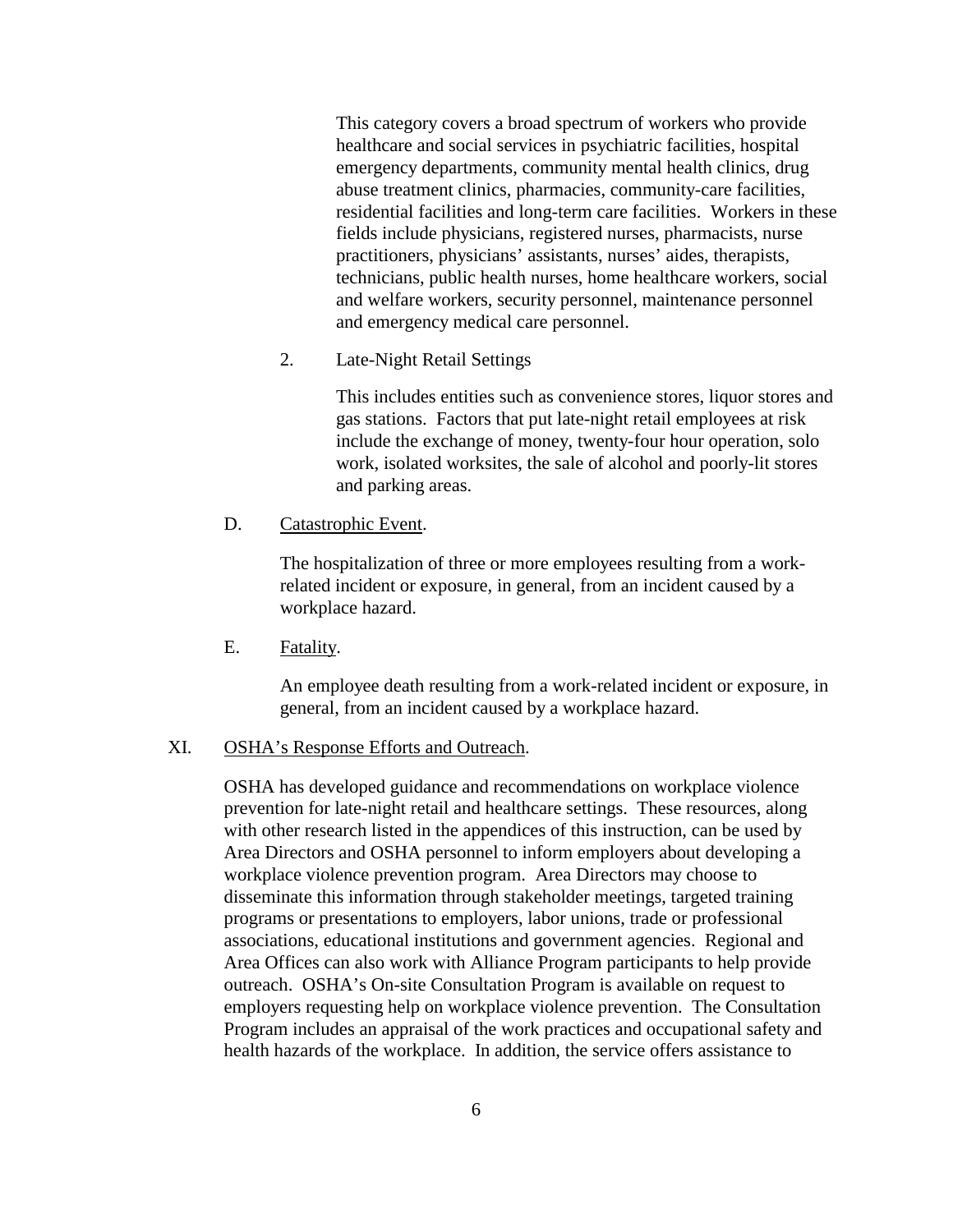employers in developing and implementing an effective safety and health program.

- XII. Inspection Scope and Scheduling.
	- A. Scope.

This instruction is provided for initiating inspections when: (1) responding to a complaint, referral, or a fatality or catastrophic event; and (2) conducting a programmed inspection where workplace violence is identified as an issue.

- 1. An inspection shall be considered where there is a complaint, referral, or fatality and/or catastrophic event involving an incident of workplace violence, particularly when it stems from a workplace in industries identified by OSHA as having a potential for workplace violence. These industries include, among others, healthcare and social service settings and late-night retail establishments.
- 2. An inspection shall be considered during programmed inspections where there is recognition of the potential for workplace violence in that industry or where the hazard is identified as existing.
- 3. An inspection generally shall not be considered in response to coworker or personal threats of violence. If an Area Director becomes aware of instances that could be classified as intimidation or bullying, they should consider referring the issue to the appropriate government entity. Referrals could be made to the local police department, the Equal Employment Opportunity Commission, the National Labor Relations Board or OSHA's Office of Whistleblower Protection. The Area Director may inform the employer if a referral is made. Area Directors should contact the National Workplace Violence Coordinator, in the Directorate of Enforcement, if they have any questions concerning referrals for these types of incidents.
- B. Inspection Scheduling.

Inspections will generally be conducted in response to complaints and referrals or as part of a fatality and/or catastrophe investigation pursuant to FOM procedures *and* where reasonable grounds exist after an evaluation of the criteria set forth below.

- 1. Workplace Violence Complaints and Referrals.
	- a. Area Offices shall refer to procedures set forth in FOM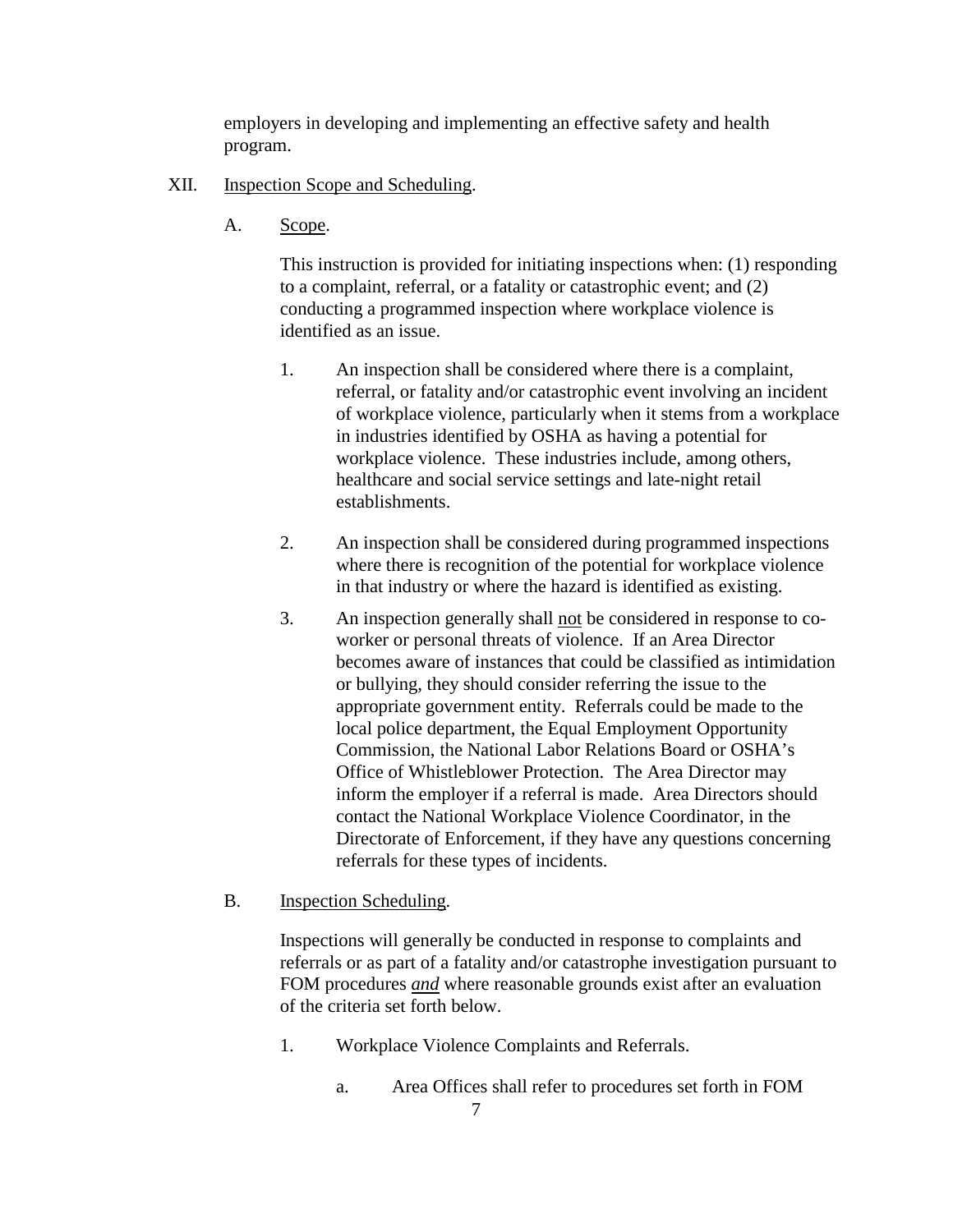Chapter 9 (Complaint and Referral Processing) for handling complaints and referrals. Where it is determined that a complaint meets the criteria for a formal complaint or a referral is generated from one of the sources identified in the FOM as a referral agency, an on-site inspection shall be considered. Where the inspection criteria for formal complaints and referrals in the FOM are not met, nonformal complaint procedures shall be followed.

- b. In addition to following procedures for formal complaints and referrals, Area Directors shall determine if reasonable grounds exist to conduct an inspection by using the following criteria. A factual screening should be conducted (i.e., talking to the source of the complaint or referral) to assess whether the criteria have been met prior to initiating an inspection.
- 2. Criteria for Initiating Inspections.
	- a. Known risk factors to consider, listed by NIOSH in its report *NIOSH Current Intelligence Bulletin #57: Violence in the Workplace: Risk Factors and Prevention Strategies*  (1996). (While each of these factors shall be considered, they would not individually trigger an inspection.)
		- Working with unstable or volatile persons in certain healthcare, social service or criminal justice settings.
		- Working alone or in small numbers.
		- Working late at night or during early morning hours.
		- Working in high-crime areas.
		- Guarding valuable property or possessions.
		- Working in community-based settings, such as community mental health clinics, drug abuse treatment clinics, pharmacies, community-care facilities and longterm care facilities.
		- Exchanging money in certain financial institutions.
		- Delivering passengers, goods or services.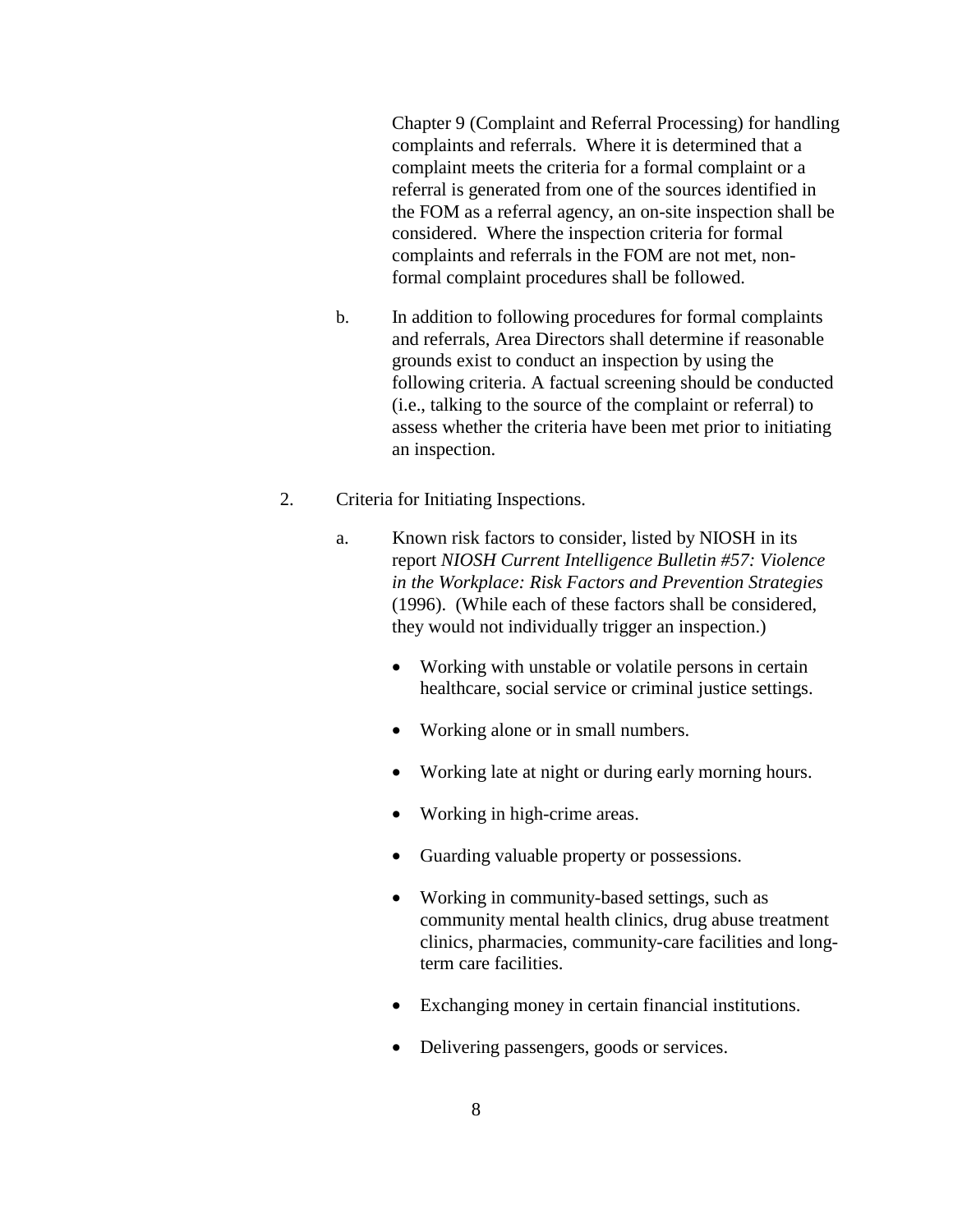- Having a mobile workplace such as a taxicab.
- b. Evidence of employer and/or industry recognition of the potential for workplace violence in OSHA-identified high risk industries, such as healthcare and social service settings and late night retail (See Section X, C, 1&2.).
- c. Feasible abatement methods exist to address the hazard(s).

Below are four examples applying these criteria to various types of situations. The first example presents facts where OSHA would investigate, the second is a case where OSHA would not investigate and the final two are examples requiring Area Director discretion.

Example 1 – Inspection to be conducted

A patient in the psychiatric ward attacks a nurse at a local hospital.

• Known risk factor – YES

- Working with unstable or volatile persons in healthcare.

- Industry and/or Employer Recognition YES
	- Large body of studies on the existence of potential workplace violence in these types of healthcare settings. Previous incidents reported to employer.
- Existence of feasible means of abatement YES
	- Large body of work on feasible means of abatement available to address workplace violence in these types of healthcare settings (e.g., having two or more employees present when unstable clients are at the facility).

Example 2 – No inspection conducted

A disgruntled acquaintance stabs an employee of a bookstore at work.

- Known risk factor NO
	- The incident covers only some of the risk factors, and the hazard could not have been reasonably anticipated.
	- The bookstore was not in a high crime area.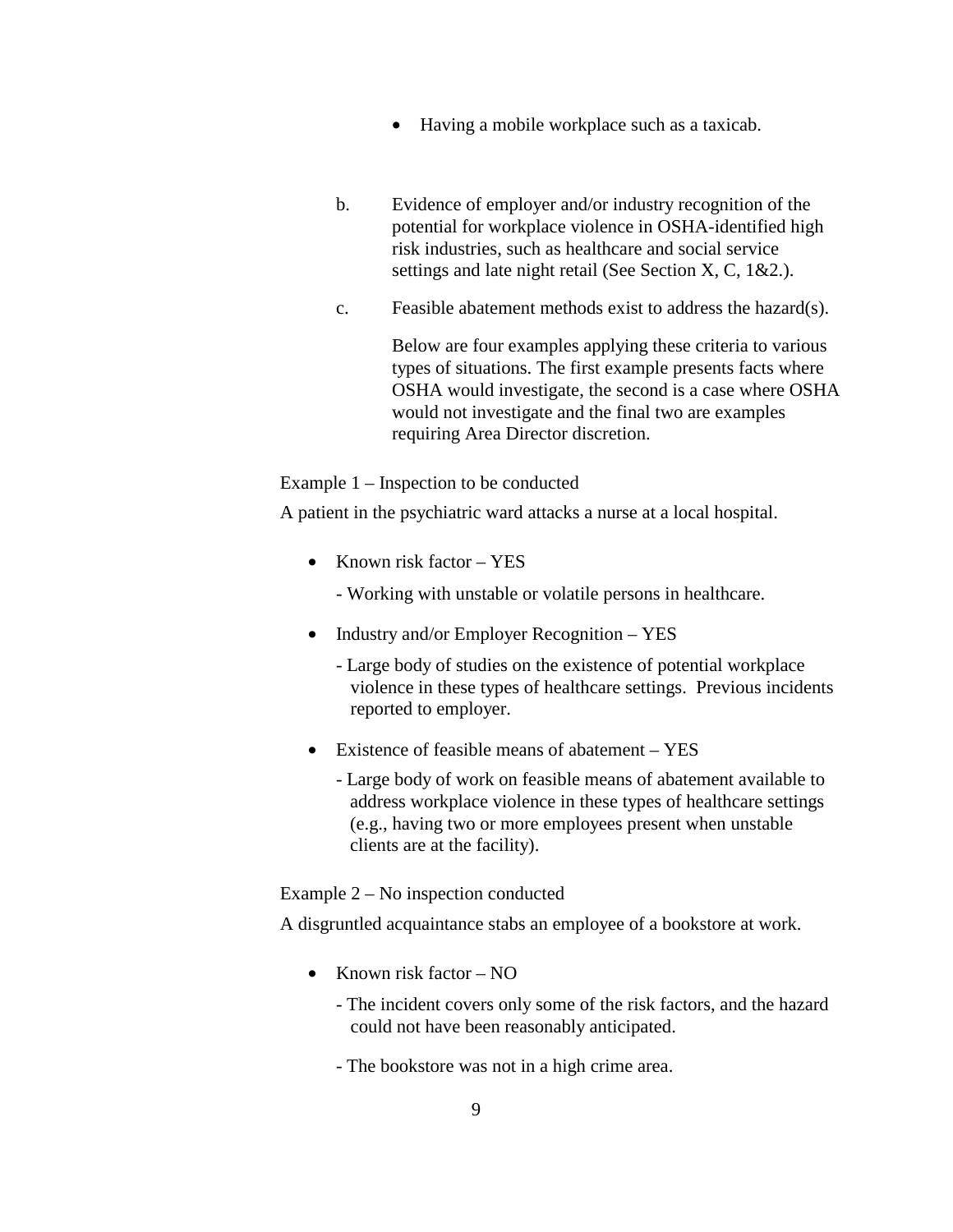- The incident occurred at 10 a.m. in a store with five employees present.
- The only employer knowledge was that the employee and acquaintance appeared to argue prior to the stabbing.
- Industry and/or Employer Recognition NO
	- No industry history of violence at bookstores and no reason for the employer to anticipate such an incident.
- Existence of feasible means of abatement NO
	- No known prevention measures for random acts of violence in this type of workplace setting.

Example 3 – Area Director discretion required

A shooting was reported at a local grocery store.

• Known risk factor – Unknown

Evidence to be considered:

- Is the store in a high-crime area?
- Have there been past threats or acts of violence and is there a pattern of violence against employees at the store?
- What time of day or night did the incident occur?
- How many times have police responded to disturbances at this location?
- How many employees were working at the time?
- Was the incident a robbery?
- Industry and/or Employee Recognition Unknown
	- Answers to the above questions will help determine if the local grocery store may be considered a late-night retail establishment for which there may be industry knowledge of the potential for workplace violence.
	- Information should be gathered on any safety precautions taken by the employer and a review should be conducted of injury and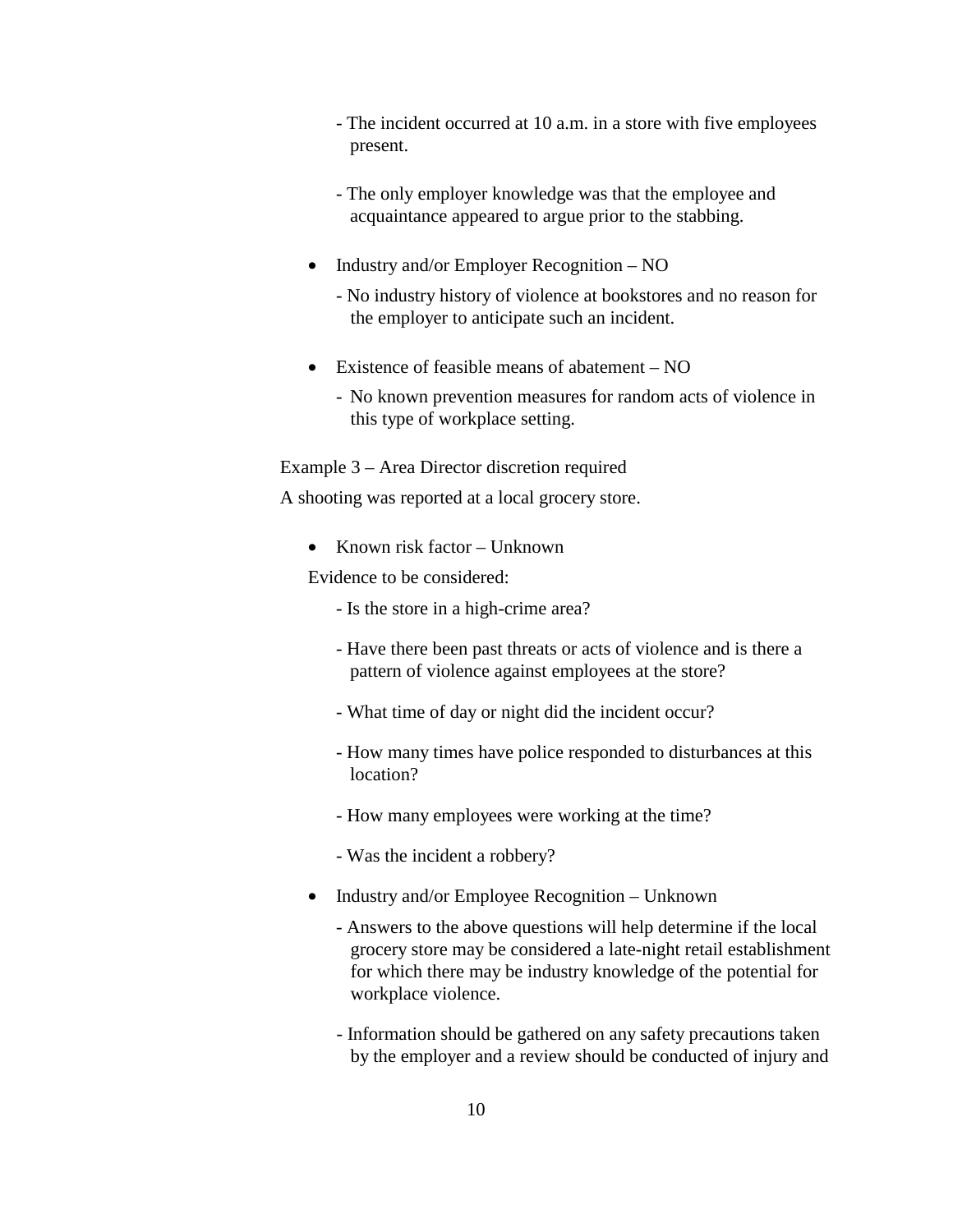illness logs to determine whether the employer recognized the potential for violence or knew of past incidents.

- Existence of feasible means of abatement Unknown
	- Determine if there are feasible means of abatement available to the local grocery store to eliminate or reduce the possibility of future incidents.

Example 4 – Area Director discretion required

Employees at a financial institution were shot.

- Known risk factor YES
	- Exchange of money. However, information needs to be gathered regarding the type of workplace where the incident occurred (i.e., a stand-alone bank, a credit union in an office building, a quick loans or check cashing storefront).
	- Was the establishment in a high crime area?
	- Was the financial institution held up?
	- What were the circumstances surrounding the violent incident?
	- Was the perpetrator an acquaintance of any of the employees?
	- What interactions occurred between the perpetrator and employees?
- Industry and/or Employer Recognition YES
	- Studies exist on the potential for armed robberies at financial institutions.
	- Were there any engineering controls in place to address incidents of workplace violence, such as bulletproof glass and buzz-in entries?
- Existence of effective abatement methods Unknown
	- Are there feasible abatement methods available to reduce or eliminate the possibility of future incidents?
	- Feasible abatement methods would depend on the type of incident that occurred and the institution.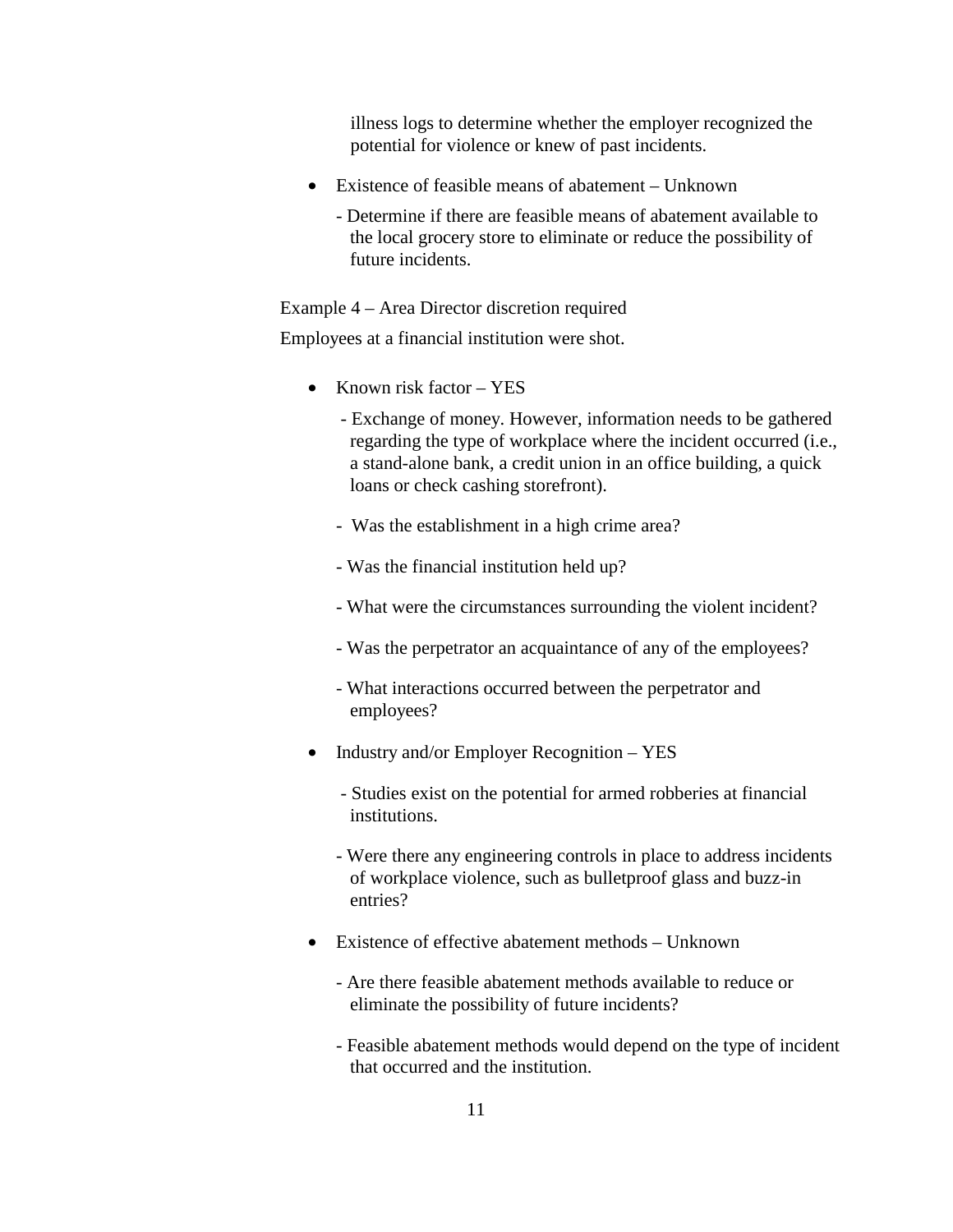3. Fatality/Catastrophe.

An inspection will generally be conducted where there is a death of one or more employees or hospitalization of three or more employees. If the Area Director determines, after assessing the facts and applying the criteria above, that it is not appropriate to initiate an inspection for a workplace violence fatality, they shall document the reasons on the OSHA 36.

*NOTE: CSHOs should not conduct their own inspections at the same time as other law enforcement personnel. If a CSHO arrives during a police investigation, they should stop their investigation, contact the law enforcement commander and request to be notified once the on-site police investigation is complete.* 

4. Programmed Inspection.

A CSHO may pursue an investigation for workplace violence during programmed inspections where there is recognition of the potential for workplace violence in that industry or where the hazard is identified as existing.

#### XIII. Inspection Procedures.

This section outlines procedures for conducting inspections and issuing citations or notices for workplace violence hazards. The procedures in FOM Chapter 3 (Inspection Procedures) shall be followed, except as modified below. Compliance Officers should consult any OSHA directives, appendices and other references cited in this instruction for further guidance.

Regional Workplace Violence Program Coordinators should contact the National Office Agency Workplace Violence Program Coordinator via e-mail within ten working days after any enforcement action has been taken in response to workplace violence. The e-mail should provide the name of the company/business, the inspection number(s), a list of any expected violations, the six-month date, the approximate penalty amount (if available) and the current status of the case. Coordinators are encouraged to track all complaints received and inspections conducted involving workplace violence in order to monitor any potential patterns.

CSHOs who are conducting inspections for a local, regional or national emphasis program and who identify incidents or workplace violence, through observations, employee interviews and/or injury and illness records, may expand the scope of the inspection to address these safety and health hazards.

A. Opening Conference.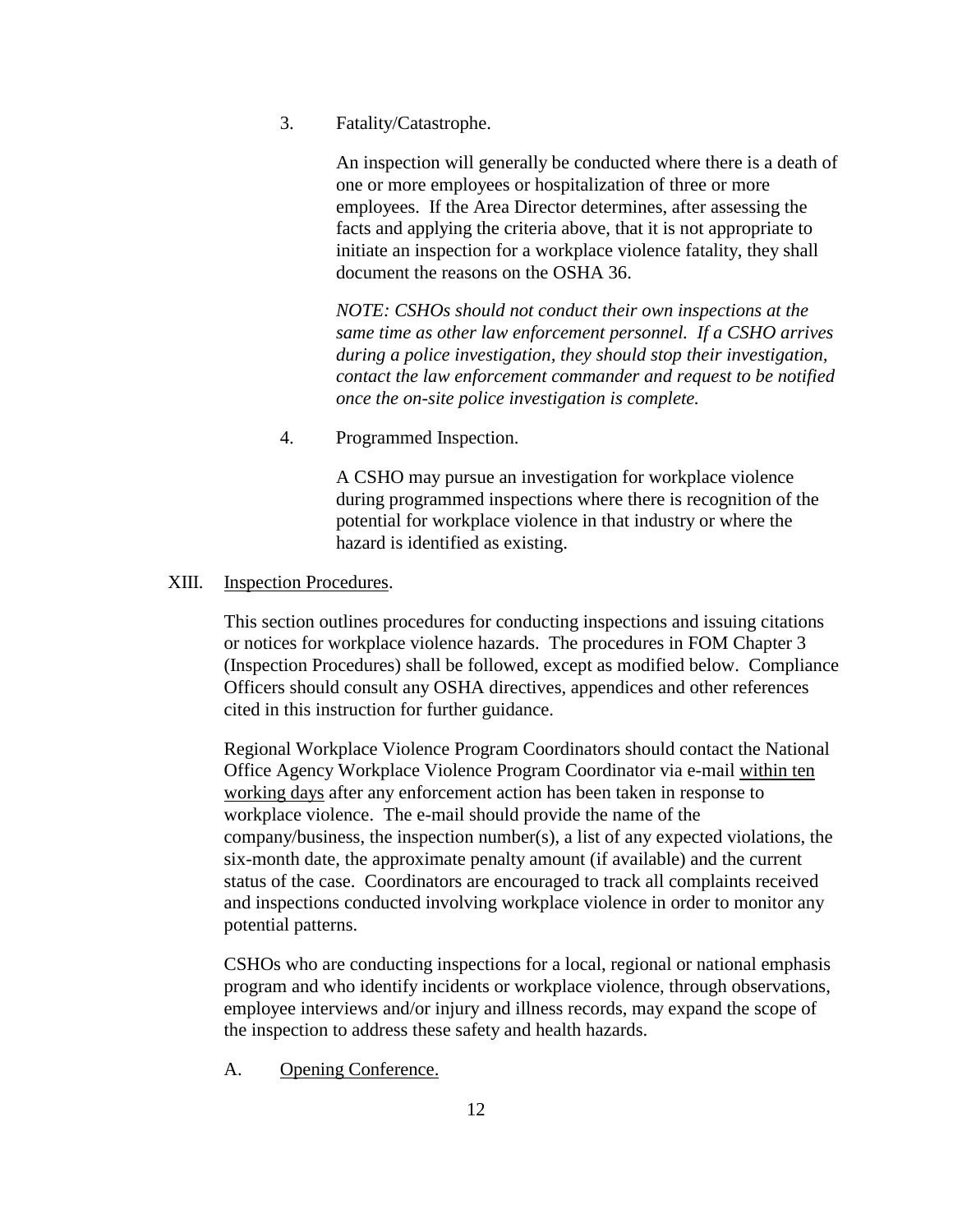1. CSHOs are to explain the reason for the inspection to the employer, including the incident that prompted the investigation.

> *NOTE: CSHO may provide employers with a copy of OSHA's Guidelines for Preventing Workplace Violence for Health Care & Social Service Workers, Recommendations for Workplace Violence Prevention Programs in Late-Night Retail Establishments or other appropriate guidance.*

- 2. CSHOs should request information on any hazard assessments performed and incident reviews at the facility concerning issues of workplace violence.
- 3. At the opening conference, CSHOs shall identify all employees who are in charge of security and/or responsible for the workplace violence prevention program (if any).
- 4. CSHOs shall initially determine whether the employer has a workplace violence prevention program.
	- a. Conduct interviews and request relevant documents to determine whether the employer has considered or implemented a hierarchy of controls for worker protection against potential acts of workplace violence (e.g., engineering or administrative controls, work practices and personal protective equipment).
	- b. The evaluation of an employer's workplace violence prevention program should be based on any written safety programs and recordkeeping for injury and illness data. In addition, other information to be reviewed includes medical records related to incidents of workplace violence, police incident reports, actions taken to prevent future incidents and any other information deemed appropriate by the CSHO.
- 5. CSHOs should request all information regarding worker training programs and other methods used to inform workers of the potential for, and prevention of, workplace violence. Where appropriate, CSHOs should also request any discipline records related to violence or aggression shown at the workplace.
- B. Walkaround and Records Review.

CSHOs should use professional judgment in determining which areas of the facility will be inspected. Documenting resident or patient handling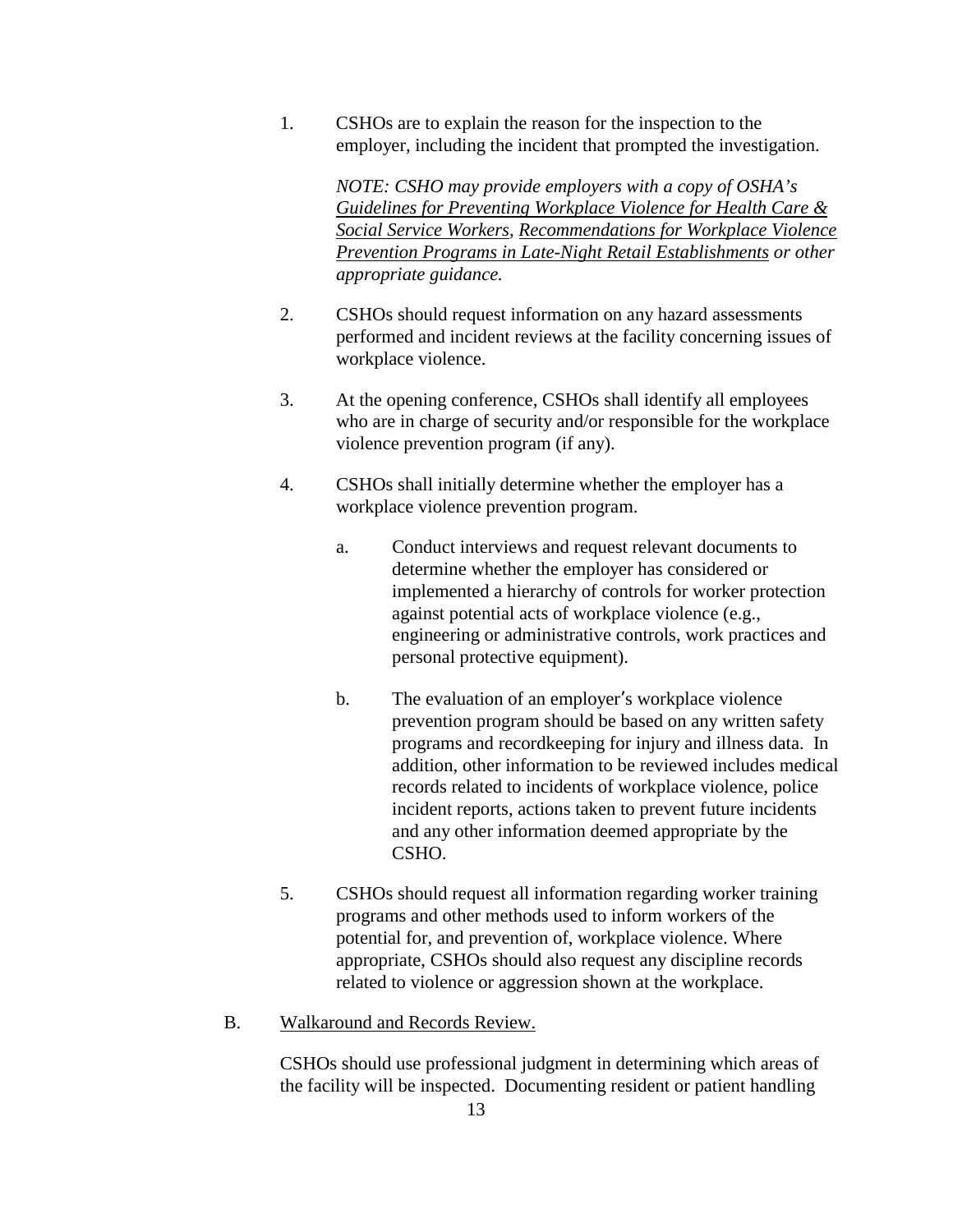activities by videotaping or photography requires the resident's informed, written consent. Family members or guardians may give consent for those residents who are incapable of giving informed consent (See Appendix F). CSHOs should identify jobs or locations with the greatest potential for workplace violence, as well as any processes and procedures that put workers at risk, including: building layout, interior and exterior lighting, communication systems and absence of security systems.

CSHOs shall interview all employees on all work shifts (if available) who observed or experienced any acts of workplace violence. CSHOs should also interview first responders, police officers, managers and any others who observed the incident or its aftermath.

#### 1. Access to employee medical records.

In situations where the CSHO determines that medical records should be reviewed, an administrative subpoena should be obtained and served on the employer concurrently with the Medical Access Order (See CPL 02-02-072, Rules of Agency Practice and [Procedure Concerning OSHA Access to Employee Medical](http://www.osha.gov/pls/oshaweb/owadisp.show_document?p_table=DIRECTIVES&p_id=3669)  Records (August 22, 2007)). CSHOs may also consider obtaining specific written consent from an employee pursuant to 29 CFR  $1910.1020(e)(2)(ii)(B)$  and should ensure that the agency or agency employee receiving the information is listed on the consent form as the designated representative.

### 2. Injury/Illness Records.

CSHOs should review the employer's injury and illness records from five years prior to identify any workers with recorded injuries associated with workplace violence and identify the frequency and severity of incidents to establish any existing trends. If there is evidence that a particular work-related incident that meets the recordkeeping criteria has not been recorded by the employer, a citation for violation of 29 CFR 1904.5 may be issued.

#### 3. Other Records.

Whenever possible, CSHOs should review the following types of records to determine if other incidents of workplace violence occurred and were undocumented in the OSHA log. As with the injury and illness records, CSHOs should identify the frequency and severity of the incidents.

a. Workers' Compensation Records.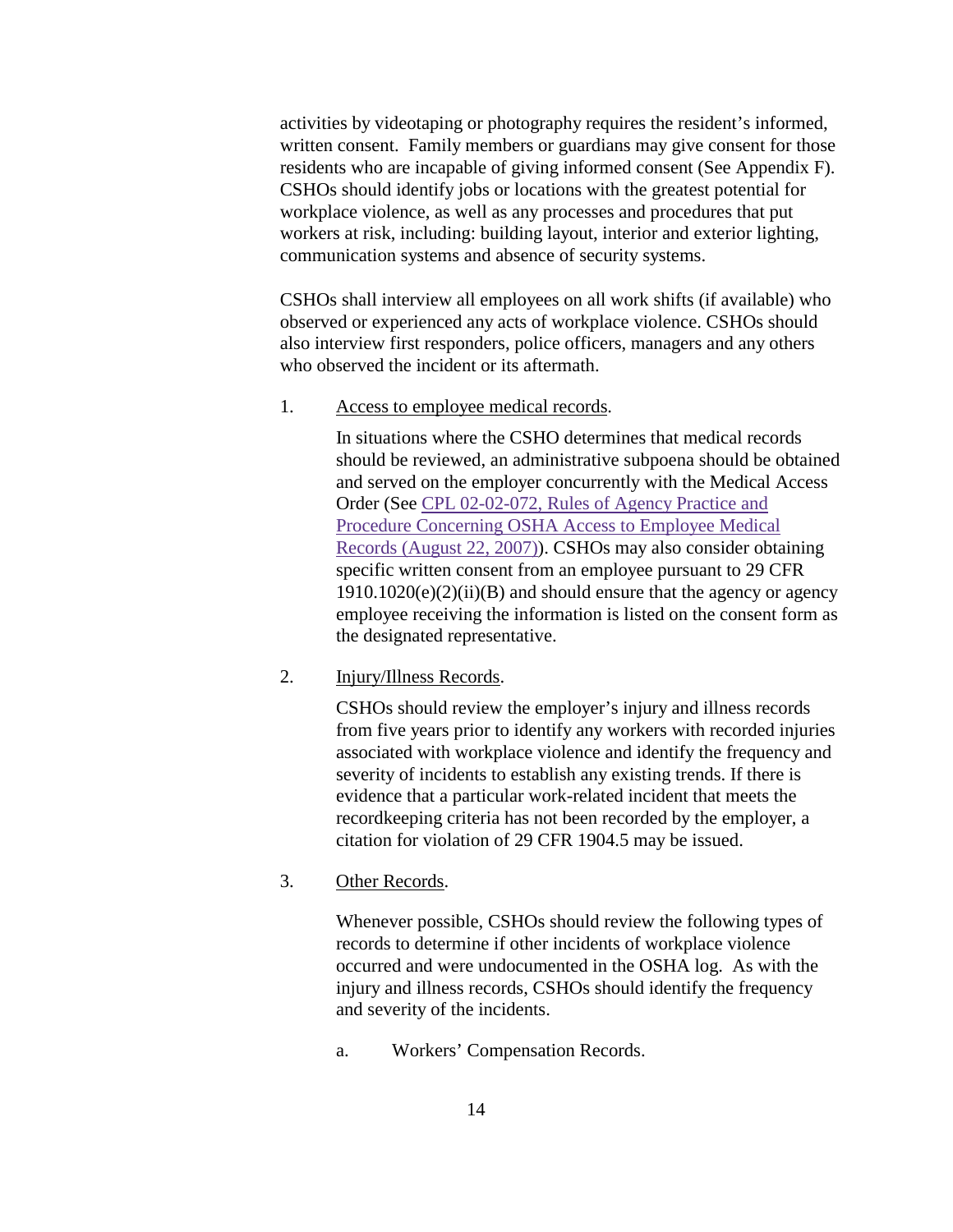- b. Insurance Records.
- c. Police Reports.
- d. Security Reports.
- e. First-Aid Logs.
- f. Accident or near-miss logs.

#### C. Citation and Notice Procedures.

Prior to issuing a citation or notice, Area Directors shall ensure the following: (1) a thorough evidentiary development/documentation of the case file, (2) early involvement in the investigation by the Regional Workplace Violence Program Coordinator, Regional Solicitor and the National Office Workplace Violence Program Coordinator, and (3) the approval for issuance from the Directorate of Enforcement Programs at least three weeks before the six month statutory deadline for issuing citations. Approval from the DEP is not required for cases that solely address recordkeeping violations.

The following requirements shall be cited as appropriate for employee exposure to workplace violence incidents. This list is not intended to be comprehensive.

| Section $5(a)(1)$ | General Duty Clause; or                           |
|-------------------|---------------------------------------------------|
| 29 CFR 1960.8(a)  | Executive Order 12196, Section 1-201(a) for       |
|                   | Federal facilities (the General Duty Clause for   |
|                   | Federal agencies).                                |
| 29 CFR 1904       | Recording and Reporting Occupational Injuries and |
|                   | Illnesses.                                        |
| 29 CFR 1910.151   | Medical Services and First Aid.                   |
| 29 CFR 1926.23    | First Aid and Medical Attention                   |
| 29 CFR 1926.35    | <b>Employee Emergency Action Plans</b>            |
|                   |                                                   |

*NOTE: Language used in the citations should focus on the hazard and in no way stigmatize groups of persons as being prone to violent behavior. Additional guidance on writing citations addressing workplace violence will be provided during CSHO training.* 

1. Section 5(a)(1) or 29 CFR 1960.8(a).

CSHOs must consult, at a minimum, the information on the [OSHA](http://www.osha.gov/SLTC/workplaceviolence/index.html)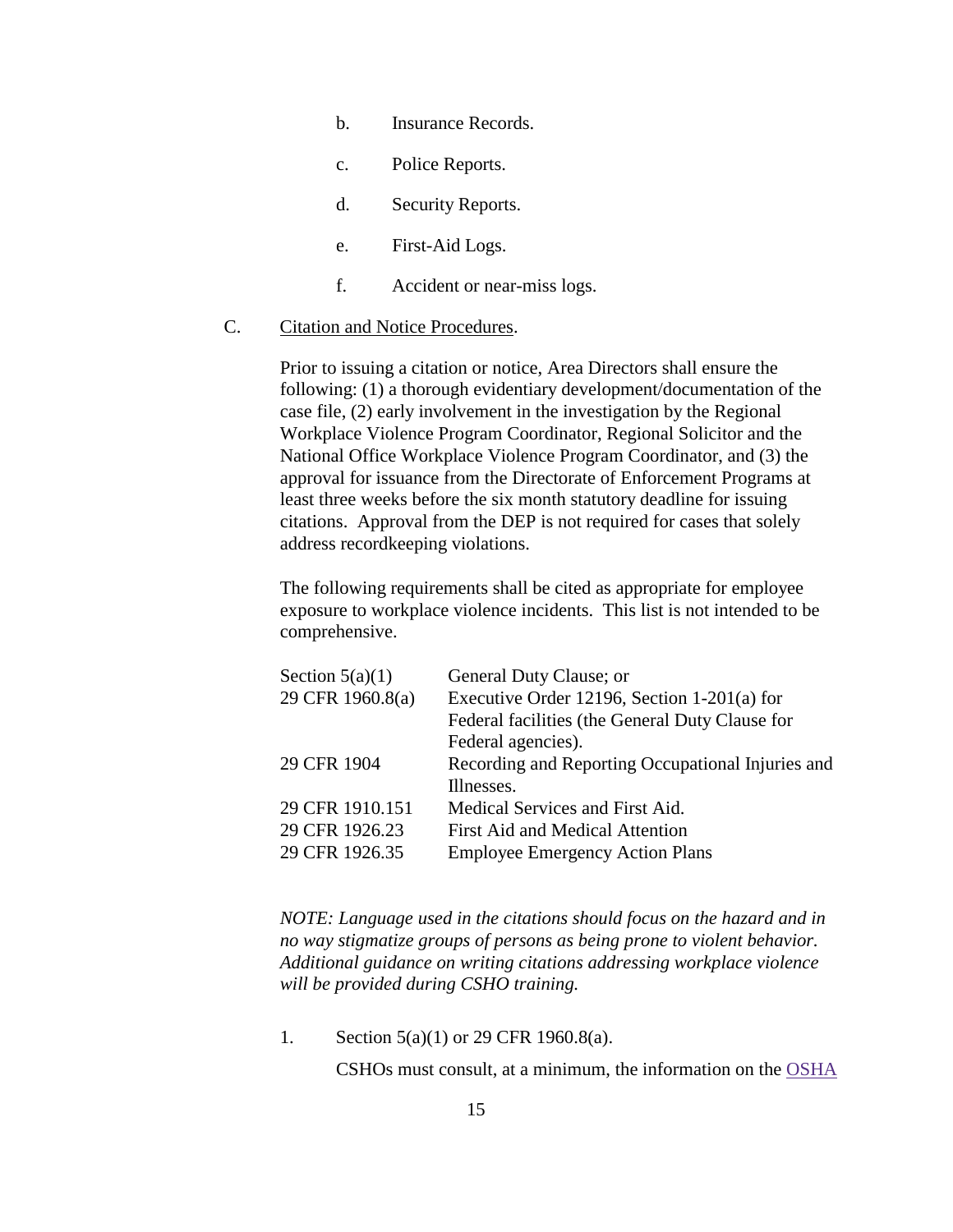[Safety and Health Topics page for Workplace Violence and the](http://www.cdc.gov/niosh/topics/violence/) NIOSH Safety and Health Topics page to determine if a workplace violence hazard is recognized by the relevant industry. The following are the types of evidence or documentation necessary to establish each element of a general duty clause violation. Reference materials in Appendices B, C and E should be reviewed to support information presented in the citation or notice.

- a. A serious workplace violence hazard exists and the employer failed to keep its workplace free of hazards to which employees were exposed. Documentation to meet this element should include:
	- OSHA 300 (Injury/Illness) logs and 301 forms documenting injuries from workplace violence for the prior five years.
	- Injury reports specific to instances of workplace violence, including any reports generated as part of the Joint Commission (formerly JCAHO—Joint Commission on Accreditation of Healthcare Organizations) accreditation/certification for healthcare settings.
	- Past complaints or grievances noting the particular hazard.
	- Meeting minutes where workplace violence issues were discussed.
	- Workers' compensation records documenting injuries from workplace violence.
	- Medical records regarding workplace violence incidents.
	- Police and security records documenting incidents of workplace violence.
	- Employee interviews, which include information on any previous incidents of violence.
	- Actual or potential employee exposure to workplace violence.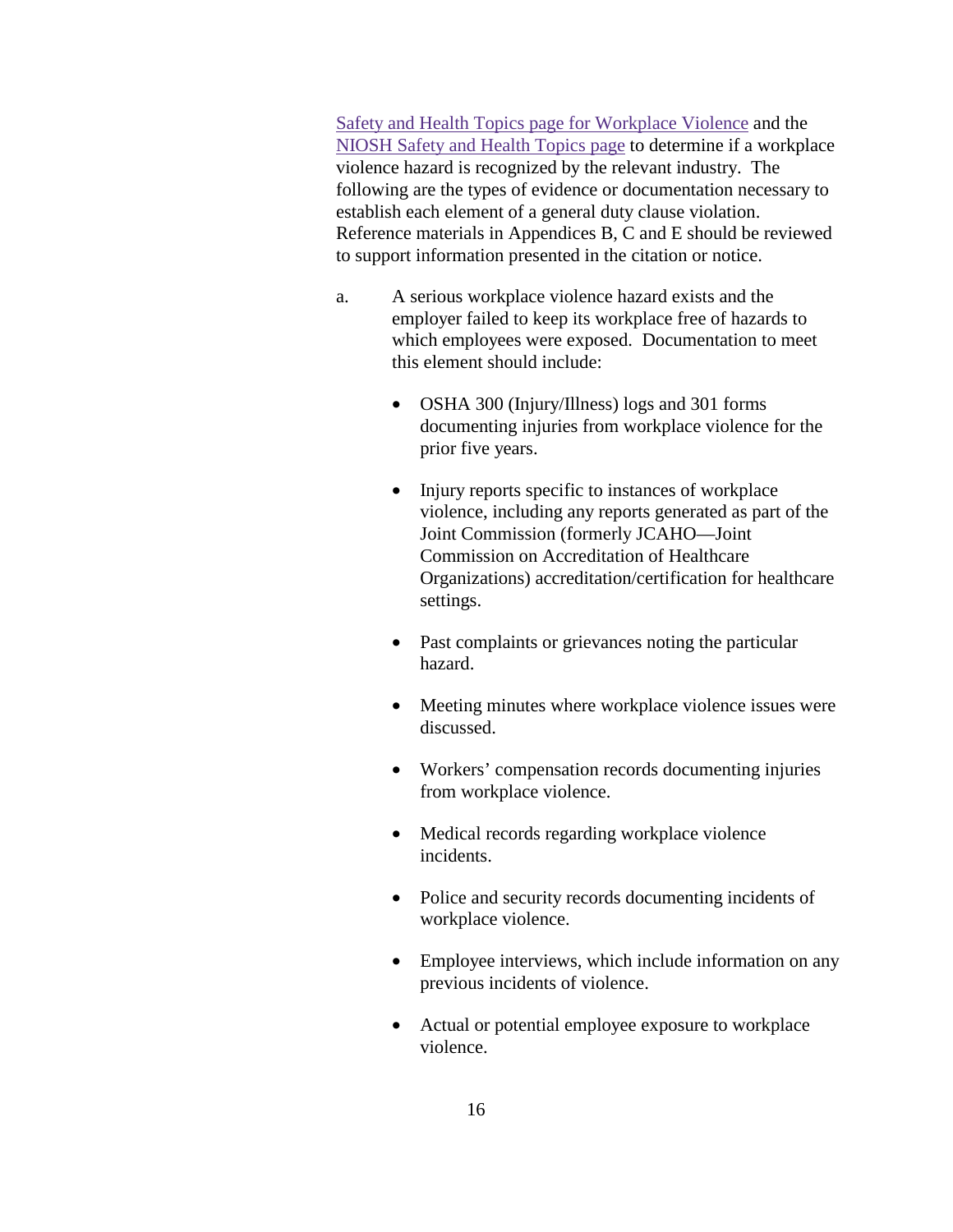• Documentation that the workplace violence hazard was *reasonably foreseeable* by the employer.

*NOTE: Cite the specific hazard employees are exposed to, not the events that led to the incident or the lack of a particular abatement method.* 

b. Industry and Employer Recognition.

Where present, CSHOs should document the existence of industry and/or employer recognition of the hazard.

- (1) Industry Recognition
	- Documentation from the business groups and associations (including the Joint Commission for healthcare facilities) affiliated with the employer identifying the problem of workplace violence.
	- Journal articles and research showing the existence of workplace violence in the given industry.
	- NIOSH and OSHA publications.
	- National consensus standards.
	- State and local laws that address workplace violence in specific industries, such as healthcare facilities or late-night retail.

#### (2) Employer Recognition

- Documentation of any employees informing the employer of the hazard or related inspections of the employer.
- Employer awareness of any prior incidents, injuries or close calls related to workplace violence.
- Any precautions/protective measures taken by the employer to prevent or minimize workplace violence.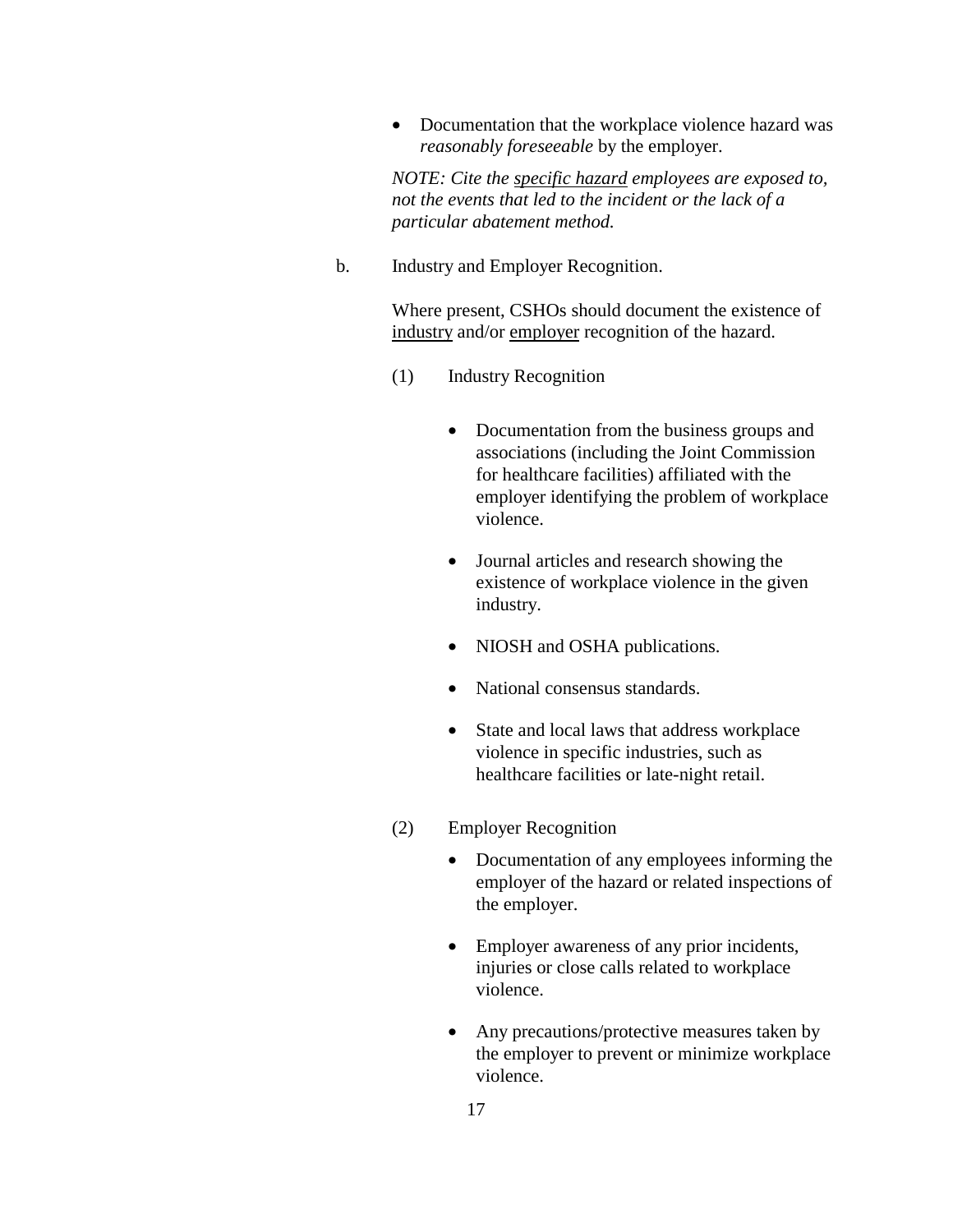- Documentation of how the employer currently addresses workplace violence including a security plan, training plan, presence of a preventative plan and other safety documents.
- Interviews of management, including the person responsible for certifying the OSHA 300 logs.
- Employee interviews.
- Union complaints.
- Employer awareness of local and state laws, i.e., state or municipal licensing or accrediting regulations. (See Appendix A for a partial list.)
- c. The hazard caused or was likely to cause death or serious physical harm.
	- Documentation that the workplace violence *hazard* caused or was likely to cause serious physical harm. Examples include employee interviews, injury and illness logs and police reports.
	- Evidence of actual instances where employees were threatened with physical harm or seriously injured or killed as a result of workplace violence.
- d. There are feasible abatement methods available to address the hazard.

CSHOs should document any feasible abatement methods and an explanation of how they would materially reduce the hazard. (Appendix B includes information on types of feasible abatement methods. See Appendix C for information on studies and abatement methods for healthcare and retail settings.) In certain cases, an expert knowledgeable in the industry may need to be retained to show that the proposed abatement measures are feasible and recognized within that industry. Area Directors should consult with the Regional Solicitors in such situations.

*NOTE: See Appendix E for an example of a memorandum to the Assistant Secretary that contains sample case file documentation and Alleged Violations Description citation language to support a general duty clause violation.*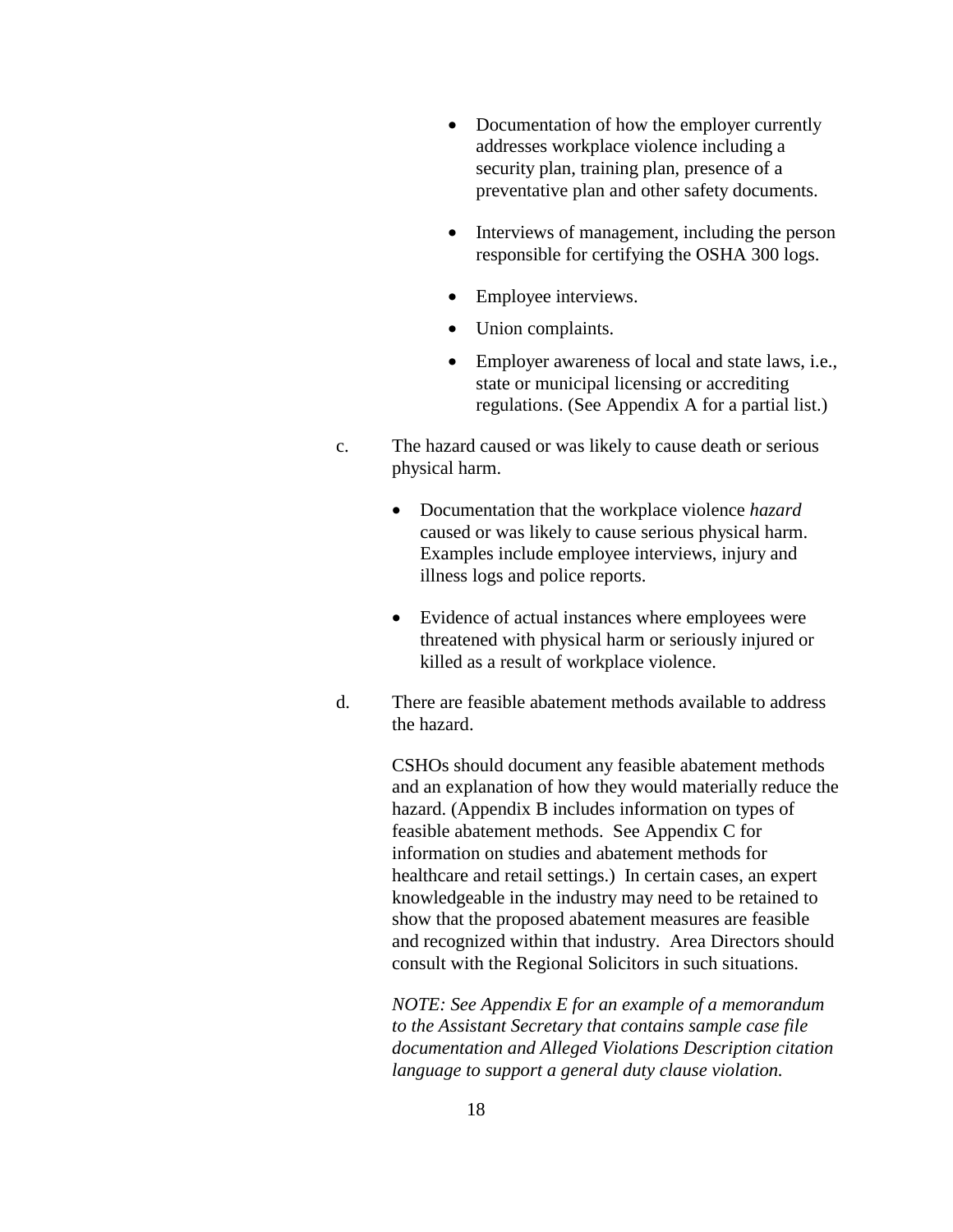2. Observation of Hazards.

If potential workplace violence hazards noted by a CSHO during an inspection are not covered by a particular standard and do not rise to the level of a 5(a)(1) general duty clause violation, a hazard alert letter recommending the implementation of protective measures that address identified hazards shall be considered. (See Appendix D for a sample hazard alert letter.)

#### D. Closing Conference—Abatement Methods.

In workplaces where a potential for violence against employees has been identified, the employer should be encouraged to develop and implement a workplace violence prevention program. CSHOs should discuss with the employer potential controls for these types of hazards. However, it is the employer's responsibility to employ the most effective feasible controls available to protect its employees from acts of workplace violence.

The selection of abatement methods should be based on specific hazards identified in a workplace analysis of the facility/place of employment, temporary duty locations and workers' travel routes while on duty. (For examples of industry-specific abatement methods, see Appendix B.)

#### E. Training.

Area Directors and Regional Training Coordinators shall ensure that Compliance Officers performing workplace violence inspections are familiar with the most recent guidelines on the subject and are adequately trained on workplace violence prevention, recognition of high-risk situations, and ways to defuse hostile situations. Training should also include instruction on potential workplace risk factors, types of workplace violence, and abatement measures available to address the hazard. CSHOs are also encouraged to review training materials developed by the NIOSH, FBI, and USDA (See Appendix A). This training is intended to assist CSHOs to understand specific workplace violence incidents, to identify hazard exposure and to assist the employer in abating the hazard.

#### F. IMIS Coding.

The OSHA-170 and "Immlang" questionnaire shall be completed for any inspection of workplace violence resulting in a fatality or catastrophe.

OSHA-1 Block 42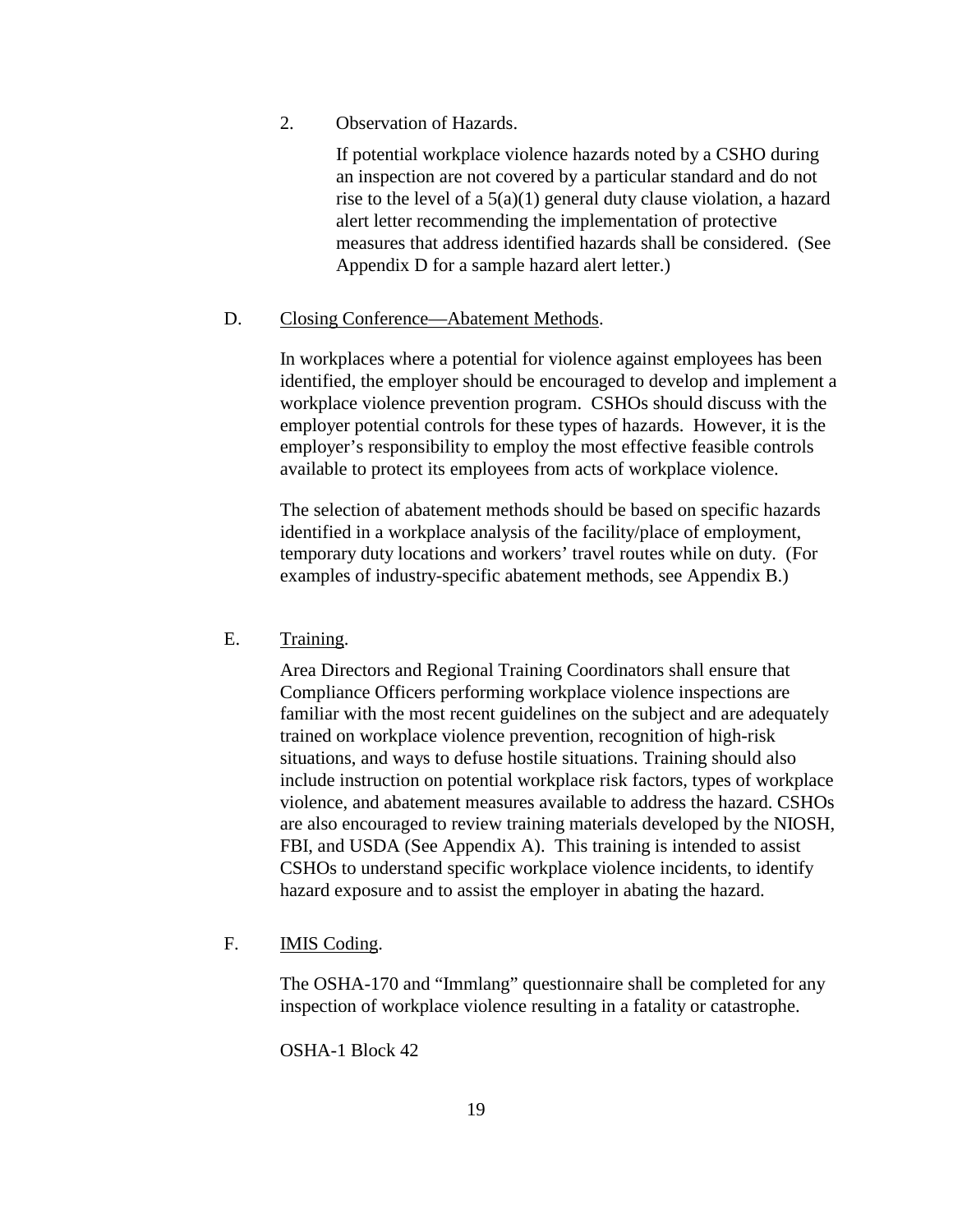$Type = N \quad ID = 16 \quad Value = Violence$ 

OSHA-7 Item 46

When an OSHA-7 is completed and the complaint alleges employee exposure to workplace violence, CSHOs should enter the code "N-16- Violence" in optional information.

The "N-16-Violence" code applies to the following forms: OSHA-1, OSHA-7, OSHA-36, OSHA-90, and OSHA-55.

### XIV. Consultation.

Whenever a consultation visit is made in response to this instruction, use N-16- Violence in item 18 on Form-20 and in item 22 on Form-30.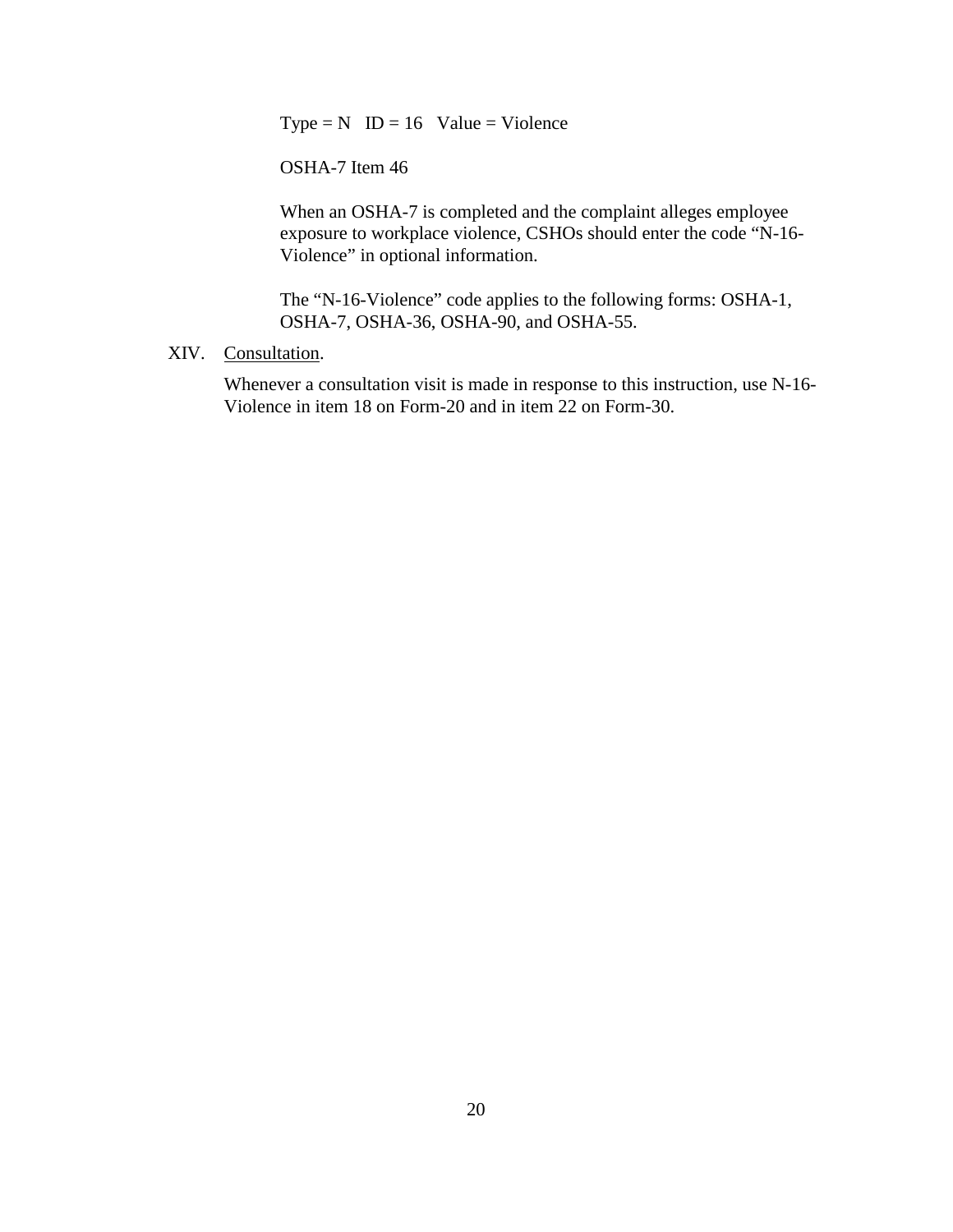## Appendix A - Additional Resources

Many Federal, state and local agencies; private industry employers; universities and schools have workplace violence prevention programs or policies that include hazard analysis and controls and may include disciplinary procedures for work rule violations.

## **OSHA**

[Recommendations for Workplace Violence Prevention Programs in Late-Night Retail](http://www.osha.gov/Publications/osha3153.pdf) Establishments. OSHA 3153-12R, 2009.

[Guidelines for Preventing Workplace Violence for Health Care and Social Service Workers](http://www.osha.gov/Publications/osha3148.pdf). OSHA 3148-01R, 2004.

OSHA Safety and Health Topics Workplace Violence. [https://www.osha.gov/SLTC/workplaceviolence/index.html]

[Preventing Violence against Taxi and For-Hire Drivers.](http://www.osha.gov/Publications/taxi-driver-violence-factsheet.pdf) OSHA Fact Sheet, 2010.

Additional resources are listed on OSHA's Workplace Violence Topic Page under Possible Solutions and Additional Information.

## **National Institute for Occupational Safety and Health (NIOSH)**

NIOSH has a workplace violence web page that lists publications pertaining to workplace violence and other resources. These references include additional controls/abatement methods for workplace violence hazards.

NIOSH Safety and Health Topic: Occupational Violence. [http://www.cdc.gov/niosh/topics/violence].

Center for Disease Control and Prevention, National Institute for Occupational Health. (2002). "Occupational Hazards in Hospitals." DHHS (NIOSH) Pub. No. 2002-101. [http://www.cdc.gov/niosh/docs/2002-101/#5]

# **Federal Bureau of Investigation**

The FBI has several documents addressing workplace violence and recommendations for reducing the risk. For more information visit the FBI web site at: [http://www.fbi.gov]

FBI [2010]. Law Enforcement Bulletin: Workplace and Campus Safety. [http://www.fbi.gov/stats-services/publications/law-enforcement-bulletin/february-2010/title-1].

FBI [No Date]. Workplace Violence, Issues in Response. [http://www.fbi.gov/statsservices/publications/workplace-violence].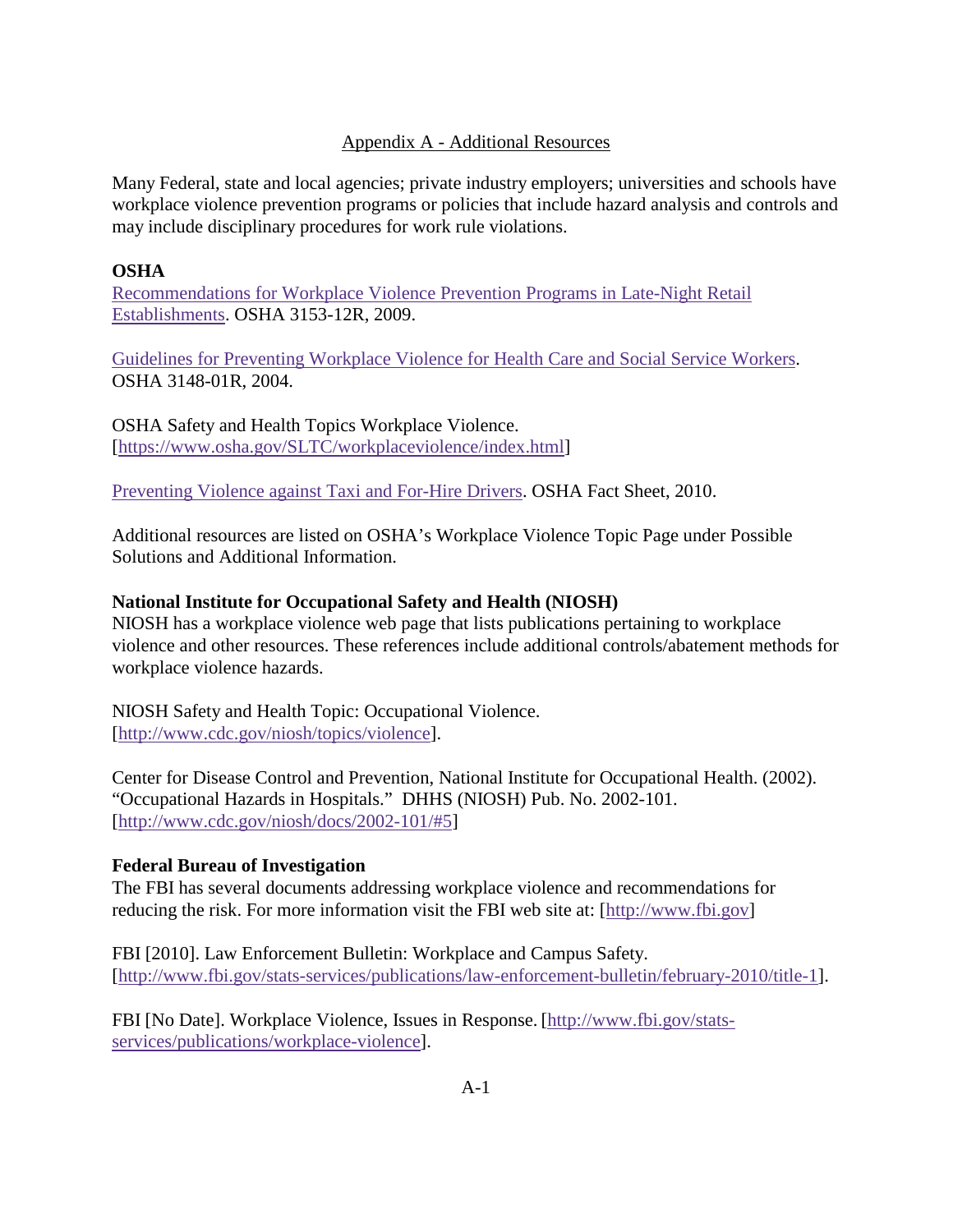### **States Laws and Programs to Address Workplace Violence**

Several states have laws that address workplace violence. Maine's Department of Labor created a 2007 Labor Report, which provided a summary of existing state laws (*Report of the Task Force [on Workplace Violence and Safety to the Joint Standing Committee on Labor](http://www.maine.gov/labor/labor_stats/publications/workplaceviolence.pdf)*). CSHOs should always check state laws and guidance prior to conducting an inspection to ensure that they are aware of the most current regulations and guidance.

In addition, some states have created websites that address workplace violence. Below is a sampling of such websites.

#### **California**

[The state of California has Guidelines for Security and Safety of Health Care and Community](http://www.dir.ca.gov/dosh/dosh_publications/hcworker.html)  Service Workers, which provides information and guidance to employers and employees in [healthcare and community service settings about workplace security issues It also has Guidelines](http://www.dir.ca.gov/dosh/dosh_publications/worksecurity.html) for Workplace Security.

#### **Delaware**

The State of Delaware has a Workplace Violence Policy document that employers can use as a guideline for a written workplace violence program. This document is available at: [http://www.delawarepersonnel.com/policies/docs/workplace\_violence.pdf].

#### **Iowa**

Iowa OSHA created a [PowerPoint presentation](http://www.iowaworkforce.org/files/safety/YouthWorkplaceViolence.ppt) describing workplace violence risk factors and steps employers and employees can take to help reduce the occurrence of workplace violence. The Iowa Department of Administrative Services has a section of its MS Manual entitled ["Violence-Free Workplace Guidelines](http://das.hre.iowa.gov/html_documents/ms_manual/09-75.htm)," which applies to executive branch employees.

#### **Minnesota**

[According to the Minnesota Department of Labor & Industry's Workplace Violence Prevention](http://www.doli.state.mn.us/WSC/wvp.asp)  website, the department "works with employers and employees to increase their understanding of workplace violence in a way that emphasizes prevention and voluntary compliance."

#### **New Mexico**

The New Mexico Environmental Improvement Board, which issues occupational safety and health standards, issued a regulation (11.5.6) that requires convenience stores open between the hours of 11:00 p.m. and 5:00 a.m. either to have two workers on duty, or one clerk and a security guard, or to install bulletproof glass or other safety features to limit access to store personnel. See http://www.nmcpr.state.nm.us/nmac/parts/title11/11.005.0006.htm for more information.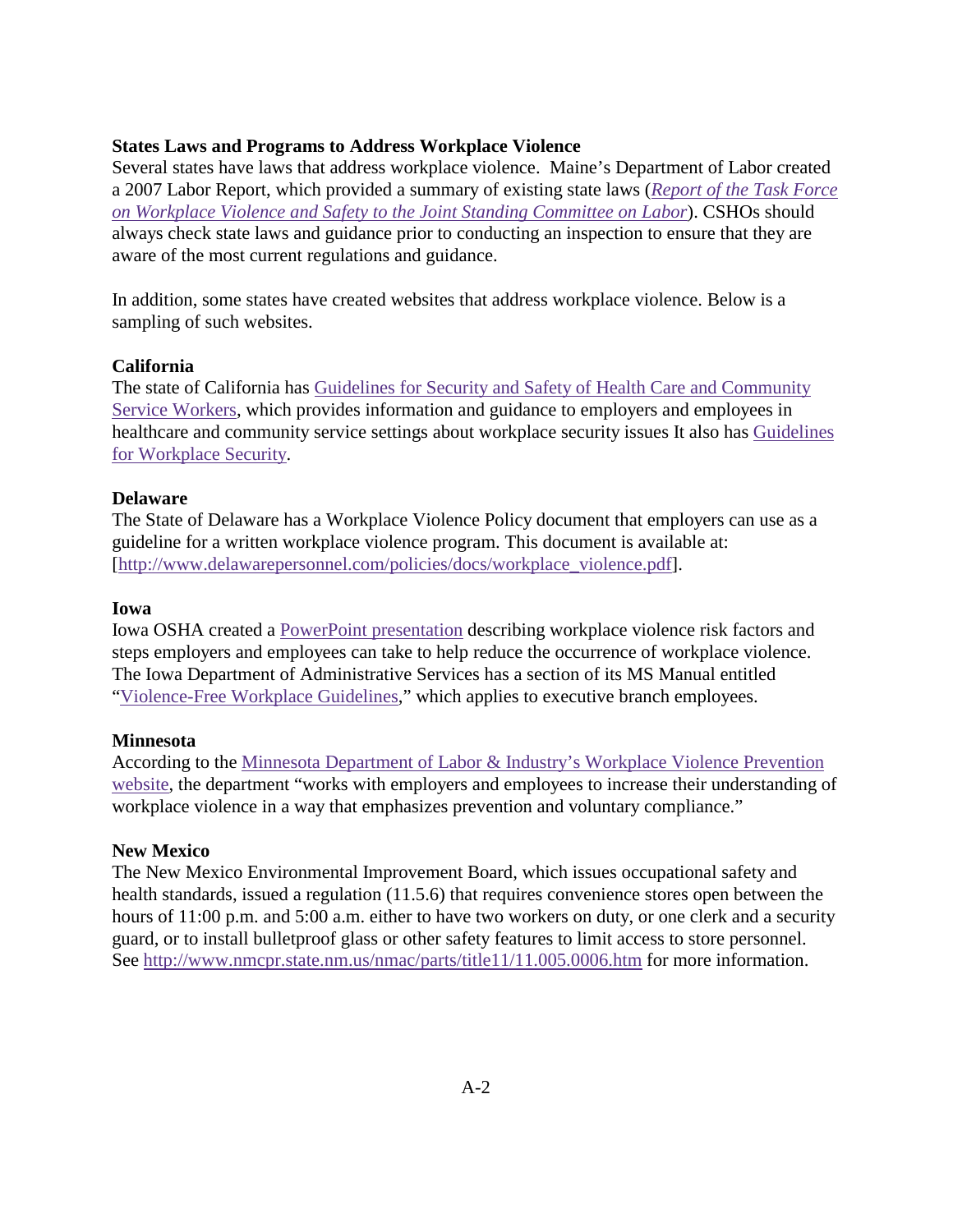### **New York**

[According to the New York State Department of Labor Workplace Violence Prevention](http://www.labor.ny.gov/workerprotection/safetyhealth/workplaceviolence.shtm) Information website, the "New York State Public Employer Workplace Violence Prevention Law" was enacted to ensure that public workplaces are evaluated and that effective response and prevention strategies are implemented to prevent and minimize workplace violence.

### **Oregon**

Oregon OSHA has published a "concise guide to preventing aggression" in the workplace entitled, ["Can It Happen Here](http://www.cbs.state.or.us/external/osha/pdf/pubs/2857.pdf)?" to assist employers in evaluating risks and implementing a policy against workplace violence.

### **Washington**

According to [Washington's Department of Labor and Industries](http://www.lni.wa.gov/Safety/Topics/AtoZ/WPV/default.asp), several existing provisions of the Washington Administrative Code may apply to the hazards of violence in the workplace. See http://lni.wa.gov/Safety/Rules/Policies/PDFs/WRD505.pdf for more information.

## **Wyoming**

Wyoming created a sample [Workplace Violence and Prevention Program](http://www.doe.wyo.gov/productiondocuments/osha/safety programs/violence.doc) for employers to use when drafting their company's own program.

## **Other Resources.**

Canadian Center for Occupational Safety and Health (CCOHS) topic page: *Violence in the Workplace* is available at [http://www.ccohs.ca/oshanswers/psychosocial/violence.html].

Florida State University: [http://www.vpfa.fsu.edu/Employee-Assitance-Program/Workplace-Violence].

Michigan State University Criminal Justice Resources: *Workplace Violence* is available at: http://staff.lib.msu.edu/harris23/crimjust/workplac.htm. This website lists online publications and articles, books and other sources of information pertaining to workplace violence.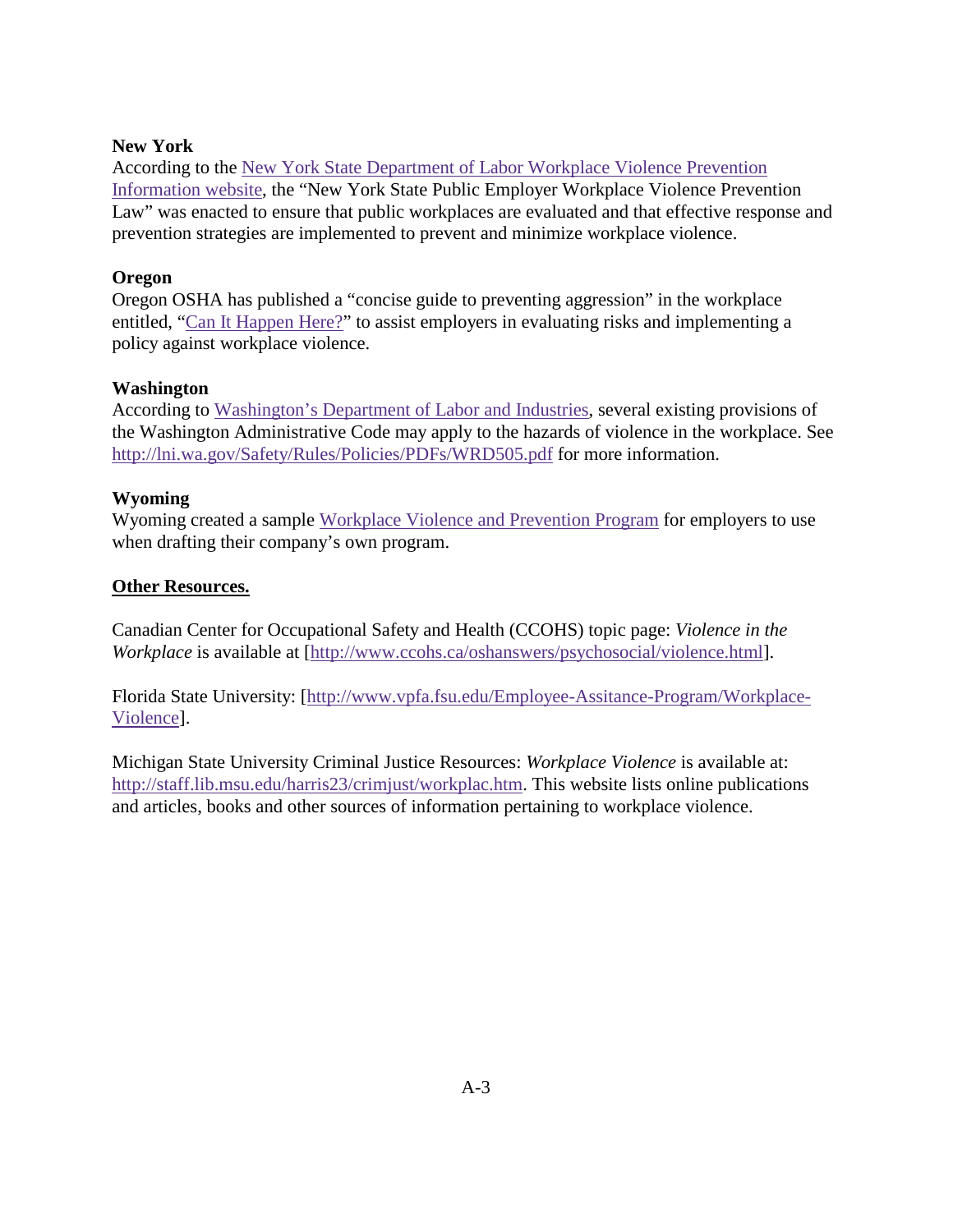### Appendix B – Potential Abatement Methods

The employer may use any one or combination of the following abatement methods to materially reduce or eliminate the hazard of workplace violence. Other references should also be reviewed to determine the most effective methods applicable to the workplace.

General recommendations for all industries and administrative workplaces:

- Conduct a workplace violence hazard analysis (this includes analyzing vehicles used to transport clients).
- Assess any plans for new construction or physical changes to the facility or workplace to eliminate or reduce security hazards.
- Provide employees with training on workplace violence.
- Implement Engineering Controls, such as:
	- o Install and regularly maintain alarm systems and other security devices, panic buttons, hand-held alarms or noise devices, cellular phones and private channel radios where risk is apparent or may be anticipated. Arrange for a reliable response system when an alarm is triggered.
	- o Provide metal detectors—installed or hand-held, where appropriate—to detect guns, knives or other weapons, according to the recommendations of security consultants.
	- o Use a closed-circuit recording on a 24-hour basis for high-risk areas.
	- o Place curved mirrors at hallway intersections or concealed areas.
	- o Lock all unused doors to limit access, in accordance with local fire codes.
	- o Install bright, effective lighting, both indoors and outdoors.
	- o Replace burned-out lights and broken windows and locks.
	- o Keep automobiles well maintained if they are used in the field.
	- o Lock automobiles at all times.
- Implement Administrative Controls—to change work practices and management policies in order to reduce exposure to hazards. Such controls include:
	- o Establish liaisons with local police and state prosecutors. Report all incidents of violence. Give police physical layouts of facilities to expedite investigations.
	- o Require employees to report all assaults or threats to a supervisor or manager (in addition, address concerns where the perpetrator is the manager). Keep log books and reports of such incidents to help determine any necessary actions to prevent recurrences.
	- o Advise employees of company procedures for requesting police assistance or filing charges when assaulted and help them do so, if necessary.
- Provide management support during emergencies. Respond promptly to all complaints.
	- o Set up a trained response team to respond to emergencies.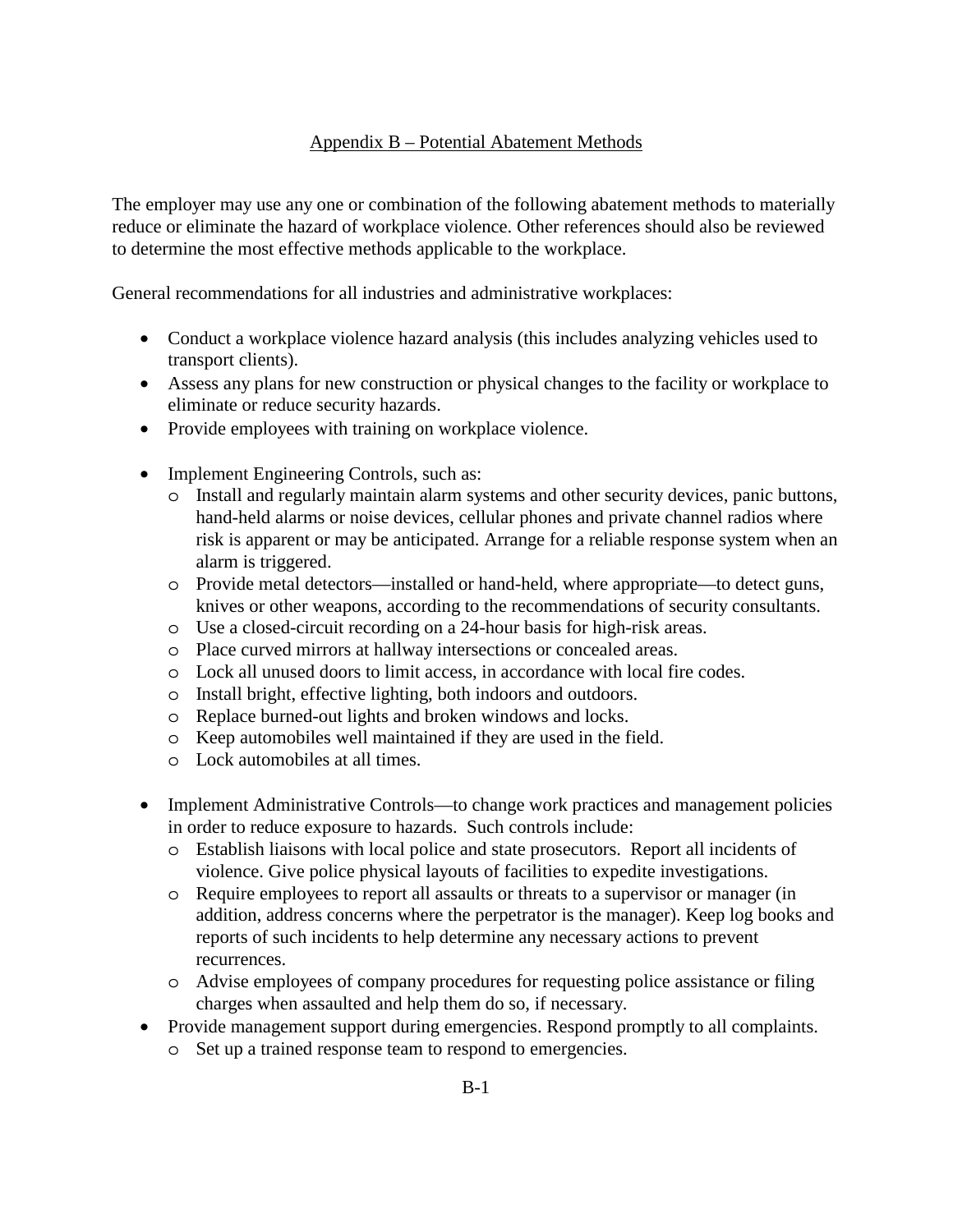- o Use properly trained security officers to deal with aggressive behavior. Follow written security procedures.
- Develop a written, comprehensive workplace violence prevention program, which should include:
	- o A policy statement regarding potential violence in the workplace and assignment of oversight and prevention responsibilities.
	- o A workplace violence hazard assessment and security analysis, including a list of the risk factors identified in the assessment and how the employer will address the specific hazards identified.
	- o Development of workplace violence controls, including implementation of engineering and administrative controls and methods used to prevent potential workplace violence incidents.
	- o A recordkeeping system designed to report any violent incidents. Additionally, the employer shall address each specific hazard identified in the workplace evaluation. The reports must be in writing and maintained for review after each incident and at least annually to analyze incident trends.
	- o Development of a workplace violence training program that includes a written outline or lesson plan.
	- o Annual review of the workplace violence prevention program, which should be updated as necessary. Such review and updates shall set forth any mitigating steps taken in response to any workplace violence incidents.
	- o Development of procedures and responsibilities to be taken in the event of a violent incident in the workplace.
	- o Development of a response team responsible for immediate care of victims, reestablishment of work areas and processes and providing debriefing sessions with victims and coworkers. Employee assistance programs, human resource professionals and local mental health and emergency service personnel should be contacted for input in developing these strategies.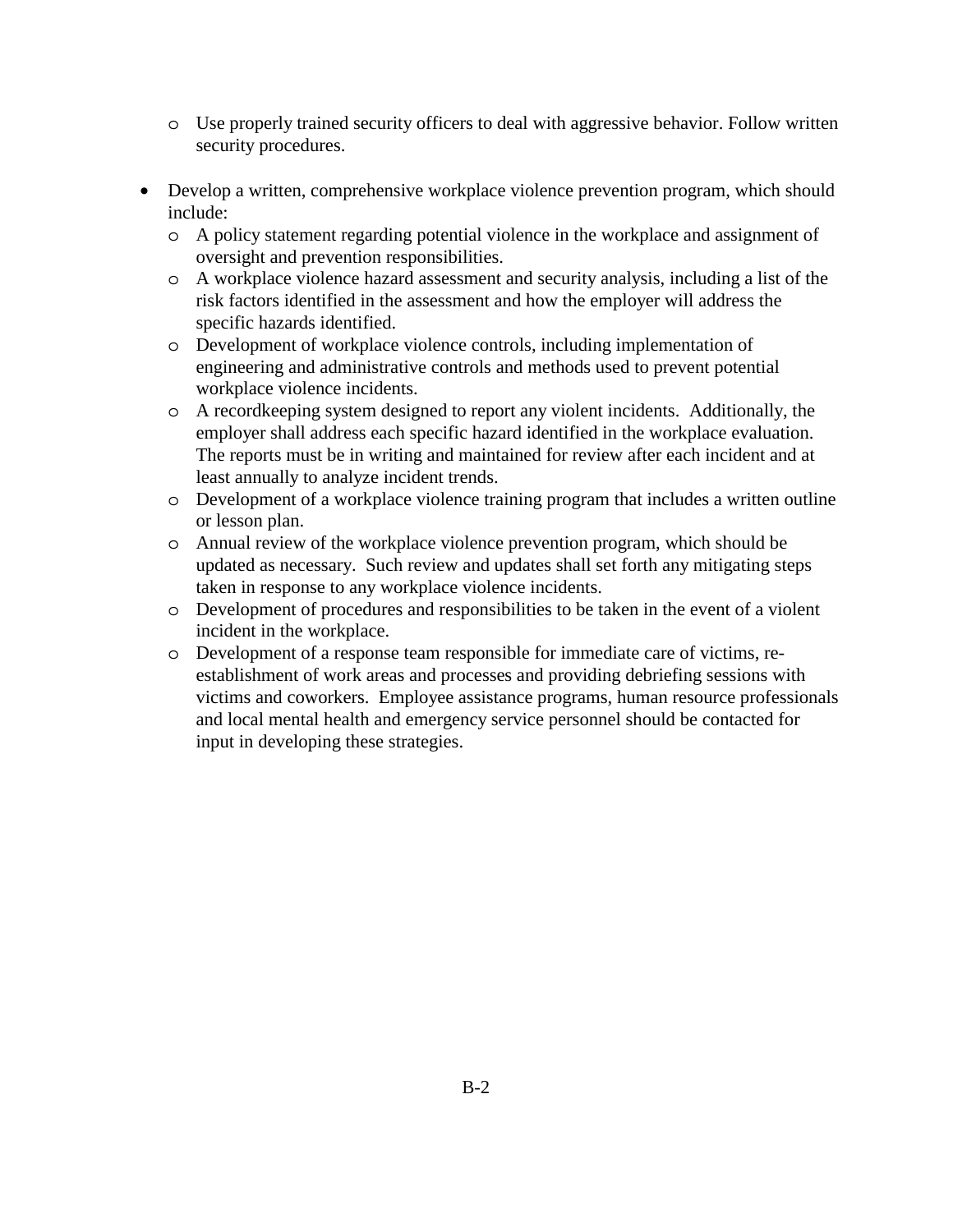## **Retail Industry**. (See OSHA publication 3153)

## *Minimizing Risk through Engineering Controls and Workplace Adaptations*

- Limit window signs to low or high locations and keep shelving low so that workers can see incoming customers and so that police can observe what is occurring from the outside of the store.
- Ensure that the customer service and cash register areas are visible from outside of the establishment.
- Place curved mirrors at hallway intersections or concealed areas.
- Maintain adequate lighting inside and outside the establishment.
- Install video surveillance equipment and closed-circuit TV to increase the likelihood of identification of perpetrators.
- Use door detectors so that workers are alerted when someone enters the store.
- Have height markers on exit doors to help witnesses provide more accurate descriptions of assailants.
- Install and regularly maintain alarm systems and other security devices, panic buttons, handheld alarms or noise devices, cellular phones and private channel radios where risk is apparent or may be anticipated.
- Arrange for a reliable response system when an alarm is triggered.
- Install fences and other structures to direct the flow of customer traffic into and around the store.
- Control access to the store with door entry (buzzer) systems.
- Install physical barriers between customers and workers, such as bullet-resistant enclosures with pass-through windows.
- Use drop safes to limit the availability of cash to cashiers and post signs stating that cashiers have limited access to cash.
- Use a panic button and responsive staff or other system that can be used to call for backup assistance, when needed in an emergency.
- Use an x-ray or other security screening to detect and prevent weapons from being brought into the facility.

## *Minimizing Risk through Administrative and Work Practice Controls*

- Integrate violence prevention activities into daily procedures, such as checking lighting, locks and security cameras to help maintain a secure worksite.
- Require workers to use the drop safes and keep a minimal amount of cash in each register.
- Develop and implement procedures for the correct use of physical barriers, such as enclosures and pass-through windows.
- Establish a policy of when doors should be locked. Require workers to keep doors locked before and after official business hours.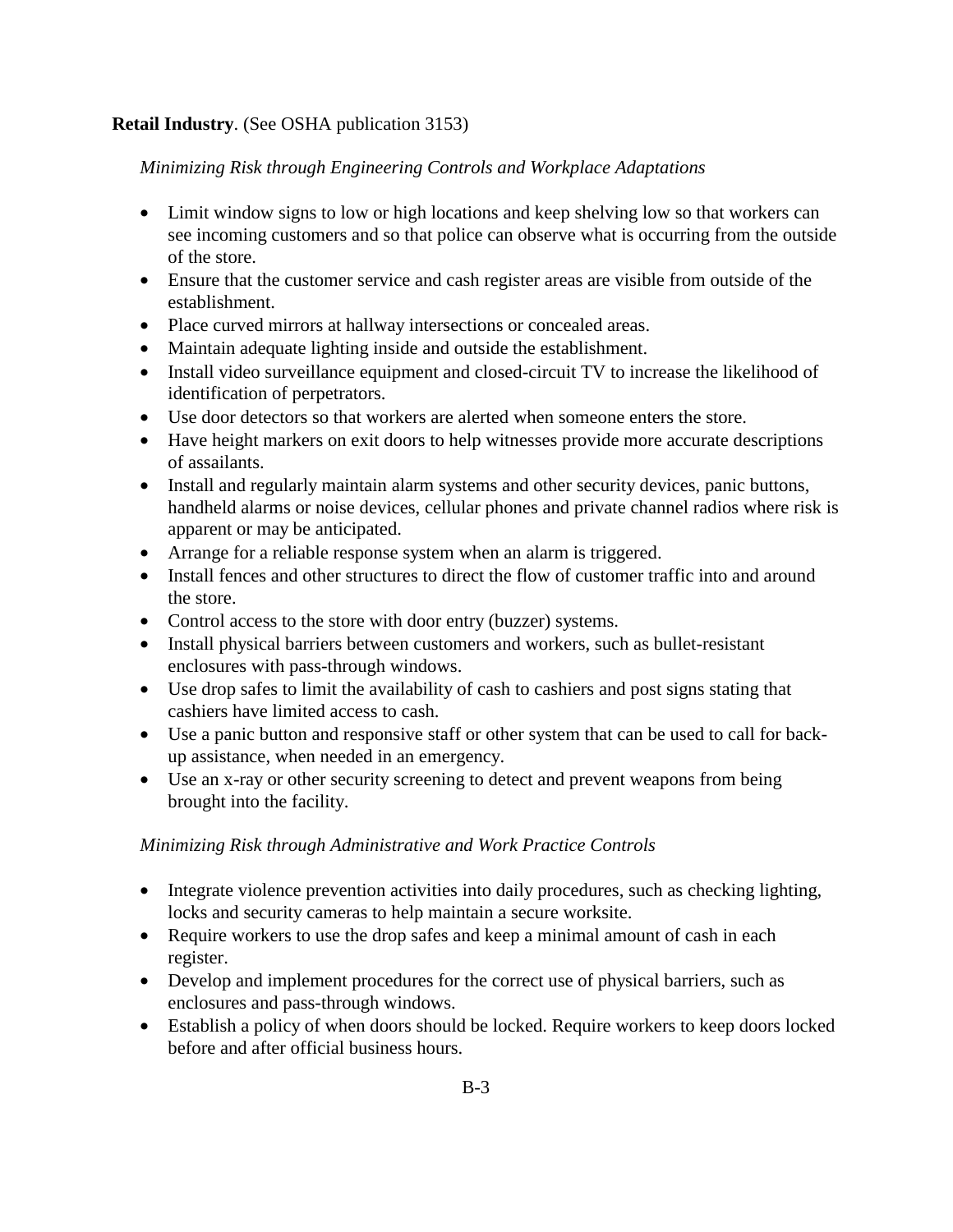- Require workers to lock unlocked doors when not in use.
- Require that deliveries be made during normal daytime operations.
- Develop and implement emergency procedures for workers to use in case of a robbery or security breach, such as calling the police or triggering an alarm.
- Train all staff to recognize and defuse verbal abuse that can escalate to physically combative behavior.
- Train all staff and practice drills for physically restraining combative patients or clients, including the use of physical restraints and medication, when appropriate.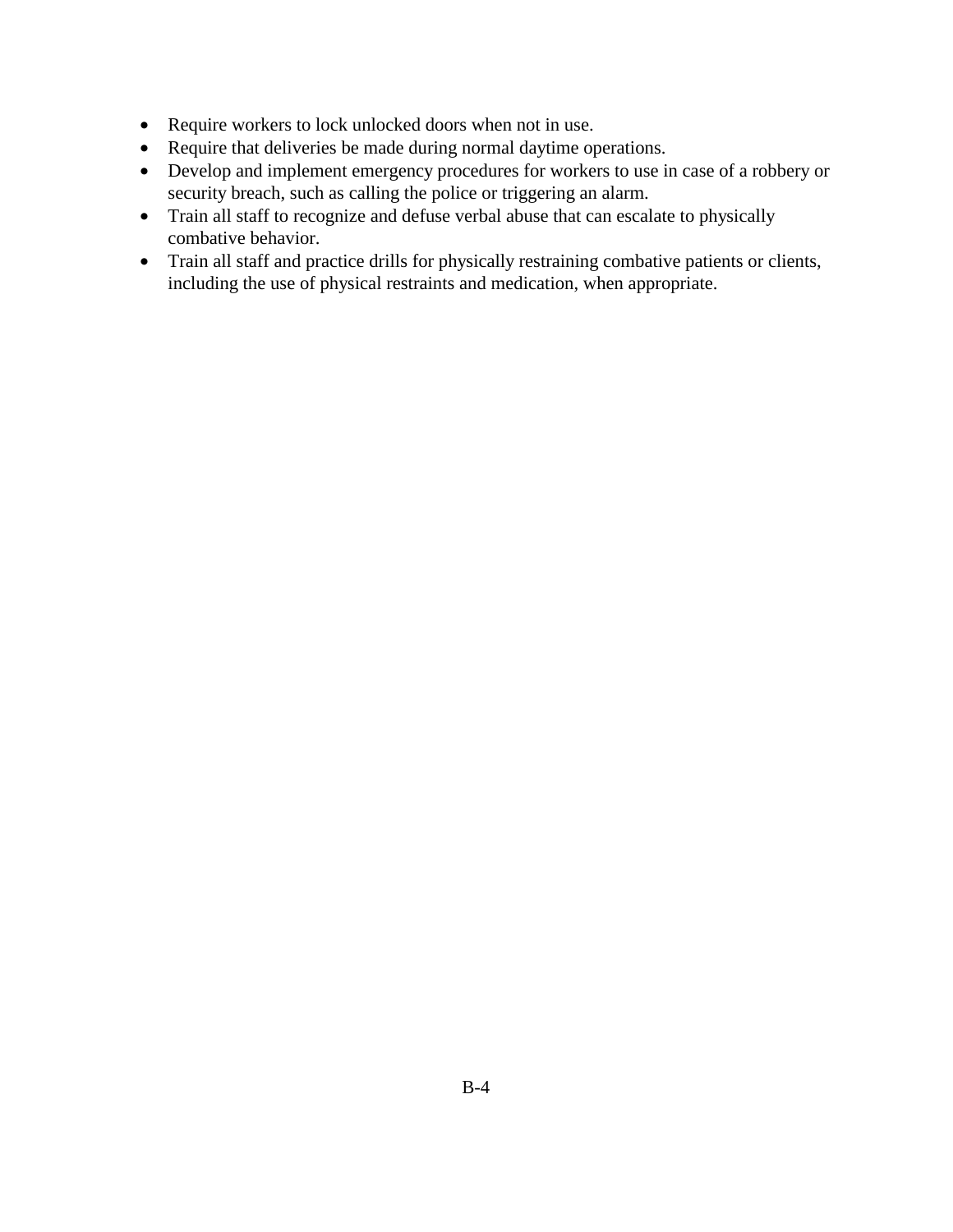## **Healthcare and Social Services Facilities**. (See OSHA publication 3148)

*Engineering Controls and Workplace Adaptations to Minimize Risk* 

- Enclose nurses' stations and install deep service counters or bullet-resistant, shatter-proof glass in reception, triage and admitting areas or client service rooms.
- Provide employee "safe rooms" for use during emergencies.
- Establish "time-out" or seclusion areas with high ceilings without grids for patients who "act out" and establish separate rooms for criminal patients.
- Provide comfortable waiting rooms (client or patient) designed to minimize stress.
- Ensure that counseling or patient care rooms have two exits.
- Lock doors to staff counseling rooms and treatment rooms to limit access.
- Arrange furniture to prevent entrapment of staff.
- Use minimal furniture in interview rooms or crisis treatment areas and ensure that it is lightweight, without sharp corners or edges and affixed to the floor, if possible. Limit the number of pictures, vases, ashtrays or other items that can be used as weapons.
- Provide lockable and secure bathrooms for staff members separate from patient/client and visitor facilities.
- Install partitions in transport vehicles to protect drivers from aggressive patients or clients.

## *Administrative and Work Practice Controls to Minimize Risk*

- State clearly to patients, clients and employees that violence is not permitted or tolerated.
- Ensure that adequate and properly trained staff is available to restrain patients or clients, if necessary.
- Provide sensitive and timely information to people waiting in line or in waiting rooms. Adopt measures to decrease waiting time.
- Ensure that adequate and qualified staff is available at all times. The times of greatest risk occur during patient transfers, emergency responses, mealtimes and at night. Areas with the greatest risk include admission units and crisis or acute care units.
- Institute a sign-in procedure with passes for visitors, especially in a newborn nursery or pediatric department. Enforce visitor hours and procedures.
- Establish a list of "restricted visitors" for patients with a history of violence or gang activity. Make copies available at security checkpoints, nurses' stations and visitor sign-in areas.
- Review and revise visitor check systems, when necessary. Limit information given to outsiders about hospitalized victims of violence.
- Supervise the movement of psychiatric clients and patients throughout the facility.
- Control access to facilities other than waiting rooms, particularly drug storage or pharmacy areas.
- Prohibit employees from working alone in emergency areas or walk-in clinics,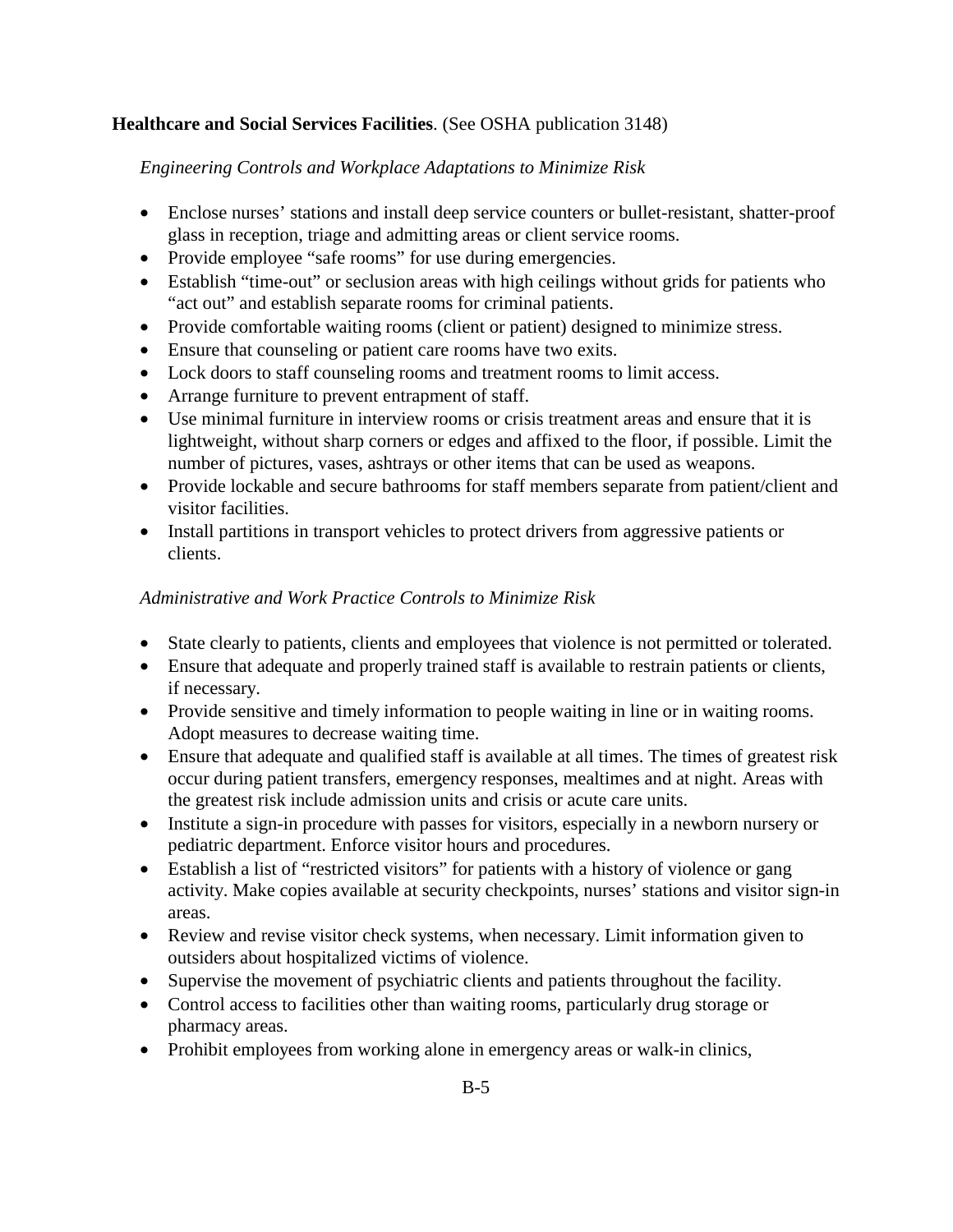particularly at night or when assistance is unavailable. Do not allow employees to enter seclusion rooms alone.

- Establish policies and procedures for secured areas and emergency evacuations.
- Determine the behavioral history of new and transferred patients to learn about any past violent or assaultive behaviors.
- Establish a system—such as chart tags, log books or verbal census reports—to identify patients and clients with assaultive behavior problems. Keep in mind patient confidentiality and worker safety issues. Update as needed. Review any workplace violence incidents from the previous shift during change-in-shift meetings.
- Treat and interview aggressive or agitated clients in relatively open areas that still maintain privacy and confidentiality (such as rooms with removable partitions).
- Use case management conferences with coworkers and supervisors to discuss ways to effectively treat potentially violent patients.
- Prepare contingency plans to treat clients who are "acting out" or making verbal or physical attacks or threats. Consider using certified employee assistance professionals or in-house social service or occupational health service staff to help diffuse patient or client anger.
- Transfer assaultive clients to acute care units, criminal units or other more restrictive settings.
- Ensure that nurses, physicians and other clinicians are not alone when performing intimate physical examinations of patients.
- Discourage employees from wearing necklaces or chains to help prevent possible strangulation in confrontational situations. Urge community workers to carry only required identification and money.
- Survey the facility periodically to remove tools or possessions left by visitors or maintenance staff that could be used inappropriately by patients.
- Provide staff with identification badges, preferably without last names, to readily verify employment.
- Discourage employees from carrying keys, pens or other items that could be used as weapons.
- Provide staff members with security escorts to parking areas in evening or late hours. Ensure that parking areas are highly visible, well lit and safely accessible to the building.
- Use the "buddy system," especially when personal safety may be threatened. Encourage home healthcare providers, social service workers and others to avoid threatening situations.
- Advise staff to exercise extra care in elevators, stairwells and unfamiliar residences; leave the premises immediately if there is a hazardous situation; or request police escort, if needed.
- Develop policies and procedures covering home healthcare providers, such as contracts on how visits will be conducted, the presence of others in the home during the visits and the refusal to provide services in a clearly hazardous situation.
- Establish a daily work plan for field staff to keep a designated contact person informed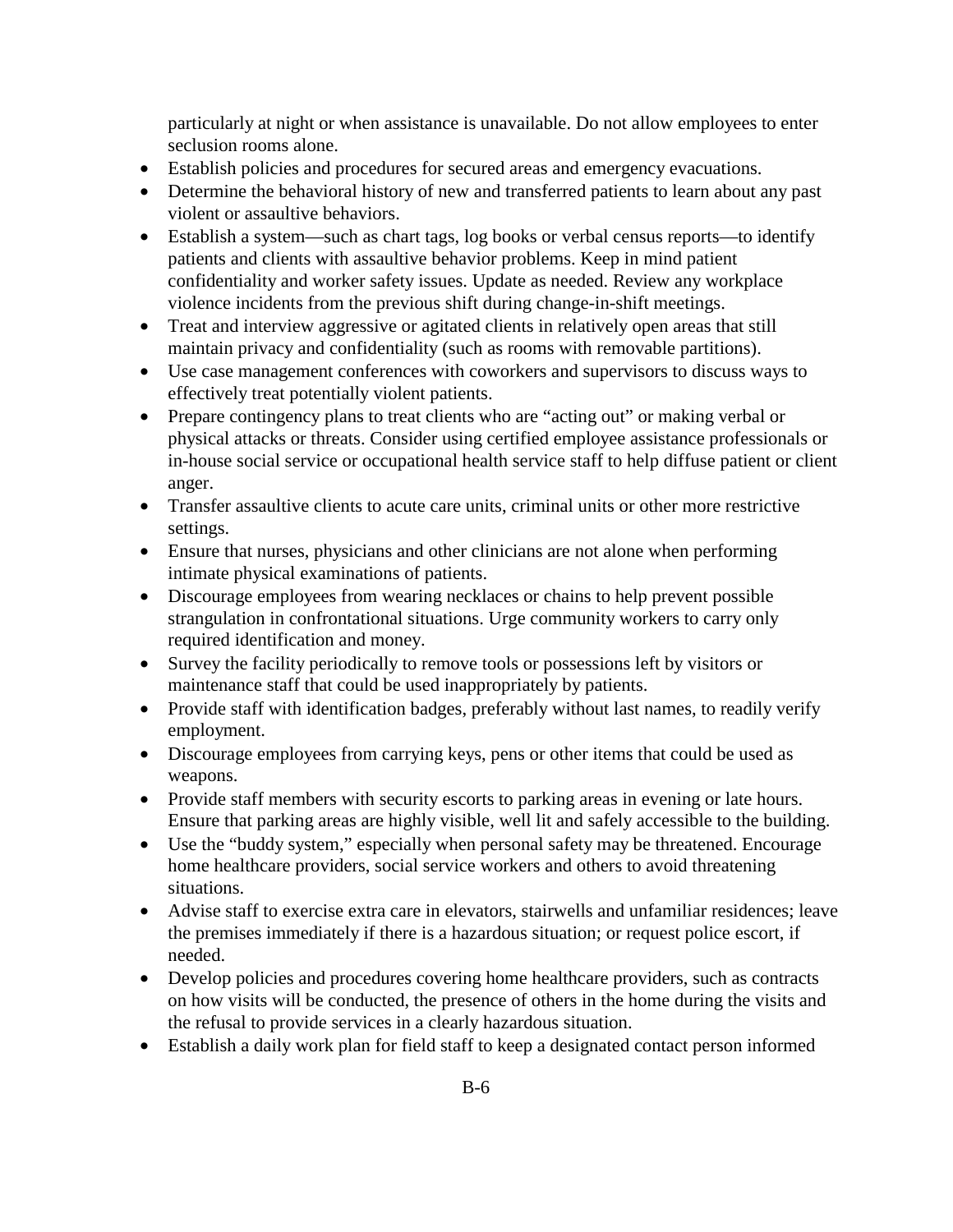about their whereabouts throughout the workday. Have the contact person follow up if an employee does not report in as expected.

**Taxi Drivers**. (See OSHA fact sheet, Preventing Violence against Taxi and For-Hire Drivers)

- Use automatic vehicle location or global positioning systems (GPS) to locate drivers in distress.
- Use caller ID to help trace the location of fares.
- Provide first-aid kits for use in emergencies.
- Install in-car surveillance cameras to aid in apprehending perpetrators.
- Install partitions or shields to protect drivers from would-be perpetrators. These must be used properly to work effectively.
- Coordinate with police—taxi owners and police need to track high-crime locations and perpetrator profiles.
- Use radios to communicate in case of emergency (e.g., "open mike switch").
- Provide safety training to teach protective measures to drivers, dispatchers and company owners.
- Use silent alarms to alert others in the event of danger (e.g., "bandit lights").
- Install cashless fare systems (i.e., debit/credit cards) to discourage robbers.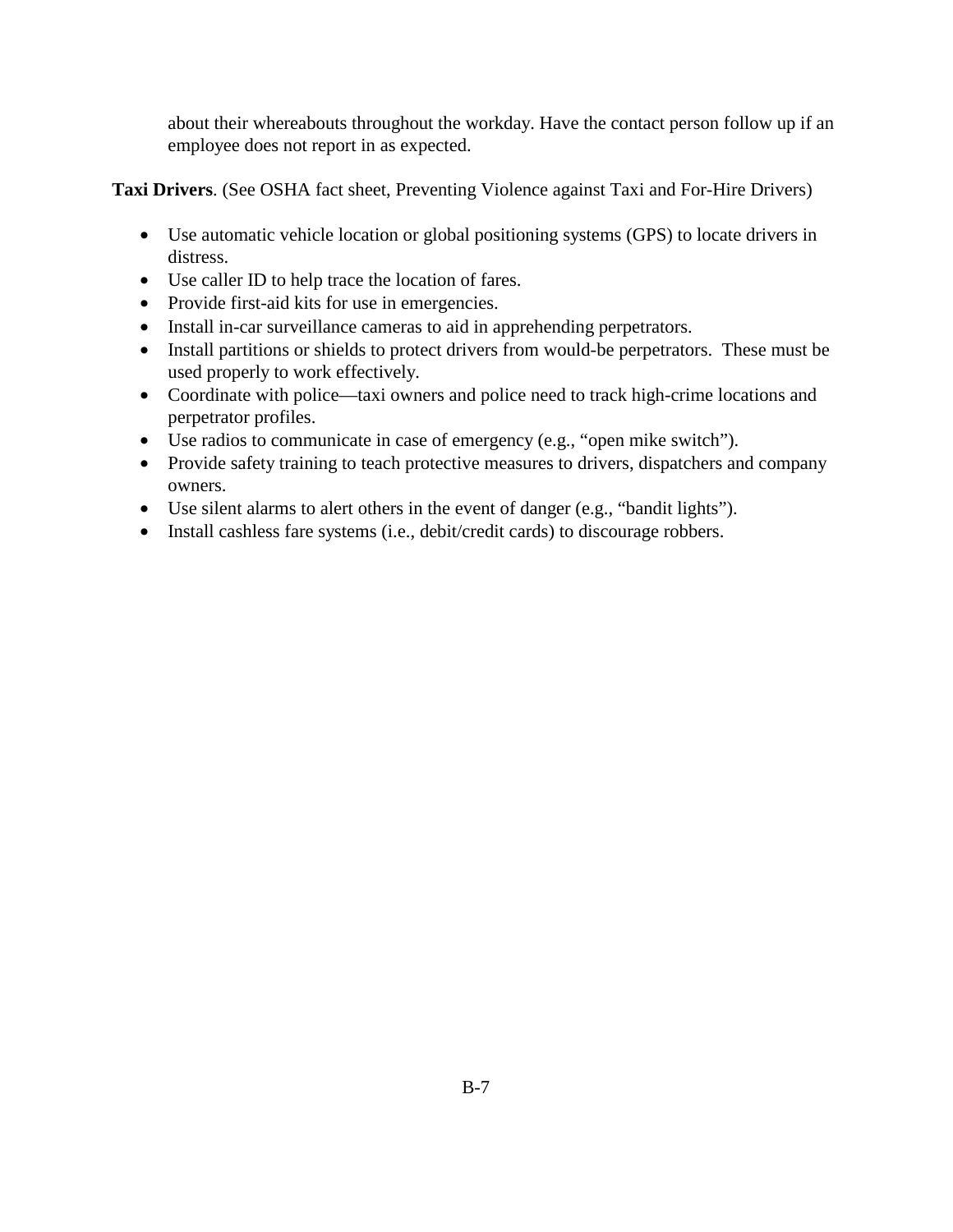## Appendix C - Studies of Workplace Violence Abatement Methods

### **General / Combined Studies.**

Bibliography of studies looking at the effectiveness of workplace violence prevention in different settings.

- 1. Injury Prevention Research Center. 2001. *Workplace Violence: A Report to the Nation.* The University of Iowa.
- 2. Loomis, D., Marshall, S. W., Wolf, S. H., Runyan, C. W., Butts, J. D. 2002. *Effectiveness of Safety Measures Recommended for Prevention of Workplace Homicide.* JAMA 287(8): 1011-1017.
- 3. National Institute for Occupational Safety and Health (NIOSH). 1996. *NIOSH Current [Intelligence Bulletin #57: Violence in the Workplace: Risk Factors and Prevention](http://www.cdc.gov/niosh/violcont.html)  Strategies*. NIOSH Publication No. 96-10 (July 1996).
- 4. Wassell, J.T. 2009. Workplace violence intervention effectiveness: A systematic literature review. Safety Science, 47: 1049-1055.

### **Healthcare and Social Services.**

Bibliography of studies looking at the effectiveness of workplace violence controls in the healthcare setting:

- 1. Arnetz, J. E., Arnetz, B. B. 2000. Implementation and evaluation of a practical intervention programme for dealing with violence towards health care workers. Journal of Advanced Nursing, 31(3): 668 – 680.
- 2. Blando, J. D., McGreevy, K., O'Hagan, E., Worthington, K., Valiante, D., Nocera, M., Casteel, C., Pee-Asa, C. 2008. Violence: Recognition, Management and Prevention: Emergency Department Security Programs. Community Crimes and Employee Assaults. The Journal of Emergency Medicine. Article in Press.
- 3. Burgio, L. D., Stevens, A., Burgio, K. L., Roth, D. L., Paul, P., Gerstle, J. 2002. *Teaching and maintaining behavior management skills in the nursing home*. The Gerontologist,  $42(4): 487 - 496.$
- 4. Carmel, H., Hunter, M. 1990. Compliance with training in managing assaultive behavior and injuries from inpatient violence. Hosp Community Psychiatry, 41: 558–60.
- 5. Casteel, C., Peek-Asa, C., Nocera, M. A., Smith, J. B., Blando, J., Goldmacher, S., O'Hagan, E., Valiante, D., Harrison, R. 2009. *Hospital employee assault rates before and after enactment of the California Hospital Safety and Security Act*. Annual Epidemiology,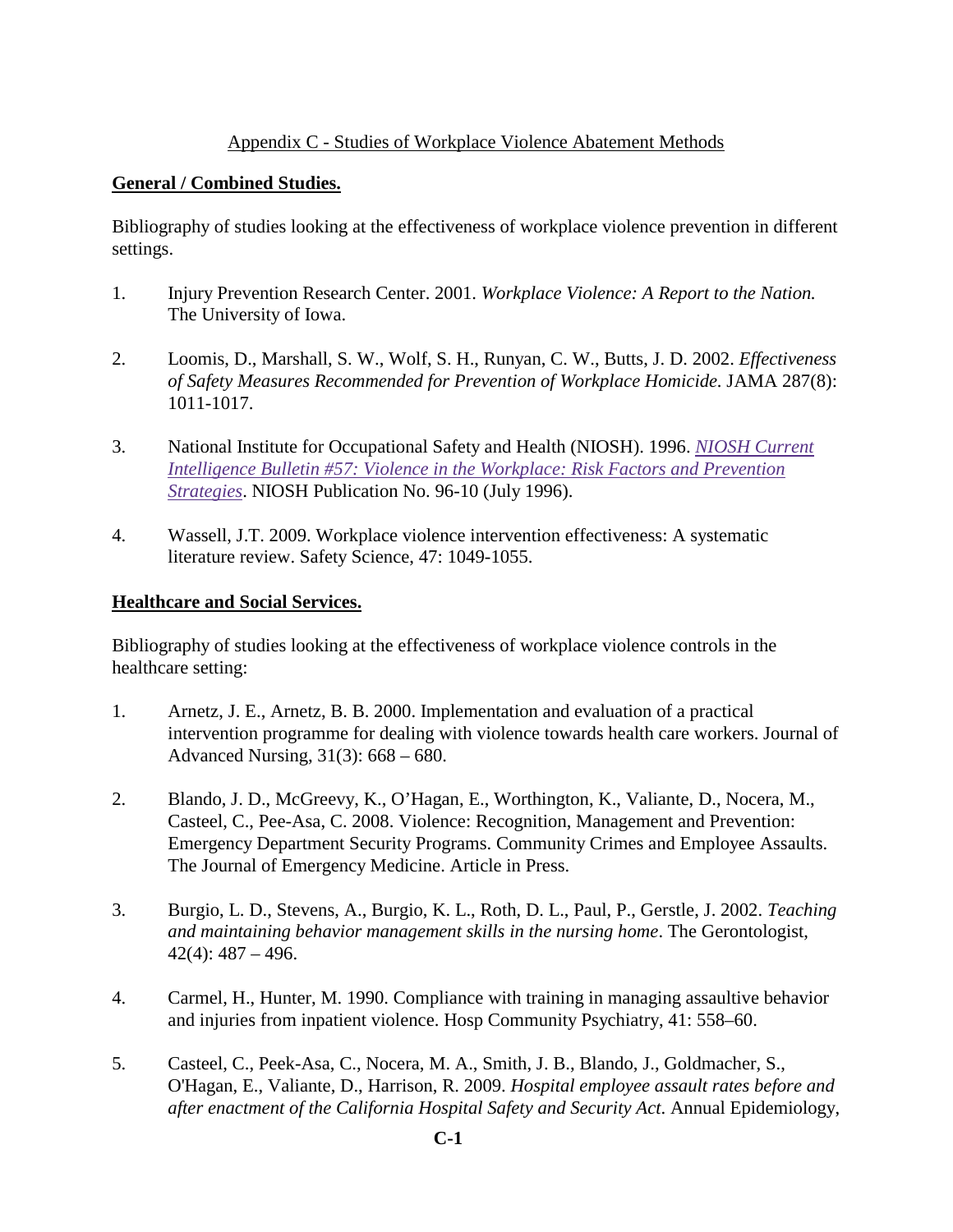$19(2): 125 - 133.$ 

- 6. Drummond, D.J., Sparr, L.F., Gordon, G.H. 1989. *Hospital violence reduction among high-risk patients*. JAMA; 261: 2531–4.
- 7. Fitzwater, E. L., Gates, D. M. 2002. Testing an intervention to reduce assaults on nursing assistants in nursing homes: A pilot study. Geriatric Nursing, 23(1): 18 – 23.
- 8. Flannery Jr., R. B., Anderson, E., Marks L., Uzoma L. L. 2000. *The Assaulted Staff Action Program (ASAP): Mixed Replicated Findings.* Psychiatric Quarterly, 71(2): 165- 175.
- 9. Flannery Jr., R. B., Hanson, M. A., Penk, W. E., Goldfinger, S., Pastva, G. J., Navon, M. A. 1998. *Replicated declines in assault rates after implementation of the assaulted staff action program*. Psychiatric Services, 49: 241–243.
- 10. Gates, D., Fitzwater, E., Succop, P. 2005. *Reducing assaults against nursing home caregivers*. Nursing Research, 54(2): 119 – 127.
- 11. Goodridge, D., Johnston, P., Thomson, M. 1997. Impact of a nursing assistant training program on job performance, attitudes, and relationships with residents. Educ Gerontol, 23: 37–51.
- 12. Hunter, M. E., Love, C. C. 1996. Total quality management and the reduction of inpatient violence and costs in a forensic psychiatric hospital. Psychiatric Services, 47(7).
- 13. Infantino, J.A., Musingo, S.Y. 1985. Assaults and injuries among staff with and without training in aggression control techniques. Hosp Community Psychiatry; 36: 1312– 1314.
- 14. Lipscomb, J., McPhaul, K., Rosen, J., Brown, J. G., Choi, M. Soeken, K., Vignola, V., Wagoner, D., Foley, J., Porter, P. 2006. *Violence prevention in the mental health setting: The New York state experience.* The Canadian Journal of Nursing Research, 38(4): 96- 117.
- 15. Martin, K. H. 1995. *Improving staff safety through an aggression management program*. Archives of Psychiatric Nursing, IX(4): 211 – 215.
- 16. McPhaul, K., Lipscomb, J., (September 30, 2004). *Workplace Violence in Health Care: Recognized but not Regulated*. Online Journal of Issues in Nursing. Vol. 9, No. 3, Manuscript 6. Available: http://www.nursingworld.org/MainMenuCategories/ANAMarketplace/ANAPeriodicals/O JIN/TableofContents/Volume92004/No3Sept04/ViolenceinHealthCare.aspx
- 17. Nachreiner, N. M., Gerberich, S. G., McGovern, P. M., Church, T., Hansen, H. E., Geisser, M. S., et al. 2005. *Relation between policies and work related assault:*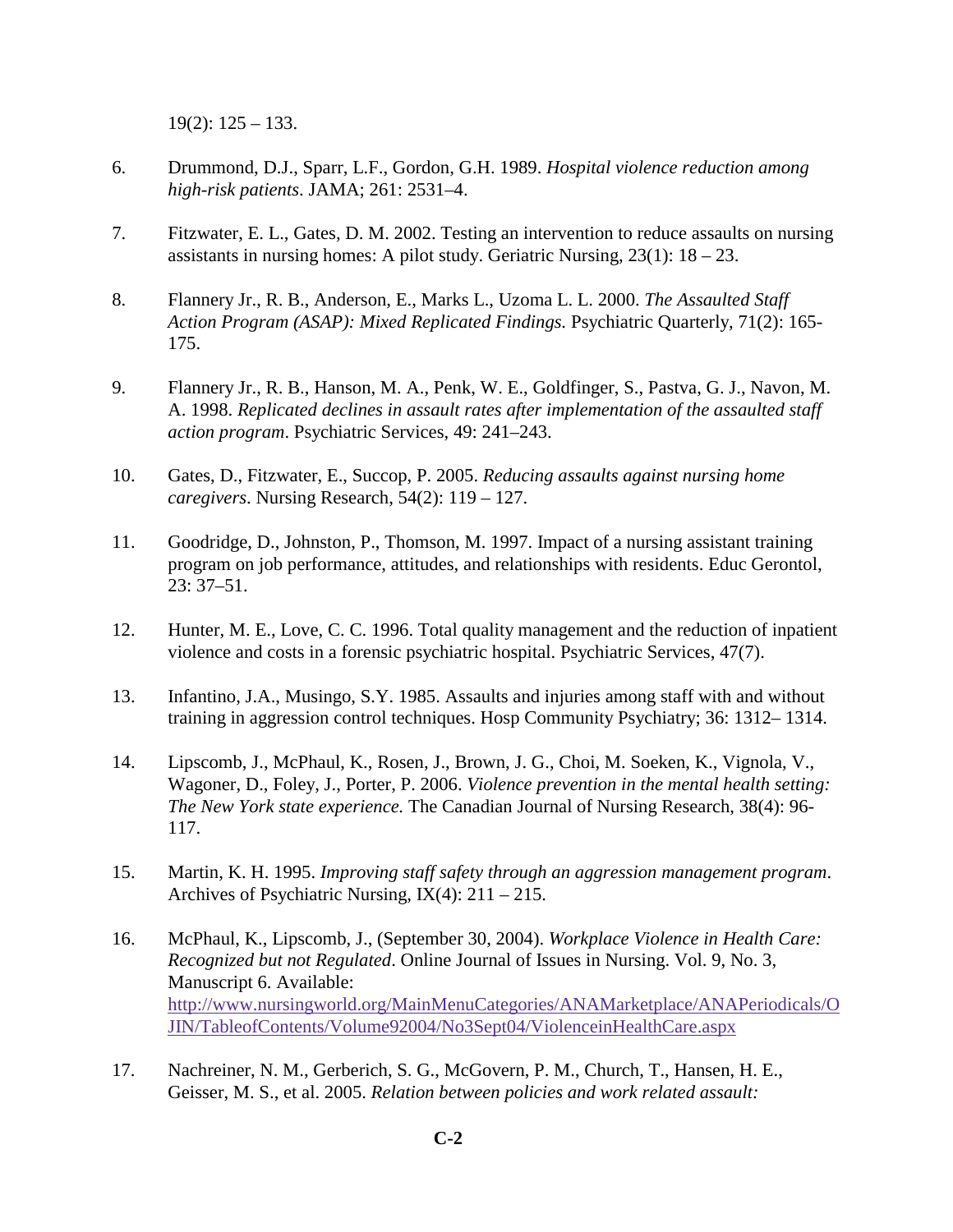*Minnesota nurses' study*. Occupational and Environmental Medicine, 62(10): 675−681.

- 18. Needham, I., Abderhalden, C., Meer, R., Dassen, T., Haug, H. J., Halfens, R. J. G., Fischer, E. 2004. The effectiveness of two interventions in the management of patient violence in acute mental inpatient settings: Report on a pilot study. Journal of Psychiatric and Mental Health Nursing, 11: 595 – 601.
- 19. Walters, H., Kay, R. 2004. *Developing a compassionate control strategy*. Australian Nursing Journal, 76:  $1 - 3$ .

# **Retail.**

Bibliography of studies looking at the effectiveness of workplace violence controls in the retail setting:

- 1. Casteel, C.H., Peek-Asa, C. 2000. Effectiveness of Crime Prevention Through Environmental Design (CPTED) in Reducing Robberies. American Journal of Preventive Medicine, 18(4S): 99-115.
- 2. Casteel, C., Peek-Asa, C., Greenland, S., Chu, L. D., Kraus, J. F. 2008. *A study of the effectiveness of a workplace violence intervention for small retail and service establishments*. Journal of Occupational and Environmental Medicine, 50(12): 1365 – 1370.
- 3. Casteel, C.H., Peek-Asa, C., Howard, J., Kraus, J.F., 2004. *Effectiveness of crime prevention through environmental design in reducing criminal activity in liquor stores*. Journal of Occupational Environmental Medicine, 46(5): 450-458.
- 4. Chambers, R.W. 1988. Gainesville convenience store security measures ordinance: A review and analysis. Largo, FL, Assets Protection Systems Associates Inc.
- 5. Chronister, T., Casteel, C., Peek-Asa, C., Hartley, D., Amandus, H. 2009. *Robbery and Violence Prevention in Small Businesses.* The Police Chief LXXVI(10).
- 6. Clifton, W. 1987. Convenience store robberies in Gainesville, Florida. *An intervention strategy by the Gainesville Police Department*. Gainesville, FL, Gainesville Police Department.
- 7. Eliot WA, Strack JR, Witter AE. 1976. *Early-warning robbery reduction projects: An assessment of performance*. Washington, DC: National Institute of Law Enforcement and Criminal Justice, Law Enforcement Assistance Administration, U.S. Department of Justice.
- 8. Hendricks, S. A., Landsittel, D. P., Amandus, H. E., Malcan, J., Bell, J. 1999. *A matched case-control study of convenience store robbery risk factors*. Journal of Occupational and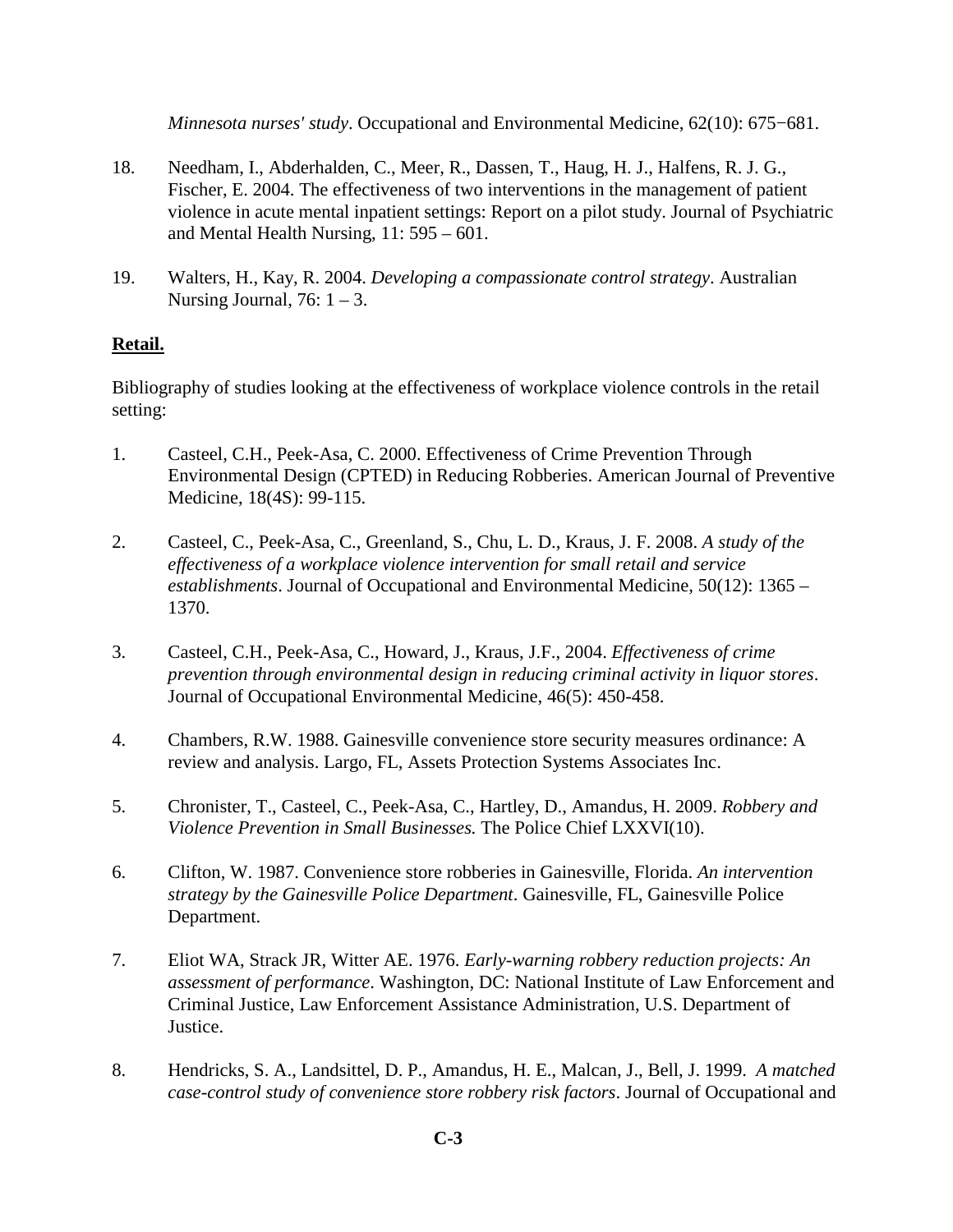Environmental Medicine, 41(11): 995 – 1004.

- 9. Peek-Asa, C., Casteel, C. H., Mineschian, L., Erickson, R., Kraus, J. F. 2004. *Implementation of a workplace robbery and violence prevention program in small retail businesses*. American Journal of Preventive Medicine. 26(4): 276-283.
- 10. Whitcomb D. (1979). *Focus on robbery: the hidden cameras project*. Washington, DC: National Institute of Law Enforcement and Criminal Justice, Law Enforcement Assistance Administration, U.S. Department of Justice.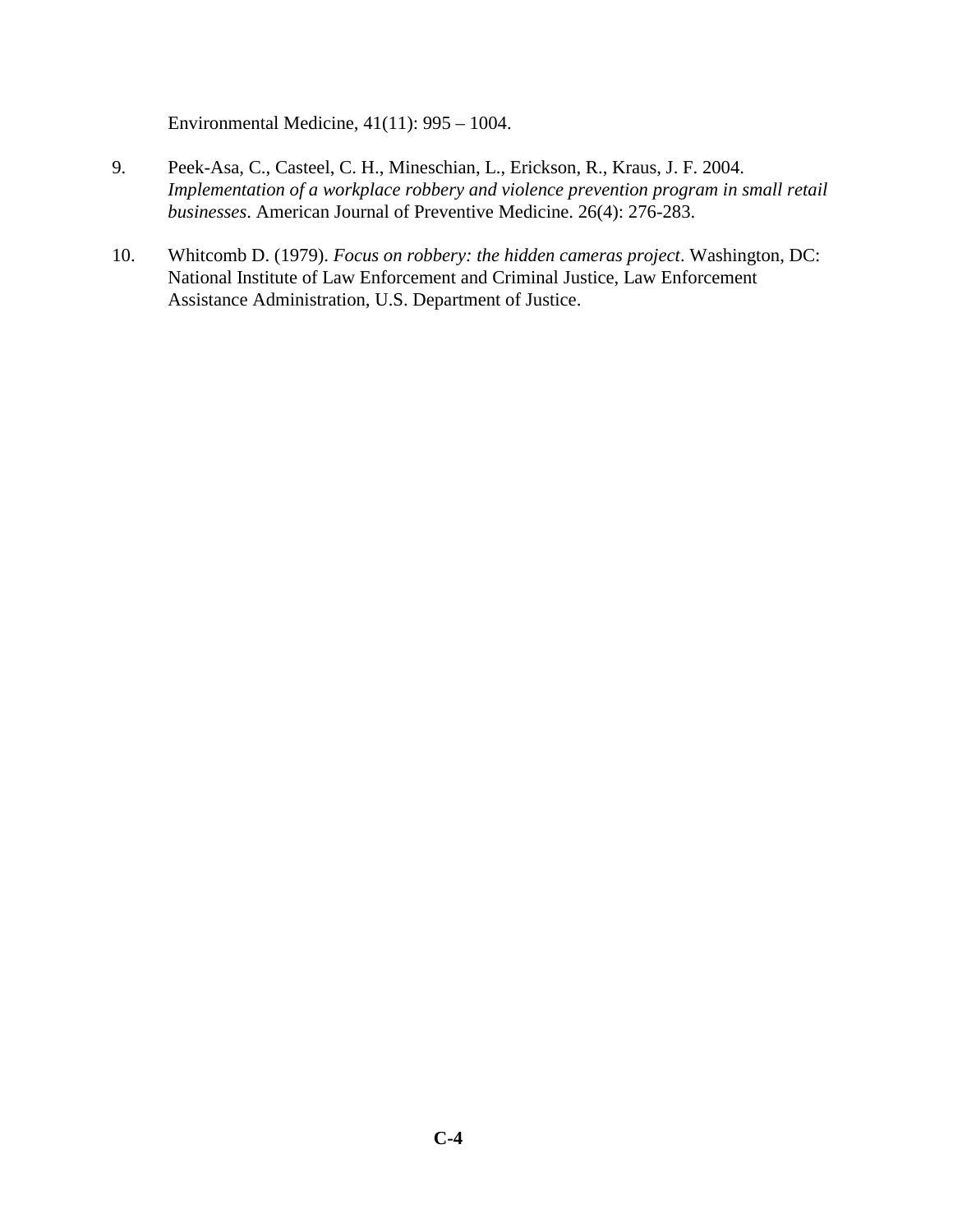### Appendix D - Sample 5(a)(1) Hazard Alert Letters

*Note: The letters below are sample hazard alert letters, which may be customized to the specific incident and/or industry that have been inspected.* 

# **LATE NIGHT RETAIL**

### *[Date]*

Best One Gas Station 100 Orange Lane Middle, IA 33333

Attention: Thomas Brown, General Manager

Dear Mr. Brown:

An inspection of your workplace at *[street address, city and state]*, on *[date]*, revealed that employees were exposed to hazards associated with workplace violence. The Occupational Safety and Health Administration (OSHA) regards workplace violence as a serious safety and health hazard. The purpose of this letter is to bring your attention to this hazard and to encourage you to address it within your establishment.

Our inspection found that you have not developed or implemented measures to protect workers from assaults or other forms of physical violence in your workplace. On several occasions, *[list examples, e.g., the police have responded to your establishment regarding several robberies where two employees were shot and there have been other assaults involving firearms]*.

Since no OSHA standard specifically addresses workplace violence, we do not consider it appropriate at this time to invoke the General Duty Clause, Section 5(a)(1) of the Occupational Safety and Health Act of 1970. No citation will be issued for the presence of this workplace *[hazard or risk]*. In the interest of workplace safety and health, however, I recommend that you voluntarily take the necessary steps *[appropriate abatement action, e.g., as outlined in Recommendations for Workplace Violence Prevention Programs in Late-Night Retail Establishments (OSHA pub. # 3153-12R, 2009)]*. These recommendations may help to eliminate or materially reduce your employees' exposure to the risk factors listed above.

Feasible methods to protect employees from the hazard of physical assault may include, but are not limited to, the following: *[List appropriate abatement actions]*.

(1) Develop a coordinated plan covering work practices and training to prevent/mitigate employee exposure to assault(s).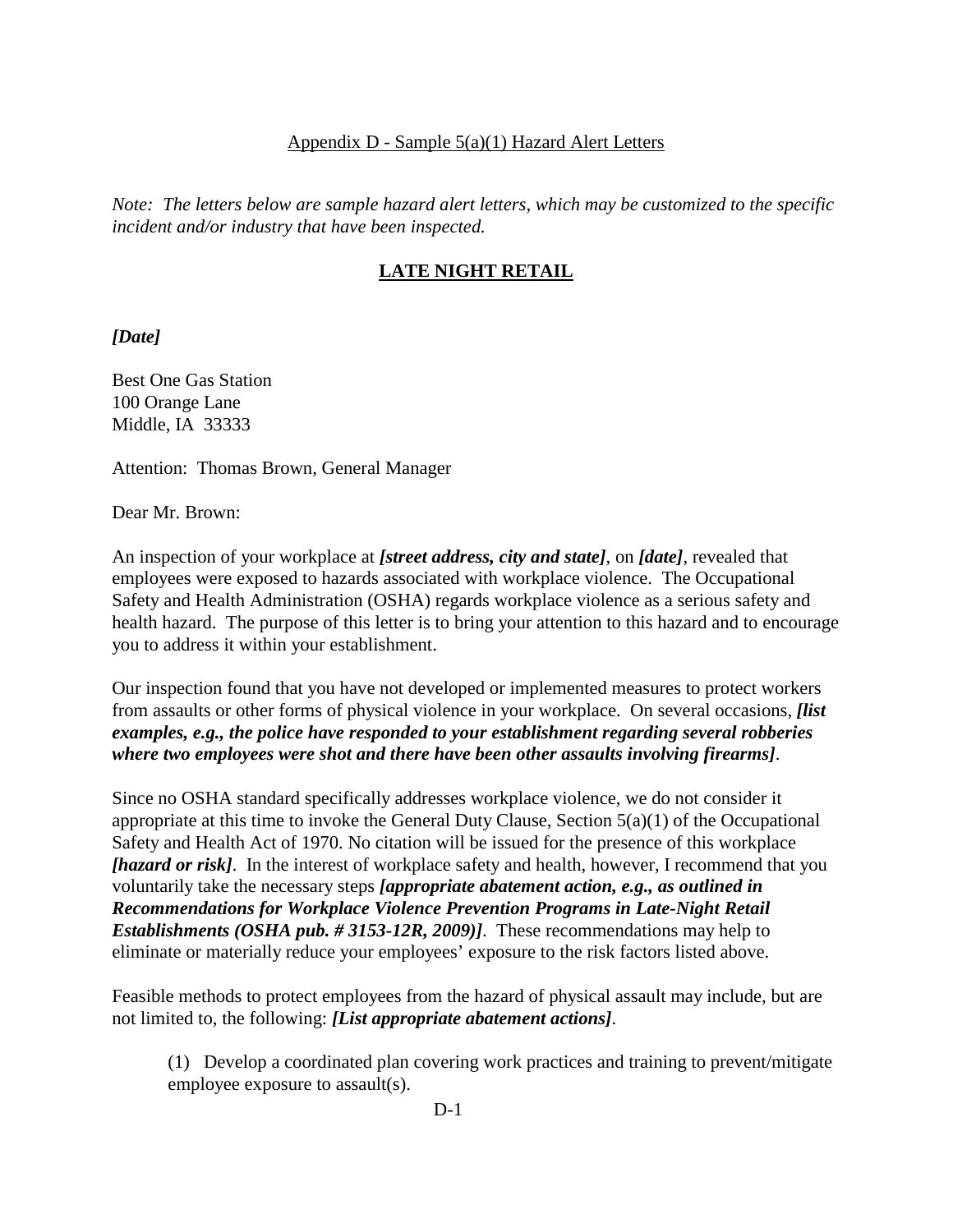(2) Develop work schedules that would ensure that employees are not working alone.

(3) Provide reliable means of communication to employees who may need to summon assistance.

(4) Where work must be conducted on the night shift, coordinate with local law enforcement to have officers on site clear work stations of all patrons when changing shifts.

For additional guidance, please refer to *[OSHA or industry-specific publications, e.g., Recommendations for Workplace Violence Prevention Programs in Late-Night Retail Establishments (OSHA pub. # 3153-12R, 2009)]*.

Under OSHA's current inspection procedures, we may return to your work site in approximately *[recommended time period, e.g., one year]* to further examine the conditions noted above.

Attached is a list of available resources that may be of assistance to you in preventing workrelated injuries due to workplace violence.

If you have any questions, please feel free to contact the *[Area Office]* at *[phone number]*.

Sincerely,

*[Name]*  Area Director

Attachments *[(#)]* OSHA's Internet web page on Workplace Violence. OSHA Publication #3153 - Recommendations for Workplace Violence Prevention Programs in Late-Night Retail Establishments. Free consultation, including on-site visits, from OSHA's 24(d) on-site consultation program.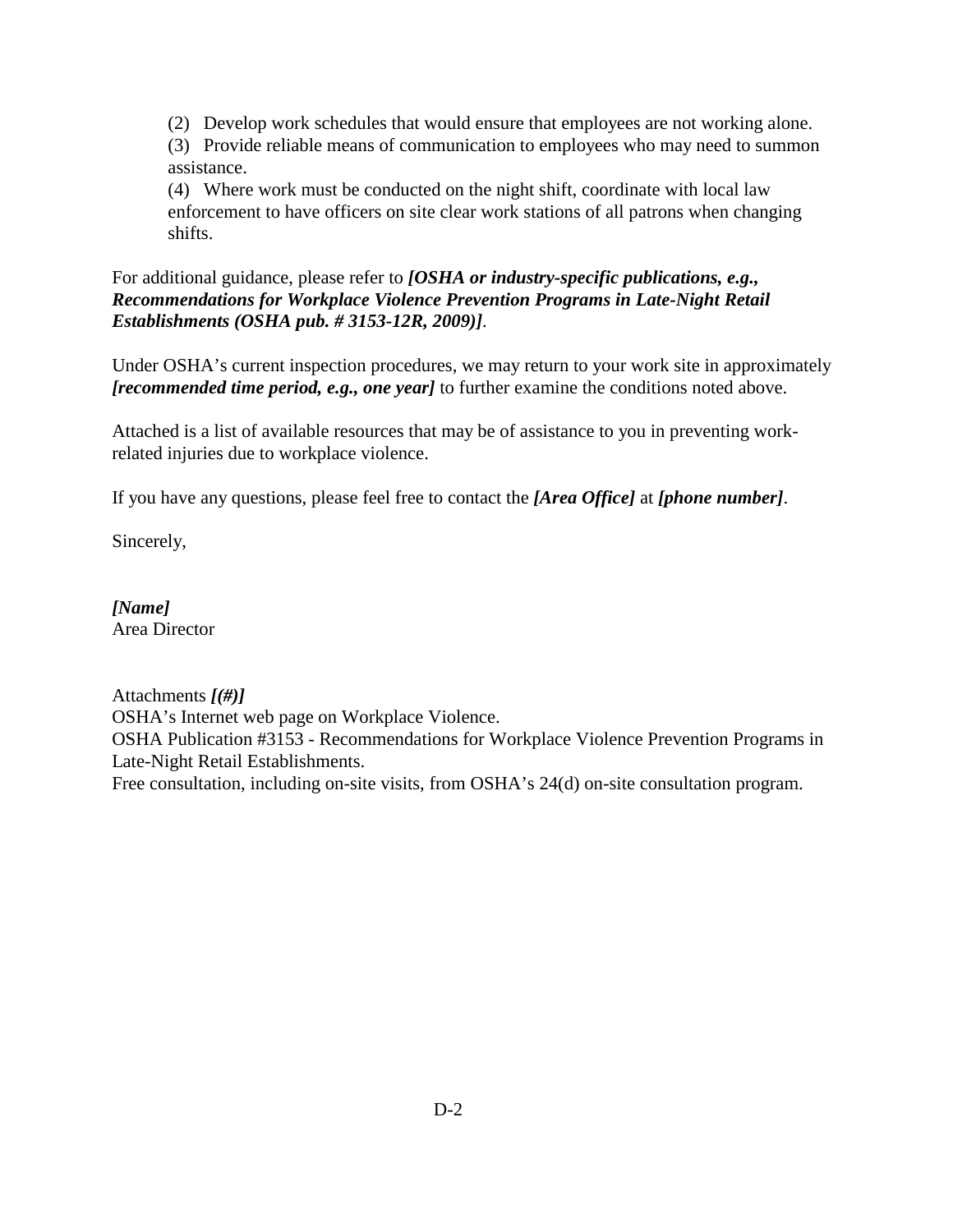### **HEALTHCARE AND SOCIAL SERVICES**

*[Date]* 

General Hospital 200 Main Street. Springfield, OR 88888

Attention: Jane Smith, President

Dear Ms. Smith:

An inspection of your workplace at *[street address, city, and state]*, on *[date]*, revealed that employees were exposed to hazardous conditions associated with workplace violence. The Occupational Safety and Health Administration (OSHA) regards workplace violence as a serious safety and health hazard. The purpose of this letter is to bring your attention to this hazard and to encourage you to address it in your hospital.

Our inspection found that you have not developed or implemented measures to protect workers from assaults at your workplace. *Two employees over the past two years report being assaulted by a client, but neither of these incidents had been reported to the employer.* 

We do not consider it appropriate at this time to invoke the General Duty Clause, Section  $5(a)(1)$ of the Occupational Safety and Health Act of 1970. No citation(s) will be issued at this time for the presence of this workplace violence *[hazard or risk]*. In the interest of workplace safety and health, however, I recommend that you voluntarily take the necessary steps to eliminate or materially reduce your employees' exposure to the risk factors stated above.

Feasible methods to protect employees from workplace violence may be obtained from *[list appropriate reference(s), e.g., OSHA publication, Guidelines for Preventing Workplace Violence for Health Care & Social Service Workers (Pub # 3148-11R, 2004)]*. Listed below are some of those methods: *[List appropriate abatement action(s)]*.

(1) Establish a comprehensive program of medical and psychological counseling and debriefing for employees experiencing or witnessing assaults and other violent incidents. (2) Develop work schedules that would ensure that employees are not working alone. (3) Provide reliable means of communication to employees who may need to summon assistance. One possible means of communication is the use of two-way radios. (4) The team coordinator should periodically inspect the workplace and evaluate employees' tasks to identify hazards, conditions, operations and situations that could lead to violence.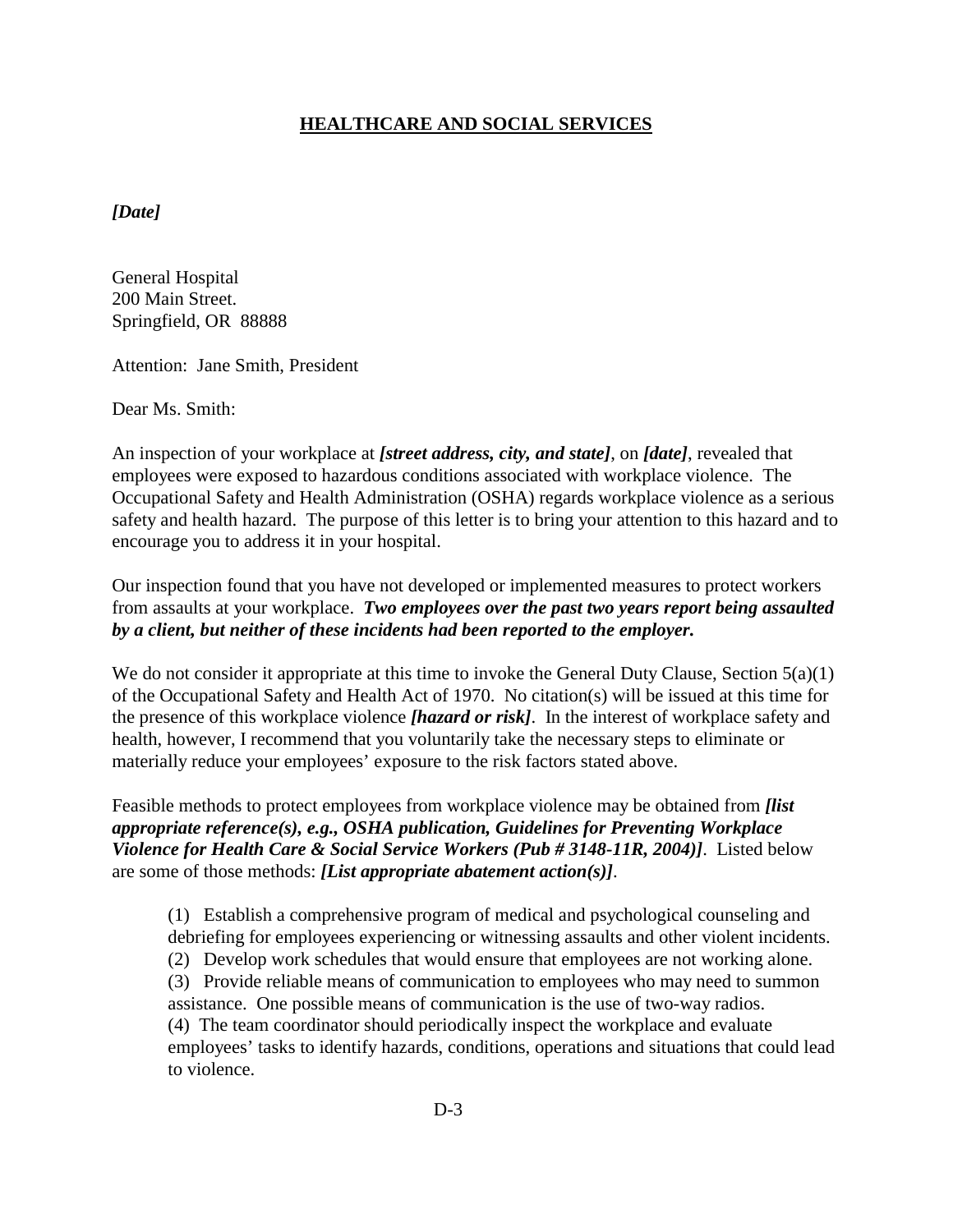(5) Identify potential places of safety and shelter at each work location. (6) Conduct mandatory training for employees to learn, at a minimum, the following items: (a) How to recognize the earliest stages of a possible assault; (b) How to avoid or mitigate potential violent encounters (including some words that non-English speakers may use to help de-escalate an assault; (c) How to seek refuge/assistance if violence appears imminent; and (d) How to use restraint and/or release techniques. (7) Place curved mirrors at hallway intersections or concealed areas.

Under OSHA's current inspection procedures, we may return to your work site in approximately *[recommended time period, e.g., one year]* to further examine the conditions noted above.

Attached is a list of available resources that may be of assistance to you in preventing workrelated injuries due to workplace violence.

If you have any questions, please feel free to call the [Area Office] at [phone number].

Sincerely,

*[Name]*  Area Director

Attachments *[(#)]* OSHA's Internet web page on Workplace Violence. Free consultation, including on-site visits, from OSHA's 24(d) on-site consultation program. *Free publications on Workplace violence -* Guidelines for Preventing Workplace Violence for Health Care & Social Service Workers (Pub. # 3148-11R, 2004).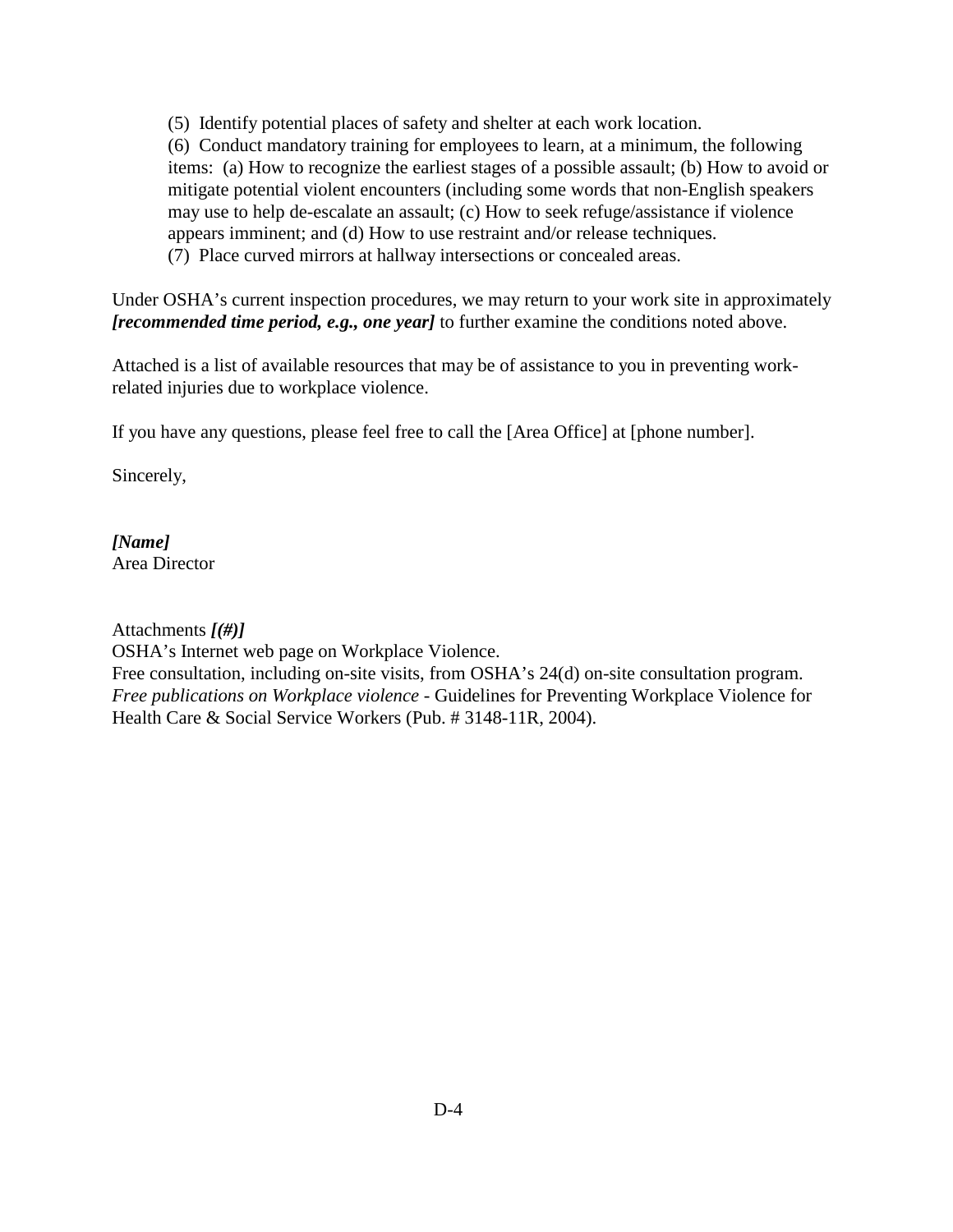### Appendix E – Notification Memo Template for the National Office

| <b>MEMORANDUM FOR:</b> | DAVID MICHAELS, PhD, MPH<br><b>Assistant Secretary</b>                                                                                                          |
|------------------------|-----------------------------------------------------------------------------------------------------------------------------------------------------------------|
| THROUGH:               | RICHARD E. FAIRFAX<br><b>Deputy Assistant Secretary</b>                                                                                                         |
| FROM:                  | THOMAS GALASSIS, Director<br>Directorate of Enforcement Programs                                                                                                |
| SUBJECT:               | Notification of Workplace Violence $5(a)(1)$ Activity<br><b>Gala Hospital</b><br>Harper, Texas<br><b>Inspection #999999983</b><br><b>Total Penalty: \$3,500</b> |

### **ISSUE:**

This memorandum is to notify you of Region IV's intention to issue a citation with a penalty of \$3,500 to Gala Hospital. The six-month statute of limitations for issuing these citations expires on September 3, 2010. The Ames Area Office will issue the citations upon National Office approval.

### **COMPANY BACKGROUND**

Gala Hospital is a 455-bed regional medical center that employs approximately 3,000 employees, 50 of whom work in the psychiatric ward located on the  $4<sup>th</sup>$  and  $5<sup>th</sup>$  floors of the South wing. The nurses at this location are represented by the ABC Nurses' Union, Unit 23, Local 675.

### **OSHA INSPECTION HISTORY:**

Beginning in 1993, OSHA had inspected Gala Hospital eight times, resulting in the issuance of 14 serious violations and 16 other-than-serious violations. An inspection in 1999 was based on a complaint regarding a violent incident, which had taken place on the psychiatric unit of the hospital between a nurse and a patient. OSHA issued a letter of significant findings (a 5(a)(1) letter), which provided recommendations for the enhancement of policies that the hospital had designated as its workplace violence program. Information provided by OSHA covered the following areas: worksite analysis, engineering controls, administrative controls, work practice controls, recordkeeping, training and education, and evaluation of the program.

### **REASON FOR INSPECTION:**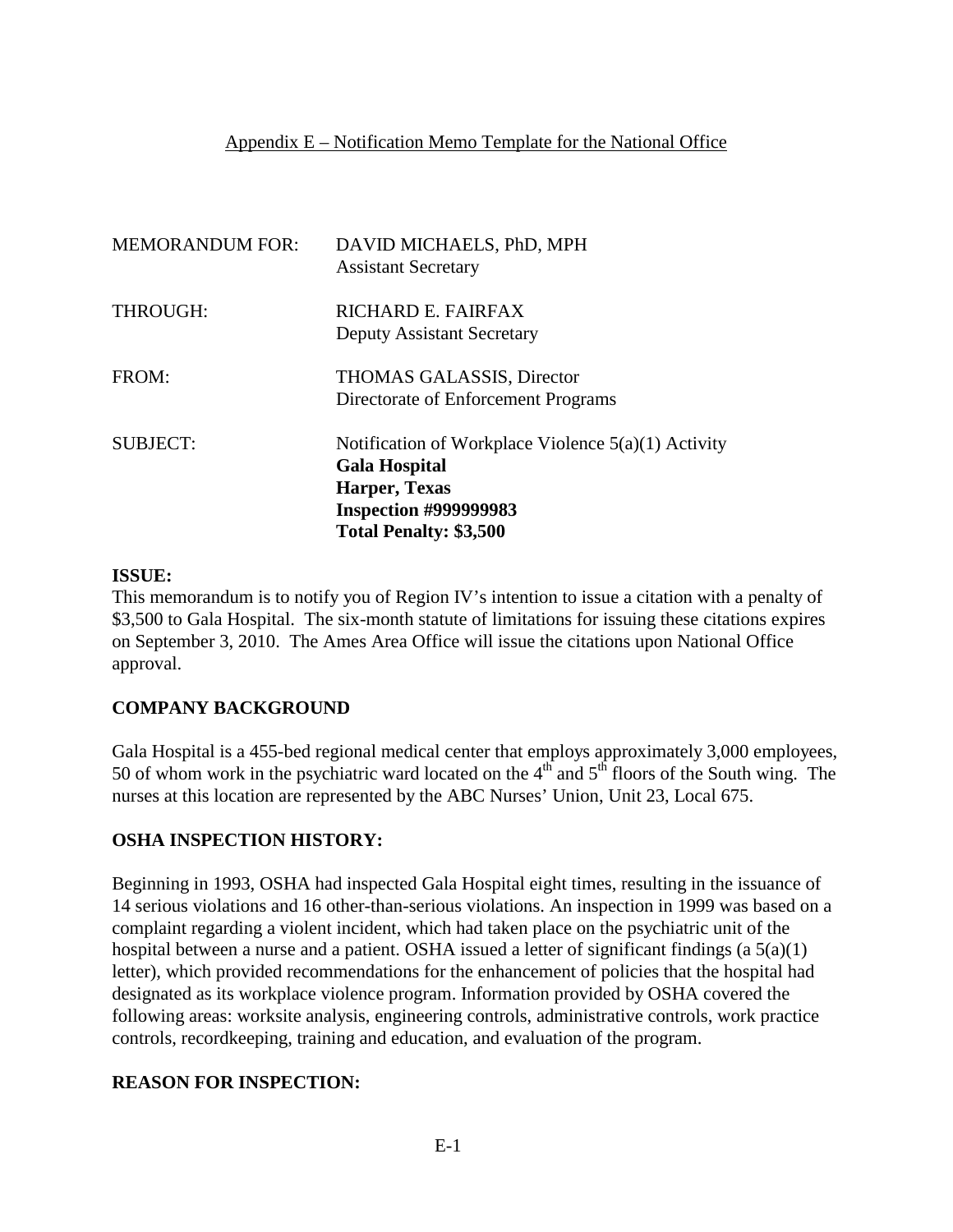On January 3, 2010 OSHA's Area Office received a formal complaint from the President of the Gala's Nurses' Union. The complaint alleged that five nurses were assaulted while working at the Gala Hospital's In-patient Psychiatric Unit located on the 4/5 South floor of the hospital. Additionally, the complaint alleged that the employer had failed to put effective work practices in place and had not made any security changes to reduce worker exposure to the hazards associated with workplace violence. Utilizing OSHA's non-formal complaint process, the employer was contacted regarding the allegations. The employer responded to the allegations in a January 28, 2010 letter. The complainant received a copy of the response from the employer and on February 15, 2010, the Area Office received a letter from the complainant disputing the employer's response to the complaint. This resulted in the initiation of a March 3, 2010 inspection.

### **INSPECTION SUMMARY:**

The current inspection was opened on March 3, 2010 and conducted by Assistant Area Director (AAD) Madeline May. AAD May returned to the facility on March  $20^{th}$ ,  $27^{th}$  and April  $3^{rd}$  to complete the inspection. The sixth-month date following this inspection is September 3, 2010.

The basis of the inspection is a complaint that alleges that employees at the facility are exposed to the hazard of physical assaults by patients in the psychiatric ward and in other areas of the hospital, such as the Emergency Room and Outpatient Drug Treatment Clinic. The initial complaint listed five instances in 2009 when nurses were attacked while working in the 4/5 South Psychiatric Unit. During the course of this inspection, a nurse working on  $8<sup>th</sup>$  West was shot two times by a young patient who had brought a gun into the hospital. Employee interviews conducted during the inspection revealed that the hospital was clearly aware that its employees were exposed to hazards associated with workplace violence. While Gala Hospital has some components of a workplace violence prevention program in place, it has failed to provide a cohesive and comprehensive prevention program to address these hazards. In addition to the incidents listed in the complaint, AAD May uncovered additional incidents of workplace violence that had occurred within the last three years.

On or about October 23, 2007, a patient waiting in the Emergency Room attempted to punch a nurse in the face, after first throwing a chair. The nurse who was almost hit had not been told about the chair incident.

On or about July 3, 2008, a technician called in sick to the Psychiatric Ward, 4/5 South and her duties were distributed to the remaining staff. During the day one patient complained that he was in pain and wanted to leave the ward. When a nurse tried to give the patient his medication, he knocked her unconscious, causing her to fall and break her leg. When interviewed, the nurse noted that the patient had broken a phone two days earlier but that it had not been noted in his chart.

On or about February 2, 2009, a security guard was trying to assist a patient at the Outpatient Drug Clinic when the patient attacked the guard. When the guard fell, the patient continued his attack.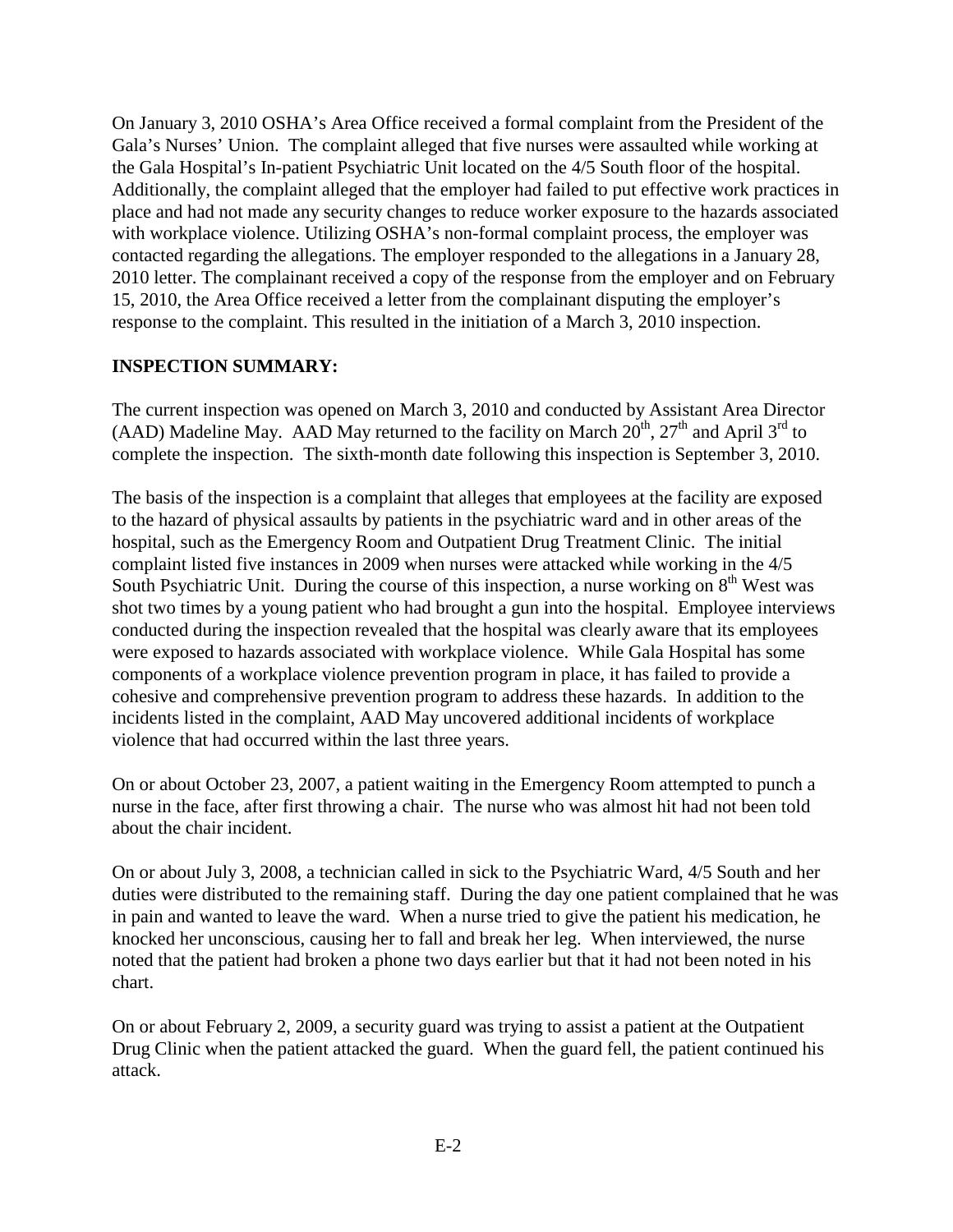On or about March 15, 2010, a nurse was shot two times by a young patient on 8 South within the general medical facility. The patient had been admitted on March 14, 2010 for severe stomach pains and was also showing signs of paranoia. A psychiatrist, who was called to evaluate her, stated that she was showing good behavioral control but prescribed some medications. Prior to the shooting, the patient did not show any outward signs of violence. On March  $15<sup>th</sup>$ , a nurse went into the room to check on the patient. When the nurse left, the patient followed the nurse into the hall and pointed a gun at the nurse and other staff members. The Assistant Nurse Manager observed what was happening and attempted to grab the gun. A struggle ensued and the Assistant Nurse Manager sustained gunshot wounds to her hand and left jaw. A security guard was then shot in the leg when he arrived at the scene and scuffled with the patient. The Assistant Nurse Manager spent four days in the hospital and had surgery on her jaw.

On or about March 28, 2010, a nurse on the psychiatric ward was kicked by a patient while security was trying to hold the patient down. The unit requested two security guards but only one showed up, stating that the other guards were busy.

During interviews with staff, one of the main concerns raised by all employees was the two-floor layout of the psychiatric ward and the danger they thought it posed for transporting patients on the stairs. Patients who could not travel up and down stairs had to be taken out of the locked unit into the public areas of the hospital to be transported on the elevators, where nurses were alone with the patients. Concern was also raised because there was no full-time security presence on the ward. If there was an incident, staff called security, but response time varied anywhere between five and fifteen minutes and sometimes took as long as thirty minutes. If there were a full-time security presence, staff felt the response time would be seconds.

Patients were not screened or searched unless they showed outward signs of aggression. Employee interviews indicated that patients and visitors are not informed about the hospital's policy concerning workplace violence. During the employee interviews, almost no one could state exactly where the workplace violence prevention program was located or what information it contained. The majority of the employees stated that there was no guidance on how to deal with workplace violence and they were instructed to use their own judgment. Some employees stated that when they reported an incident to their supervisor, they were told to just deal with it and focus on making the client happy. In the psychiatric ward, several employees stated that when they reported an incident to their supervisor, the supervisor would say that the employee had done something wrong and caused the incident. Some employees indicated that they were concerned about possible retaliation.

The employer has taken several measures to reduce employee exposure to violent activities (see employer recognition in the  $5(a)(1)$  justification below). However, the staff believed these measures were not effective and that additional efforts were needed to reduce injuries in the workplace.

## **GENERAL DUTY CLAUSE JUSTIFICATION:**

**Citation 1, Item 1: Section 5(a)(1)** - The employer did not furnish employment and a place of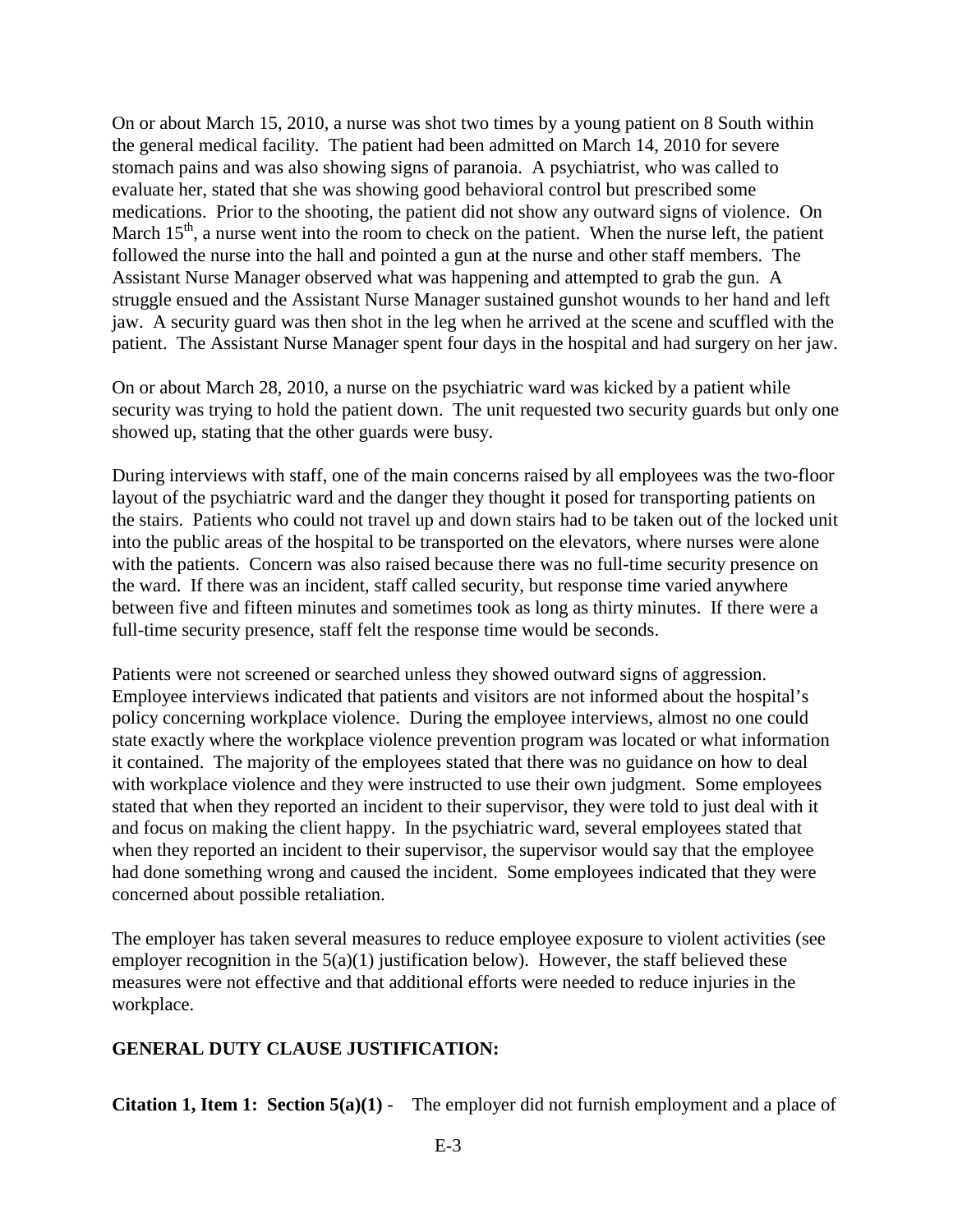employment that were free from recognized hazards that were causing or likely to cause death or serious physical harm to employees in that employees were exposed to the hazard of being assaulted by violent patients causing fatal or serious physical injuries while working in the psychiatric ward, emergency department's behavioral care unit and the general medical floors.

## **(a) The employer failed to keep the workplace free of a hazard to which employees were exposed:**

Employees are exposed to violent behavior by patients that results in verbal threats and assaults to staff. Within the past five years, there have been approximately 20 cases that have resulted in 212 restricted duty days and 399 days away from work, as well as 106 non-recordable cases as a result of gunshot wounds; serious fractures; contusions; bites; head injuries; being punched in the face and being hit and kicked by violent patients in the psychiatric ward, emergency department and the general medical floors. Out of the 20 cases of restricted duty or days away from work, five of these cases occurred on the psychiatric ward. Some of the contraband patients have been successful in bringing into the hospital include: a gun, box cutters, knives, razor blades, lighters and drug paraphernalia.

Employees are exposed to violent patient behavior during the transportation of patients up and down the set of stairs in between the psychiatric floors of 4 and 5 South. When a staff member is transporting a patient, one nurse may sometimes be left alone on the floor with the remaining patients. There is no full-time security presence on the ward, and the response times when they have been called for can run between 5-30 minutes.

Fourteen employees were interviewed in the course of the inspection. Most could not explain the details of the hospital's workplace violence prevention program, nor could most describe the location of such a program. Management employees could give more information than non-management employees regarding the workplace violence prevention program at the facility.

Violence in the workplace entries reflected on the OSHA 300 logs for 2005 included 6 entries; in 2006, there were 4 entries; in 2007, there were 2 entries; in 2008, there were 3 entries, and in 2009, there were 5 entries. These entries included multiple strains, sprains, contusions, fractures, gunshot wounds and bites. In 2010, there were 12 incidents involving agitated patients, with 2 recordable entries.

## **(b) The hazard was recognized:**

## *Industry Recognition:*

**(**1) Joint Commission requirements, Sentinel Event Alert, (Issue 45, June 3, 2010), "Preventing Violence in the Health Care Setting"

(2) HR Magazine (March 1995, Vol. 40, page 51) "Preventing violence against healthcare workers"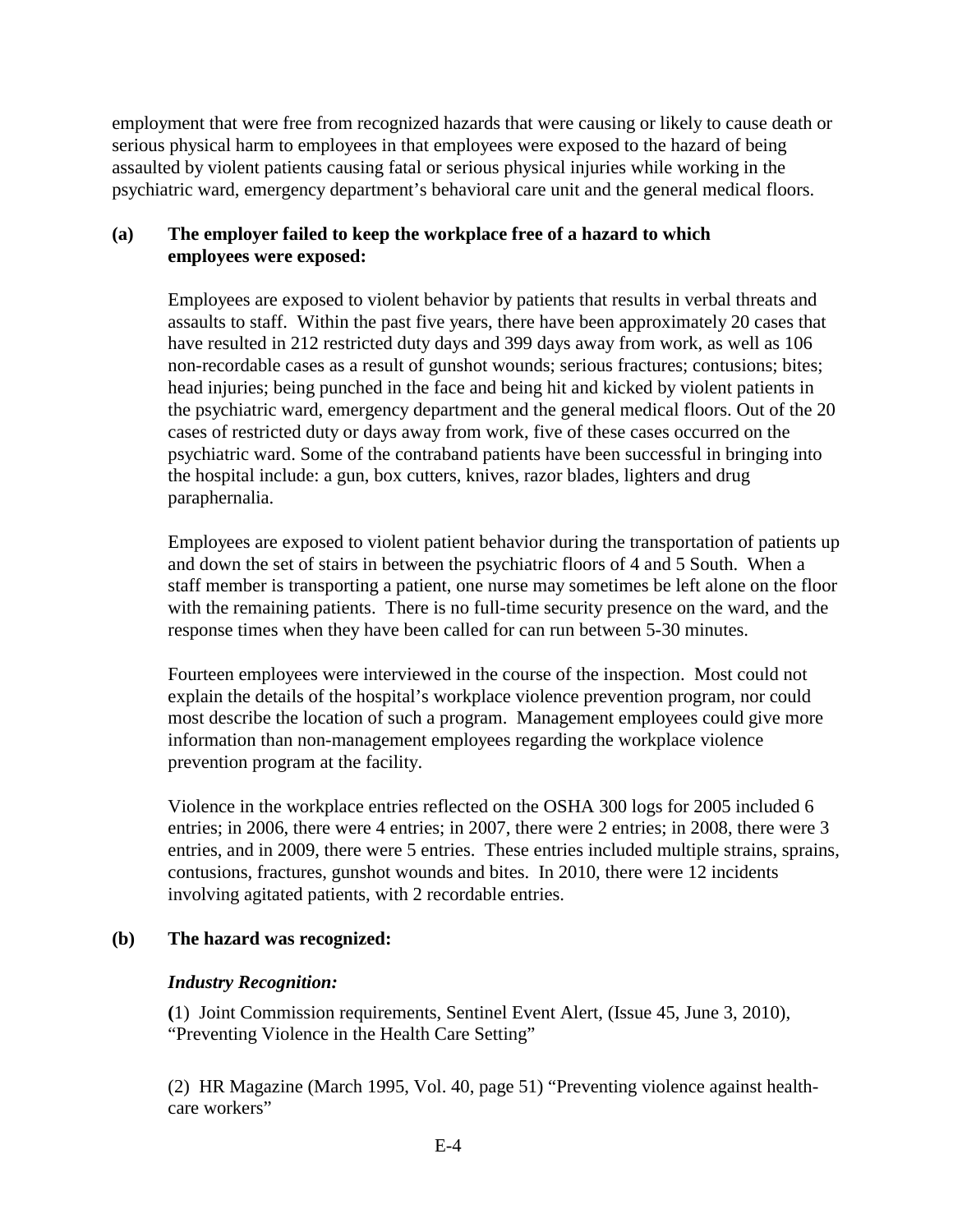(3) NIOSH Publication No. 2002-101, Violence: Occupational Hazards in Hospitals

(4) The Online Journal of Issues in Nursing (September 30, 2004)

(5) Hospitals and Health Networks (September, 2006, Vol. 80, page 56) "Stopping ED violence before it happens"

(6) The Health Care Manager (Oct.-Dec. 2008, Vol. 27, page 357) "Hidden workplace violence: What your nurses may not be telling you"

(7) Security Management (November 2009, Vol. 53, page 22) "Protecting Caregivers"

## *Employer Recognition:*

(1) On October 20, 1993, the OSHA Area Office received a formal complaint regarding a violent incident that occurred in the psychiatric unit of the hospital. The complaint had Sandra Gold, president and CEO of Gala Hospital, listed as the management official. An inspection was conducted and a hazard alert letter was sent to the hospital concerning workplace violence.

(2) Following this complaint and the recommendations included in the hazard alert letter, all employees of the psychiatric ward carry a pendent-type wireless personal emergency assistance alarm; all employees in the psychiatric ward and most nurses in the hospital carry a cordless phone in case of an emergency.

(3) In the hospital's Security Management Plan, there are chapters that address workplace violence: Violent Patients (2333-5.15); Assault of Hospital Employees or Medical Staff (2333-5.16); Armed Intruders (2333-5.26); Suggestions for Managing Code Blue Situations (security emergencies and disturbances).

(4) Sandra Gold, the president and CEO of Gala Hospital, had signed all of the OSHA 300A summaries, which captured the 20 cases that had resulted in restricted and/or lost work days due to incidents of workplace violence.

(5) The Vice President of Quality and Patient Safety admitted in an interview that workplace violence was a hazard in the hospital.

(6) On January 3, 2010, the OSHA Area Office received a complaint alleging that five nurses were assaulted while working in the hospital's in-patient psychiatric unit located on 4/5 South floors of the hospital. The complaint also alleged that the employer had failed to put effective work practices in place and had not made any security changes to reduce worker exposure to the hazards associated with workplace violence. The employer responded to the allegations in a letter dated January 28, 2010.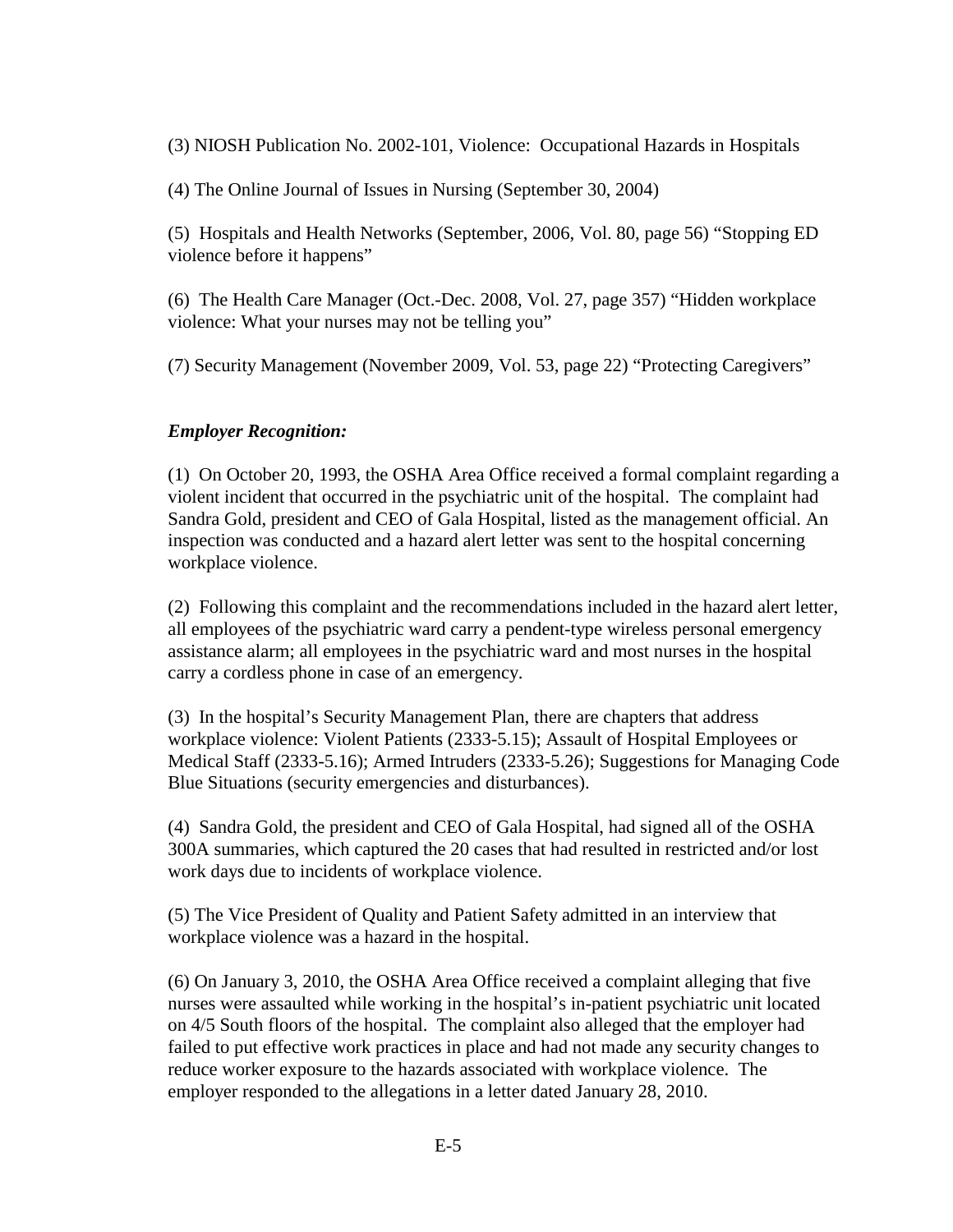### **(c) The hazard was causing or was likely to cause death or serious physical harm:**

There have been approximately 20 cases, in the past five years, of restricted duty and/or days away from work, as well as 106 non-recordable cases because of injuries such as gunshot wounds, serious fractures, contusions, bites, head injuries, punches to the face and hits and kicks by violent patients in the psychiatric ward, emergency department and the general medical floors. These injuries resulted in 212 restricted work days and 399 days away from work.

### **(d) There was a feasible and useful method to correct the hazard:**

Among other methods, feasible and acceptable means to abate the hazard of workplace violence in Gala Hospital include:

(1) Ensure that all patients who receive a psychiatric consultation are screened for a potential history of violence before being admitted to the hospital. In addition, consider using hand-held metal detecting wands to detect weapons that may be concealed by the patient.

(2) Ensure that security staff members are readily and immediately available to render assistance in the event of an incident of workplace violence and that security has had specialized training to deal with aggressive behavior.

(3) Make the psychiatric ward a one-floor unit so that employees are not alone with patients on the floor. In lieu of creating a one-floor unit, administrative controls should be put in place to prevent employees from being alone with patients. In particular, employees should not be transporting potentially violent patients alone in stairwells or in elevators. Security should be present and available immediately in the event of an incident of violence.

(4) Use a system to flag a patient's chart anytime there is a history or act of violence and train staff to understand the flagging system. Put procedures in place that would allow communication of any incident of workplace violence to the staff that might come in contact with that patient so that employees who might not have access to a patient's chart would be aware of a previous act of aggression or violence.

(5) Conduct more extensive training so that all employees are aware of what the hospital's workplace violence policy is and where that information can be found. In addition, train all employees to state clearly to patients, clients and employees that violence is not permitted or tolerated. Train all employees on recognizing when a patient is exhibiting aggressive behavior and techniques for de-escalating that behavior.

(6) Create a stand-alone written Workplace Violence Prevention Program for the entire hospital that includes the following elements: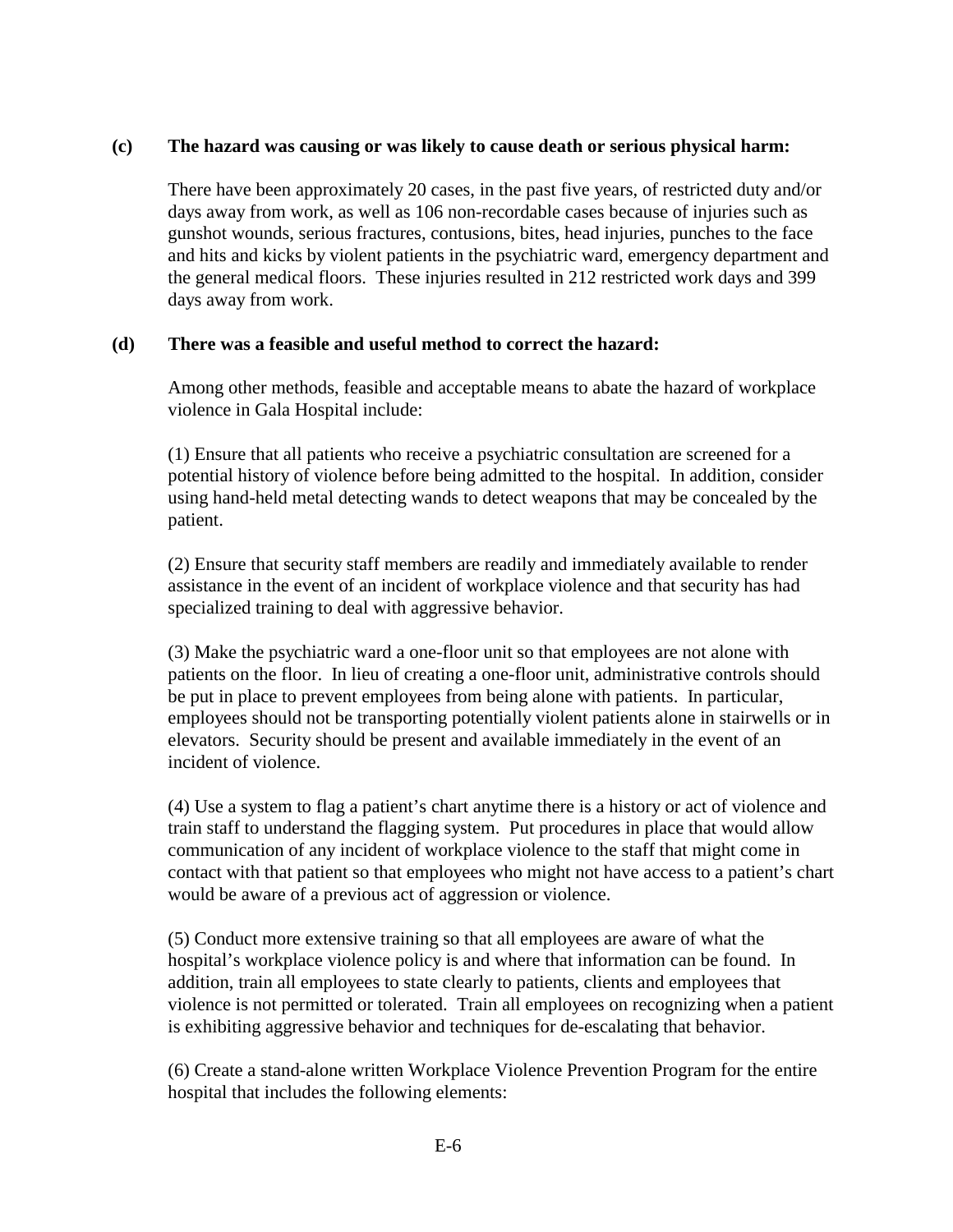- o A workplace violence policy statement that includes responsibilities of all staff
- o Hazard/threat assessment including records review, inspection of the worksite and employee survey
- o Implementation of workplace controls and prevention strategies
- o Training and education of all staff
- o Incident reporting and investigation
- o Periodic review of the program
- o Specific procedures employees are to take for an incident of workplace violence in the hospital, as well as the proper procedures to report those incidents.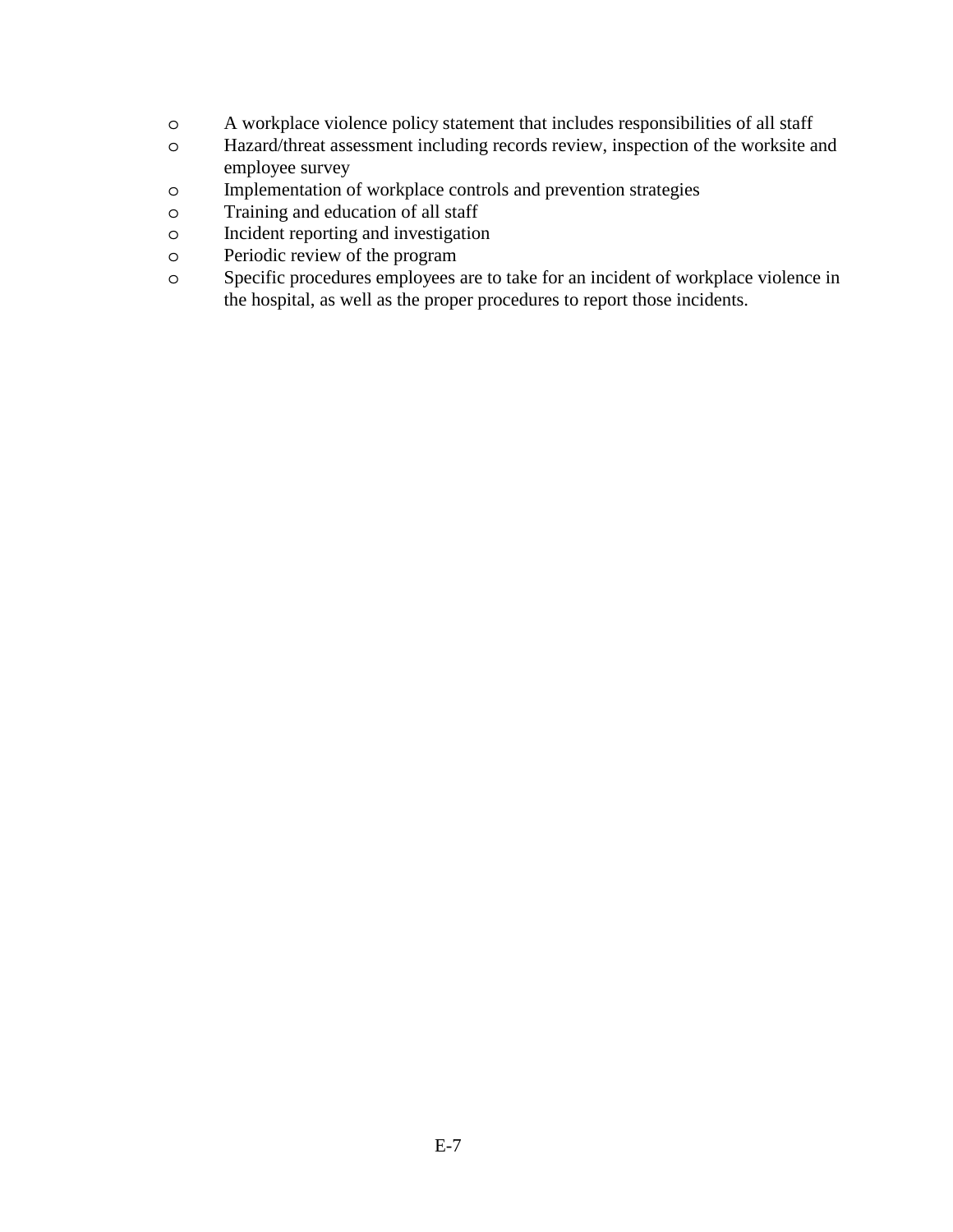### Appendix F – Informed Consent Form Example

# **Release and Consent**

I hereby consent and release to the U.S. Department of Labor, Occupational Safety and Health Administration (OSHA), the right to use my picture and sound being videotaped or photographed during an OSHA inspection of \_\_\_\_\_\_\_\_\_\_\_\_\_\_\_\_\_\_\_\_\_\_\_\_\_\_\_\_\_\_(name of facility) commenced on  $\overline{a}$  (date). I understand that this videotape or photograph will be used solely to document employee safety and health conditions at the facility, and may be used as evidence in legal proceedings related to those conditions.

| Signature of Resident | Date |
|-----------------------|------|
|-----------------------|------|

## **In the event that there has been a medical or legal determination that a resident cannot give informed consent to be videotaped or photographed, the following shall be used:**

\_\_\_\_\_\_\_\_\_\_\_\_\_\_\_\_\_\_\_\_\_\_\_\_\_\_\_\_\_\_\_\_\_\_\_\_\_\_\_\_ \_\_\_\_\_\_\_\_\_\_\_\_\_\_\_\_\_\_\_\_\_

On behalf of \_\_\_\_\_\_\_\_\_\_\_\_\_\_\_\_\_\_\_\_\_\_\_\_\_\_\_ (name of resident), I hereby grant to the U.S. Department of Labor, Occupational Safety and Health Administration, the right stated above.

\_\_\_\_\_\_\_\_\_\_\_\_\_\_\_\_\_\_\_\_\_\_\_\_\_\_\_\_\_\_\_\_\_\_\_\_\_\_\_\_\_ \_\_\_\_\_\_\_\_\_\_\_\_\_\_\_\_\_\_\_\_\_\_

Signature of person authorized to give Date informed consent on resident's behalf

F-1